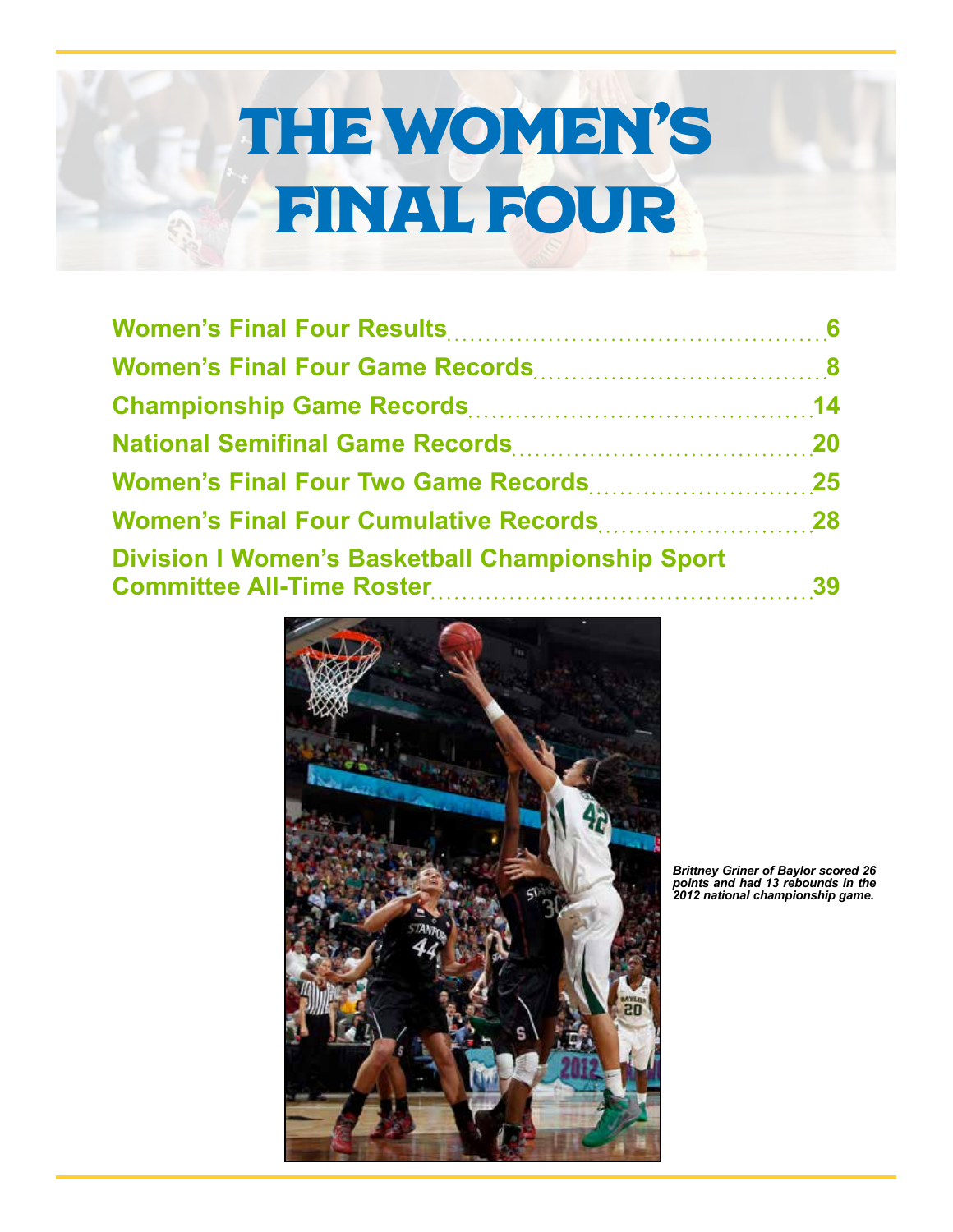# <span id="page-1-0"></span>WOMEN'S FINAL FOUR RESULTS

| Year | Champion<br>(Tournament Seed)                                                | <b>Runner-Up</b><br>(Tournament Seed)                                       | <b>Semifinalist</b><br>(Tournament Seed)                                  | Championship<br><b>Game Score</b>                                             |            |
|------|------------------------------------------------------------------------------|-----------------------------------------------------------------------------|---------------------------------------------------------------------------|-------------------------------------------------------------------------------|------------|
|      | Conference<br>(Coach)<br><b>Final Won-Lost</b>                               | Conference<br>(Coach)<br><b>Final Won-Lost</b>                              |                                                                           | Conference<br>(Coach)<br><b>Final Won-Lost</b>                                |            |
| 1982 | Louisiana Tech (1)<br>Independent<br>(Sonja Hogg)<br>$35-1$                  | Cheyney (2)<br>Independent<br>(Vivian Stringer)<br>$29-3$                   | Maryland (2)<br><b>Atlantic Coast</b><br>(Chris Weller)<br>22-10          | Tennessee (2)<br>Southeastern<br>(Pat Summitt)<br>$25 - 7$                    | 76-62      |
| 1983 | Southern California (1)<br>Western Collegiate<br>(Linda Sharp)<br>$31 - 2$   | Louisiana Tech (1)<br>Independent<br>(Leon Barmore &<br>Sonja Hogg)<br>31-2 | Georgia (2)<br>Southeastern<br>(Andy Landers)<br>$27 - 7$                 | Old Dominion (2)<br>Sun Belt<br>(Marianne Stanley)<br>$29-6$                  | 69-67      |
| 1984 | Southern California (1)<br>Western Collegiate<br>(Linda Sharp)<br>$29-4$     | Tennessee (3)<br>Southeastern<br>(Pat Summitt)<br>23-10                     | Cheyney (3)<br>Independent<br>(Winthrop McGriff)<br>$25 - 5$              | Louisiana Tech (1)<br>Independent<br>(Leon Barmore &<br>Sonja Hogg)<br>$30-3$ | 72-61      |
| 1985 | Old Dominion (1)<br>Sun Belt<br>(Marianne Stanley)<br>$31 - 3$               | Georgia (2)<br>Southeastern<br>(Andy Landers)<br>$29 - 5$                   | La.-Monroe (2)<br>Southland<br>(Linda Harper)<br>$30 - 2$                 | Western Ky. (4)<br>Sun Belt<br>(Paul Sanderford)<br>28-6                      | 70-65      |
| 1986 | Texas (1)<br>Southwest<br>(Jody Conradt)<br>$34-0$                           | Southern California (1)<br>Pacific West<br>(Linda Sharp)<br>$31 - 5$        | Tennessee (4)<br>Southeastern<br>(Pat Summitt)<br>$24 - 10$               | Western Ky. (4)<br>Sun Belt<br>(Paul Sanderford)<br>$32 - 4$                  | $97 - 81$  |
| 1987 | Tennessee (2)<br>Southeastern<br>(Pat Summitt)<br>$28-6$                     | Louisiana Tech (1)<br>Independent<br>(Leon Barmore)<br>$30-3$               | Long Beach St. (1)<br><b>Big West</b><br>(Joan Bonvicini)<br>$33 - 3$     | Texas $(1)$<br>Southwest<br>(Jody Conradt)<br>$31 - 2$                        | 67-44      |
| 1988 | Louisiana Tech (2)<br><b>American South</b><br>(Leon Barmore)<br>$32 - 2$    | Auburn (1)<br>Southeastern<br>(Joe Ciampi)<br>$32 - 3$                      | Long Beach St. (2)<br><b>Big West</b><br>(Joan Bonvicini)<br>$28-6$       | Tennessee (1)<br>Southeastern<br>(Pat Summitt)<br>$31 - 3$                    | 56-54      |
| 1989 | Tennessee (1)<br>Southeastern<br>(Pat Summitt)<br>$35 - 2$                   | Auburn (1)<br>Southeastern<br>(Joe Ciampi)<br>$32 - 2$                      | Louisiana Tech (1)<br><b>American South</b><br>(Leon Barmore)<br>$32 - 4$ | Maryland (1)<br><b>Atlantic Coast</b><br>(Chris Weller)<br>$29-3$             | 76-60      |
| 1990 | Stanford (1)<br>Pacific-10<br>(Tara VanDerveer)<br>$32 - 1$                  | Auburn (2)<br>Southeastern<br>(Joe Ciampi)<br>$28 - 7$                      | Louisiana Tech (1)<br><b>American South</b><br>(Leon Barmore)<br>$32 - 1$ | Virginia (2)<br><b>Atlantic Coast</b><br>(Debbie Ryan)<br>$29-6$              | 88-81      |
| 1991 | Tennessee (1)<br>Southeastern<br>(Pat Summitt)<br>$30 - 5$                   | Virginia (1)<br><b>Atlantic Coast</b><br>(Debbie Ryan)<br>$31 - 3$          | UConn(3)<br><b>Big East</b><br>(Geno Auriemma)<br>$29 - 5$                | Stanford (2)<br>Pacific-10<br>(Tara VanDerveer)<br>$26-6$                     | 70-67 (OT) |
| 1992 | Stanford (1)<br>Pacific-10<br>(Tara VanDerveer)<br>$30-3$                    | Western Ky. (4)<br>Sun Belt<br>(Paul Sanderford)<br>27-8                    | Missouri St. (8)<br>Missouri Valley<br>(Cheryl Burnett)<br>$31 - 3$       | Virginia (1)<br><b>Atlantic Coast</b><br>(Debbie Ryan)<br>32-2                | 78-62      |
| 1993 | Texas Tech (2)<br>Southwest<br>(Marsha Sharp)<br>$31 - 3$                    | Ohio St. (1)<br>Big Ten<br>(Nancy Darsch)<br>28-4                           | lowa $(2)$<br>Big Ten<br>(Vivian Stringer)<br>27-4                        | Vanderbilt (1)<br>Southeastern<br>(Jim Foster)<br>$30-3$                      | 84-82      |
| 1994 | North Carolina (3)<br><b>Atlantic Coast</b><br>(Sylvia Hatchell)<br>$33 - 2$ | Louisiana Tech (4)<br>Sun Belt<br>(Leon Barmore)<br>31-4                    | Alabama (6)<br>Southeastern<br>(Rick Moody)<br>26-7                       | Purdue (1)<br>Big Ten<br>(Lin Dunn)<br>$29 - 5$                               | 60-59      |
| 1995 | UConn (1)<br><b>Big East</b><br>(Geno Auriemma)<br>$35-0$                    | Tennessee (1)<br>Southeastern<br>(Pat Summitt)<br>34-3                      | Georgia (3)<br>Southeastern<br>(Andy Landers)<br>28-5                     | Stanford (2)<br>Pacific-10<br>(Tara VanDerveer)<br>$30-3$                     | 70-64      |
| 1996 | Tennessee (1)<br>Southeastern<br>(Pat Summitt)<br>$32 - 4$                   | Georgia (2)<br>Southeastern<br>(Andy Landers)<br>28-5                       | UConn(1)<br><b>Big East</b><br>(Geno Auriemma)<br>$34 - 4$                | Stanford (1)<br>Pacific-10<br>(Amy Tucker &<br>Marianne Stanley)<br>$29-3$    | 83-65      |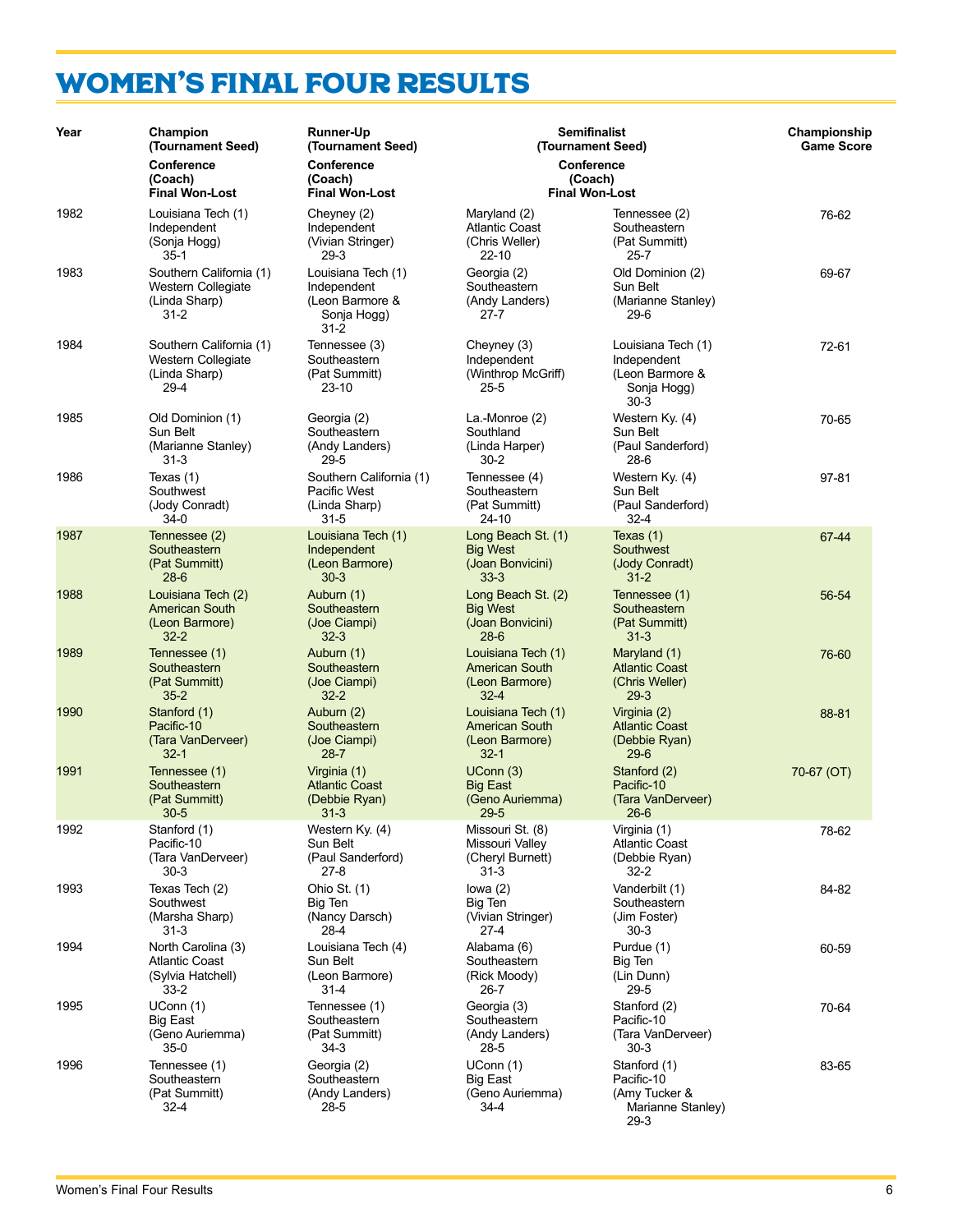| Year | Champion<br>(Tournament Seed)<br><b>Conference</b><br>(Coach)    | <b>Runner-Up</b><br>(Tournament Seed)<br>Conference<br>(Coach)        | <b>Semifinalist</b><br>(Tournament Seed)<br><b>Conference</b><br>(Coach) |                                                                              | Championship<br><b>Game Score</b> |
|------|------------------------------------------------------------------|-----------------------------------------------------------------------|--------------------------------------------------------------------------|------------------------------------------------------------------------------|-----------------------------------|
|      | <b>Final Won-Lost</b>                                            | <b>Final Won-Lost</b>                                                 |                                                                          | <b>Final Won-Lost</b>                                                        |                                   |
| 1997 | Tennessee (3)<br>Southeastern<br>(Pat Summitt)<br>$29-10$        | Old Dominion (1)<br>Colonial<br>(Wendy Larry)<br>$34 - 2$             | Notre Dame (6)<br><b>Big East</b><br>(Muffet McGraw)<br>$31 - 7$         | Stanford (1)<br>Pacific-10<br>(Tara VanDerveer)<br>$34 - 2$                  | 68-59                             |
| 1998 | Tennessee (1)<br>Southeastern<br>(Pat Summitt)<br>$39-0$         | Louisiana Tech (3)<br>Sun Belt<br>(Leon Barmore)<br>$31 - 4$          | Arkansas (9)<br>Southeastern<br>(Gary Blair)<br>$22 - 11$                | NC State (4)<br><b>Atlantic Coast</b><br>(Kay Yow)<br>$25 - 7$               | $93 - 75$                         |
| 1999 | Purdue (1)<br><b>Big Ten</b><br>(Carolyn Peck)<br>$34-1$         | Duke $(3)$<br><b>Atlantic Coast</b><br>(Gail Goestenkors)<br>$29 - 7$ | Georgia (3)<br>Southeastern<br>(Andy Landers)<br>$27 - 7$                | Louisiana Tech (1)<br>Sun Belt<br>(Leon Barmore)<br>$30-3$                   | 62-45                             |
| 2000 | UConn(1)<br><b>Big East</b><br>(Geno Auriemma)<br>$36-1$         | Tennessee (1)<br>Southeastern<br>(Pat Summitt)<br>$33 - 4$            | Penn St. (2)<br><b>Big Ten</b><br>(Rene Portland)<br>$30-5$              | Rutgers (2)<br><b>Big East</b><br>(Vivian Stringer)<br>$26 - 8$              | $71 - 52$                         |
| 2001 | Notre Dame (1)<br><b>Big East</b><br>(Muffet McGraw)<br>$34 - 2$ | Purdue (3)<br>Big Ten<br>(Kristy Curry)<br>$31 - 7$                   | UConn(1)<br><b>Big East</b><br>(Geno Auriemma)<br>$32 - 3$               | Missouri St. (5)<br><b>Missouri Valley</b><br>(Cheryl Burnett)<br>$29-6$     | 68-66                             |
| 2002 | UConn (1)<br><b>Big East</b><br>(Geno Auriemma)<br>$39-0$        | Oklahoma (1)<br><b>Big 12</b><br>(Sherri Coale)<br>$32 - 4$           | Duke (1)<br><b>Atlantic Coast</b><br>(Gail Goestenkors)<br>$31 - 4$      | Tennessee (2)<br>Southeastern<br>(Pat Summitt)<br>$29 - 5$                   | 82-70                             |
| 2003 | UConn (1)<br><b>Big East</b><br>(Geno Auriemma)<br>$37-1$        | Tennessee (1)<br>Southeastern<br>(Pat Summitt)<br>$33 - 5$            | Duke (1)<br><b>Atlantic Coast</b><br>(Gail Goestenkors)<br>$35 - 2$      | Texas $(2)$<br><b>Big 12</b><br>(Jody Conradt)<br>$29-6$                     | 73-68                             |
| 2004 | UConn (2)<br><b>Big East</b><br>(Geno Auriemma)<br>$31 - 4$      | Tennessee (1)<br>Southeastern<br>(Pat Summitt)<br>$31 - 4$            | LSU(4)<br>Southeastern<br>(Sue Gunter)<br>27-8                           | Minnesota (7)<br>Big Ten<br>(Pam Borton)<br>$25-9$                           | 70-61                             |
| 2005 | Baylor (2)<br><b>Big 12</b><br>(Kim Mulkey)<br>$33-3$            | Michigan St. (1)<br>Big Ten<br>(Joanne P. McCallie)<br>$33 - 4$       | LSU(1)<br>Southeastern<br>(Pokey Chatman)<br>$33 - 3$                    | Tennessee (1)<br>Southeastern<br>(Pat Summitt)<br>$30 - 5$                   | 84-62                             |
| 2006 | Maryland (2)<br><b>Atlantic Coast</b><br>(Brenda Frese)<br>34-4  | Duke (1)<br><b>Atlantic Coast</b><br>(Gail Goestenkors)<br>$31 - 4$   | LSU(1)<br>Southeastern<br>(Pokey Chatman)<br>31-4                        | North Carolina (1)<br><b>Atlantic Coast</b><br>(Sylvia Hatchell)<br>$33 - 2$ | 78-75 (OT)                        |
| 2007 | Tennessee (1)<br>Southeastern<br>(Pat Summitt)<br>$34-3$         | Rutgers (4)<br><b>Big East</b><br>(Vivian Stringer)<br>$27-9$         | LSU(3)<br>Southeastern<br>(Bob Starkey)<br>$30 - 8$                      | North Carolina (1)<br><b>Atlantic Coast</b><br>(Sylvia Hatchell)<br>$34 - 4$ | 59-46                             |
| 2008 | Tennessee (1)<br>Southeastern<br>(Pat Summitt)<br>$36-2$         | Stanford (2)<br>Pacific-10<br>(Tara VanDerveer)<br>$35 - 4$           | UConn(1)<br><b>Big East</b><br>(Geno Auriemma)<br>$36-2$                 | LSU(2)<br>Southeastern<br>(Van Chancellor)<br>$31-6$                         | 64-48                             |
| 2009 | UConn (1)<br><b>Big East</b><br>(Geno Auriemma)<br>$39-0$        | Louisville (3)<br><b>Big East</b><br>(Jeff Walz)<br>$34 - 5$          | Stanford (2)<br>Pacific-10<br>(Tara VanDerveer)<br>$33 - 5$              | Oklahoma (1)<br><b>Big 12</b><br>(Sherri Coale)<br>$32 - 5$                  | $76 - 54$                         |
| 2010 | UConn(1)<br><b>Big East</b><br>(Geno Auriemma)<br>$39-0$         | Stanford (1)<br>Pacific-10<br>(Tara VanDerveer)<br>$36 - 2$           | Baylor (4)<br><b>Big 12</b><br>(Kim Mulkey)<br>27-10                     | Oklahoma (3)<br><b>Big 12</b><br>(Sherri Coale)<br>$27-11$                   | 53-47                             |
| 2011 | Texas A&M (2)<br><b>Big 12</b><br>(Gary Blair)<br>$33 - 5$       | Notre Dame (2)<br><b>Big East</b><br>(Muffet McGraw)<br>$31 - 8$      | UConn(1)<br><b>Big East</b><br>(Geno Auriemma)<br>$36-2$                 | Stanford (1)<br>Pacific-10<br>(Tara VanDerveer)<br>$33 - 3$                  | 76-70                             |
| 2012 | Baylor (1)<br><b>Big 12</b><br>(Kim Mulkey)<br>40-0              | Notre Dame (1)<br>Big East<br>(Muffet McGraw)<br>$35 - 4$             | UConn (1)<br>Big East<br>(Geno Auriemma)<br>$33 - 5$                     | Stanford (1)<br>Pac-12<br>(Tara VanDerveer)<br>34-2                          | 80-61                             |
| 2013 | UConn(1)<br>Big East<br>(Geno Auriemma)<br>$35 - 4$              | Louisville (5)<br><b>Big East</b><br>(Jeff Walz)<br>29-9              | California (2)<br>Pac-12<br>(Lindsay Gottlieb)<br>32-4                   | Notre Dame (1)<br><b>Big East</b><br>(Muffet McGraw)<br>$35 - 2$             | 93-60                             |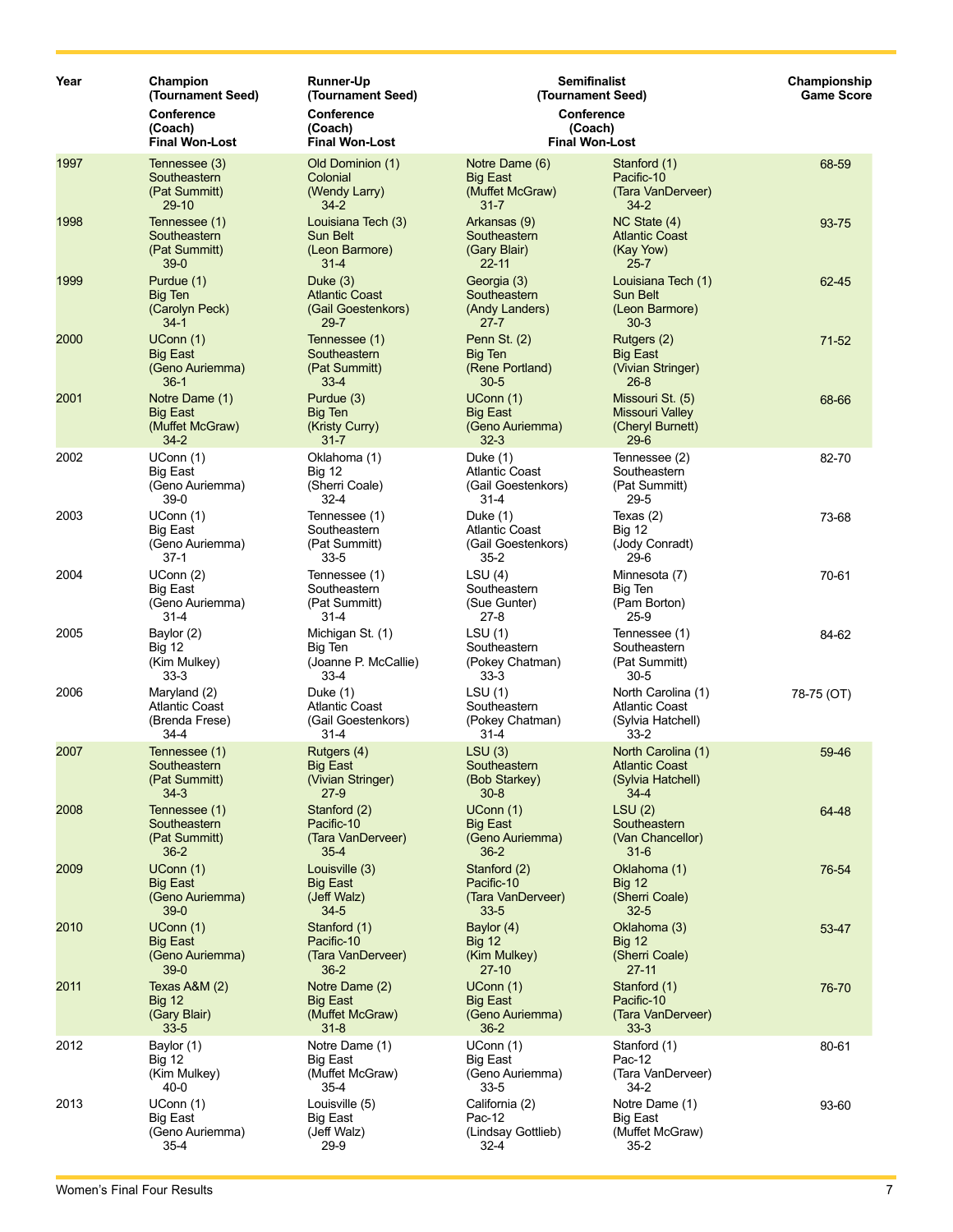<span id="page-3-0"></span>

| Year | Champion<br>(Tournament Seed)<br>Conference<br>(Coach)<br><b>Final Won-Lost</b> | <b>Runner-Up</b><br>(Tournament Seed)<br>Conference<br>(Coach)<br><b>Final Won-Lost</b> | <b>Semifinalist</b><br>(Tournament Seed)<br>Conference<br>(Coach)<br><b>Final Won-Lost</b> |                                                                   | Championship<br><b>Game Score</b> |
|------|---------------------------------------------------------------------------------|-----------------------------------------------------------------------------------------|--------------------------------------------------------------------------------------------|-------------------------------------------------------------------|-----------------------------------|
| 2014 | UConn(1)<br>American Athletic<br>(Geno Auriemma)<br>$40 - 0$                    | Notre Dame (1)<br><b>Atlantic Coast</b><br>(Muffet McGraw)<br>$37-1$                    | Maryland (4)<br><b>Atlantic Coast</b><br>(Brenda Frese)<br>$28 - 7$                        | Stanford (2)<br>Pac-12<br>(Tara VanDerveer)<br>$33 - 4$           | 79-58                             |
| 2015 | UConn(1)<br>American Athletic<br>(Geno Auriemma)<br>$38-1$                      | Notre Dame (1)<br>Atlantic Coast<br>(Muffet McGraw)<br>$36-3$                           | Maryland (1)<br>Big Ten<br>(Brenda Frese)<br>34-3                                          | South Carolina (1)<br>Southeastern<br>(Dawn Staley)<br>$34-3$     | 63-53                             |
| 2016 | UConn(1)<br>American Athletic<br>(Geno Auriemma)<br>$38-0$                      | Syracuse (4)<br>Atlantic Coast<br>(Quentin Hillsman)<br>$30 - 8$                        | Oregon St. (2)<br>Pac-12<br>(Scott Rueck)<br>$32 - 5$                                      | Washington (7)<br>Pac-12<br>(Mike Neighbors)<br>$26 - 11$         | 82-51                             |
| 2017 | South Carolina (1)<br>Southeastern<br>(Dawn Staley)<br>$33 - 4$                 | Mississippi St. (2)<br>Southeastern<br>(Vic Schaefer)<br>$34 - 5$                       | Stanford (2)<br>Pac-12<br>(Tara VanDerveer)<br>$32 - 6$                                    | UConn(1)<br><b>American Athletic</b><br>(Geno Auriemma)<br>$36-1$ | 67-55                             |
| 2018 | Notre Dame (1)<br><b>Atlantic Coast</b><br>(Muffet McGraw)<br>$35 - 3$          | Mississippi St. (1)<br>Southeastern<br>(Vic Schaefer)<br>$37 - 2$                       | Louisville (1)<br><b>Atlantic Coast</b><br>(Jeff Walz)<br>$36-3$                           | UConn(1)<br>American Athletic<br>(Geno Auriemma)<br>$36-1$        | 61-58                             |
| 2019 | Baylor (1)<br><b>Big 12</b><br>(Kim Mulkey)<br>$37-1$                           | Notre Dame (1)<br><b>Atlantic Coast</b><br>(Muffet McGraw)<br>$35 - 4$                  | Oregon (2)<br>Pac-12<br>(Kelly Graves)<br>$33 - 5$                                         | UConn(2)<br>American Athletic<br>(Geno Auriemma)<br>$35 - 3$      | 82-81                             |

# WOMEN'S FINAL FOUR GAME RECORDS

*A national championship game is indicated by (CH), a national semifinal game by (NSF) and record later vacated by (\*). Since 2016- 17 season rules change (^).* 

### SINGLE GAME, INDIVIDUAL

#### **MOST POINTS**

- 47—Sheryl Swoopes, Texas Tech vs. Ohio St., CH, 4-4-93
- 38—Nnemkadi Ogwumike, Stanford vs. Oklahoma, NSF, 4-4-10
- 37—Chasity Melvin, NC State vs. Louisiana Tech, NSF, 3-27-98
- 36—Maya Moore, UConn vs. Notre Dame, NSF, 4-3-11
- 35—Mary Ostrowski, Tennessee vs. Cheyney, NSF, 3-30-84
- 34—Maya Moore, UConn vs. Baylor, NSF, 4-4- 10
- 32—Clarissa Davis, Texas vs. Louisiana Tech, NSF, 3-28-86
- 32—Jackie Young, Notre Dame vs. UConn, NSF, 3-30-18

### Most Points, One Half

24—Sheryl Swoopes, Texas Tech vs. Ohio St., CH, 2nd Half, 4-4-93

- 24—Nnemkadi Ogwumike, Stanford vs. Oklahoma, NSF, 2nd Half, 4-4-10
- 23—Sheryl Swoopes, Texas Tech vs. Ohio St., CH, 1st Half, 4-4-93
- 22—Margaret Diaz, Cheyney vs. Tennessee, NSF, 2nd Half, 3-30-84
- 22—Clarissa Davis, Texas vs. Western Ky., NSF, 2nd Half, 3-28-86
- 22—Kim Pehlke, Western Ky. vs. Missouri St., NSF, 2nd Half, 4-4-92
- 21—Kate Starbird, Stanford vs. Old Dominion, NSF, 1st Half, 3-28-97
- 21—Chasity Melvin, NC State vs. Louisiana Tech, NSF, 2nd Half, 3-27-98
- 21—Maya Moore, UConn vs. Baylor, NSF, 1st Half, 4-4-10
- 21—Maya Moore, UConn vs. Notre Dame, NSF, 1st Half, 4-3-11

#### Most Field Goals Made

- 16—Sheryl Swoopes, Texas Tech vs. Ohio St., CH, 4-4-93
- 14—Venus Lacy, Louisiana Tech vs. Auburn, NSF, 3-31-89
- 14—Chasity Melvin, NC State vs. Louisiana Tech, NSF, 3-27-98
- 14—Maya Moore, UConn vs. Baylor, NSF, 4-4-10
- 14—Maya Moore, UConn vs. Notre Dame, NSF, 4-3-11
- 13—Danielle Adams, Texas A&M vs. Notre Dame, CH 4-5-11
- 13—Mary Ostrowski, Tennessee vs. Cheyney, NSF, 3-30-84
- 13—Chamique Holdsclaw, Tennessee vs. Notre Dame, NSF, 3-28-97
- 13—Nnemkadi Ogwumike, Stanford vs. Oklahoma, NSF, 4-4-10
- 13—Chloe Jackson, Baylor vs. Notre Dame, CH, 4-7-19

#### **MOST FIELD GOALS ATTEMPTED**

- 30—Maya Moore, UConn vs. Notre Dame, NSF, 4-3-11
- 27—Margaret Diaz, Cheyney vs. Tennessee, NSF, 3-30-84
- 27—Yolanda Laney, Cheyney vs. Tennessee, NSF, 3-30-84
- 27—Candace Parker, Tennessee vs. LSU, NSF, 4-6-08
- 27—Arike Ogunbowale, Notre Dame vs. Baylor, CH, 4-7-19
- 26—Dawn Staley, Virginia vs. Tennessee, CH, 3-31-91
- 26—Chasity Melvin, NC State vs. Louisiana Tech, NSF, 3-27-98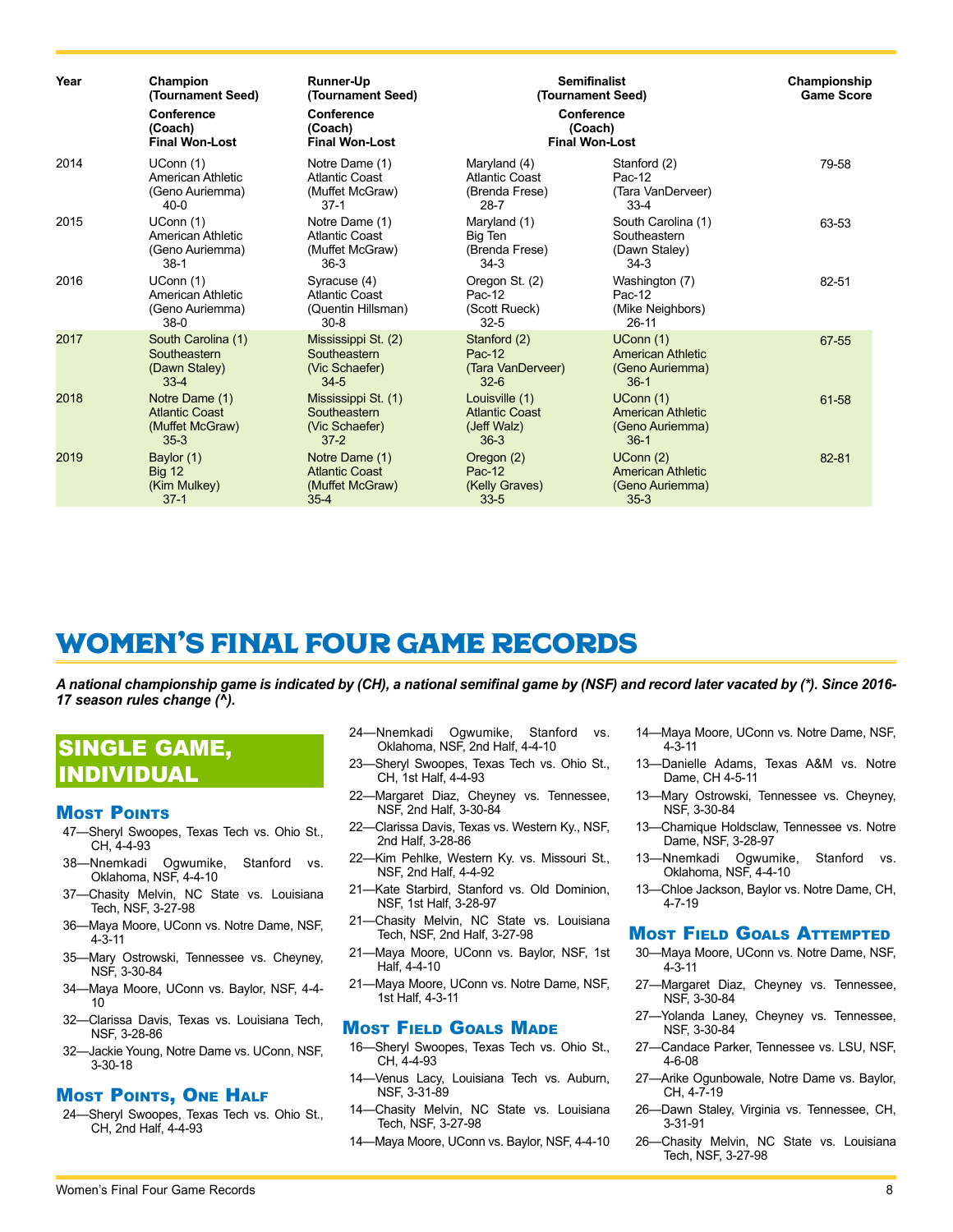

*Danielle Adams scored 30 points in the 2011 championship game as Texas A&M won its first national title.*

- 26—Seimone Augustus, LSU vs. Baylor, NSF, 4-3-05
- 26—Maya Moore, UConn vs. Baylor, NSF, 4-4-10

#### Highest Field-Goal Percentage (Min. eight made)

- 100.0% (8-8)—Kristin Folkl, Stanford vs. Old Dominion, NSF, 3-28-97
- 88.9% (8-9)—Jennifer White, Louisiana Tech vs. Southern California, CH, 4-3-83
- 84.6% (11-13)—Tina Charles, UConn vs. Louisville, CH, 4-7-09
- 83.3% (10-12)—Katrina McClain, Georgia vs. Western Ky., NSF, 3-29-85
- 83.3% (10-12)—Crystal Langhorne, Maryland vs. North Carolina, NSF, 4-2-06
- 80.0% (8-10)—Nyree Roberts, Old Dominion vs. Stanford, NSF, 3-28-97
- 80.0% (8-10)—Devereaux Peters, Notre Dame vs. Texas A&M, CH, 4-5-11
- 80.0% (8-10)—Jessica Shepard, Notre Dame vs. Mississippi St., CH, 4-1-18
- 76.9% (10-13)—Janice Lawrence, Louisiana Tech vs. Southern California, NSF, 3-30-84
- 72.7% (8-11)—Marion Jones, North Carolina vs. Purdue, NSF, 4-2-94
- 72.7% (8-11)—Tracy Henderson, Georgia vs. Stanford, NSF, 3-29-96
- 72.7% (8-11) A'Ja Wilson, South Carolina vs. Notre Dame, NSF, 4-5-15

#### Most Three-Point Field Goals Made

- 8—Talia Walton, Washington vs. Syracuse, NSF, 4-3-16
- 6—Katy Steding, Stanford vs. Auburn, CH, 4-1-90
- 6—Antonita Slaughter, Louisville vs. California, NSF, 4-7-13
- 5—Ukari Figgs, Purdue vs. Louisiana Tech, NSF, 3-26-99
- 5—Sue Bird, UConn vs. Penn St., NSF, 3-31-00 5—Emily Niemann, Baylor vs. Michigan St., CH,
- 4-5-05 5—Maya Moore, UConn vs. Notre Dame, NSF,
- 4-3-11
- 4—26 tied (Most recent: Marina Mabrey, Notre Dame vs. Baylor, CH, 4-7-19)

#### Most Three-Point Field Goals Attempted

- 15—Katy Steding, Stanford vs. Auburn, CH, 4-1-90
- 13—Maya Moore, UConn vs. Notre Dame, NSF, 4-3-11
- 12—Tamicha Jackson, Louisiana Tech vs. Tennessee, CH, 3-29-98
- 12—Erin Boley, Oregon vs. Baylor, NSF, 4-5-19
- 11—Audrey Burcy, Ohio St. vs. Texas Tech, CH, 4-4-93
- 11—Sue Bird, UConn vs. Notre Dame, NSF, 3-30-01
- 11—Diana Taurasi, UConn vs. Notre Dame, NSF, 3-30-01
- 11—Diana Taurasi, UConn vs. Texas, NSF, 4-6-03 11—Maya Moore, UConn vs. Stanford, NSF,
- 4-6-08
- 11—Victoria Vivians, Mississippi St. vs. UConn, NSF, 3-31-17

### Highest Three-Point Field-Goal

#### Percentage (Min. four made)

- 88.8% (8-9)—Talia Walton, Washington vs. Syracuse, NSF, 4-3-16
- 80.0% (4-5)—Nykesha Sales, UConn vs. Tennessee, NSF, 3-29-96
- 80.0% (4-5)—Abby Conklin, Tennessee vs. Georgia, CH, 3-31-96
- 80.0% (4-5)—Kellie Jolly, Tennessee vs. Louisiana Tech, CH, 3-29-98
- 80.0% (4-5)—Alicia Ratay, Notre Dame vs. UConn, NSF, 3-30-01
- 80.0% (4-5)—Matee Ajavon, Rutgers vs. LSU, NSF, 4-1-07
- 80.0% (4-5)—Breanna Stewart, UConn, NSF, 4-7-13
- 71.4% (5-7)—Ukari Figgs, Purdue vs. Louisiana Tech, NSF, 3-26-99
- 71.4% (5-7)—Sue Bird, UConn vs. Penn St., NSF, 3-31-00
- 66.7% (4-6)—Sheryl Swoopes, Texas Tech vs. Ohio St., CH, 4-4-93
- 66.7% (4-6)—Betsy Harris, Alabama vs. Louisiana Tech, NSF, 4-2-94

#### Most Free Throws Made

- 12—Pam Kelly, Louisiana Tech vs. Tennessee, NSF, 3-26-82
- 12—Cheryl Miller, Southern California vs. Texas, CH, 3-30-86
- 12—Nnemkadi Ogwumike, Stanford vs. Oklahoma, NSF, 4-4-10
- 11—Cheryl Miller, Southern California vs. Louisiana Tech, CH, 4-3-83
- 11—Tonya Edwards, Tennessee vs. Long Beach St., NSF, 3-27-87
- -Carolyn Jones, Auburn vs. Louisiana Tech, NSF, 3-30-90
- 11—Kim Pehlke, Western Ky. vs. Missouri St., NSF, 4-4-92
- 11—Sheryl Swoopes, Texas Tech vs. Ohio St., CH, 4-4-93
- 11—Tamika Catchings, Tennessee vs. Louisiana Tech, CH, 3-29-98

#### Most Free Throws Attempted

- 15—Chasity Melvin, NC State vs. Louisiana Tech, NSF, 3-27-98
- 15—Erlana Larkins, North Carolina vs. Maryland, NSF, 4-2-06
- 14—Pam Kelly, Louisiana Tech vs. Tennessee, NSF, 3-26-82
- 14—Cheryl Miller, Southern California vs. Louisiana Tech, CH, 4-3-83
- 14—Venus Lacy, Louisiana Tech vs. Auburn, NSF, 3-30-90
- 14—Dena Head, Tennessee vs. Virginia, CH, 3-31-91
- 14—Ruth Riley, Notre Dame vs. Purdue, CH, 4-1-01
- 13—Seven tied (Most recent: Nnemkadi Ogwumike, Stanford vs. Oklahoma, NSF,  $4 - 4 - 10$

### Highest Free-Throw Percentage (Min. six made)

- 100.0% (11-11)—Sheryl Swoopes, Texas Tech vs. Ohio St., CH, 4-4-93
- 100.0% (9-9)—Mary Ostrowski, Tennessee vs. Cheyney, NSF, 3-30-84
- 100.0% (9-9)—Tonya Baucom, Missouri St. vs. Western Ky., NSF, 4-4-92
- 100.0% (9-9)—Saudia Roundtree, Georgia vs. Stanford, NSF, 3-29-96
- 100.0% (8-8)—Ruthie Bolton, Auburn vs. Long Beach St., NSF, 4-1-88
- 100.0% (8-8)—Kate Starbird, Stanford vs. Old Dominion, NSF, 3-28-97
- 100.0% (8-8)—Katryna Gaither, Notre Dame vs. Tennessee, NSF, 3-28-97
- 100.0% (8-8)—Niele Ivey, Notre Dame vs. UConn, NSF, 3-30-01
- 100.0% (8-8)—Diana Taurasi, UConn vs. Tennessee, CH, 4-8-03
- 100.0% (7-7)—Nikki Keyton, Ohio St. vs. Texas Tech, CH, 4-4-93
- 100.0% (7-7)—Breanna Stewart, UConn vs. Syracuse, CH, 4-5-16

#### **MOST REBOUNDS**

- 25—Teaira McCowan, Mississippi St. vs. Louisville, NSF, 3-30-18
- 23—Charlotte Smith, North Carolina vs. Louisiana Tech, CH, 4-3-94
- 20—Tracy Claxton, Old Dominion vs. Georgia, CH, 3-31-85
- 20—Sylvia Fowles, LSU vs. Tennessee, NSF, 4-6-08
- 19—Tina Charles, UConn vs. Louisville., CH, 4-7-09
- 19—A'ja Wilson, South Carolina vs. Stanford, NSF, 3-31-17
- 18—Clarissa Davis, Texas vs. Western Ky., NSF, 3-28-86
- 18—Cindy Brown, Long Beach St. vs. Tennessee, NSF, 3-27-87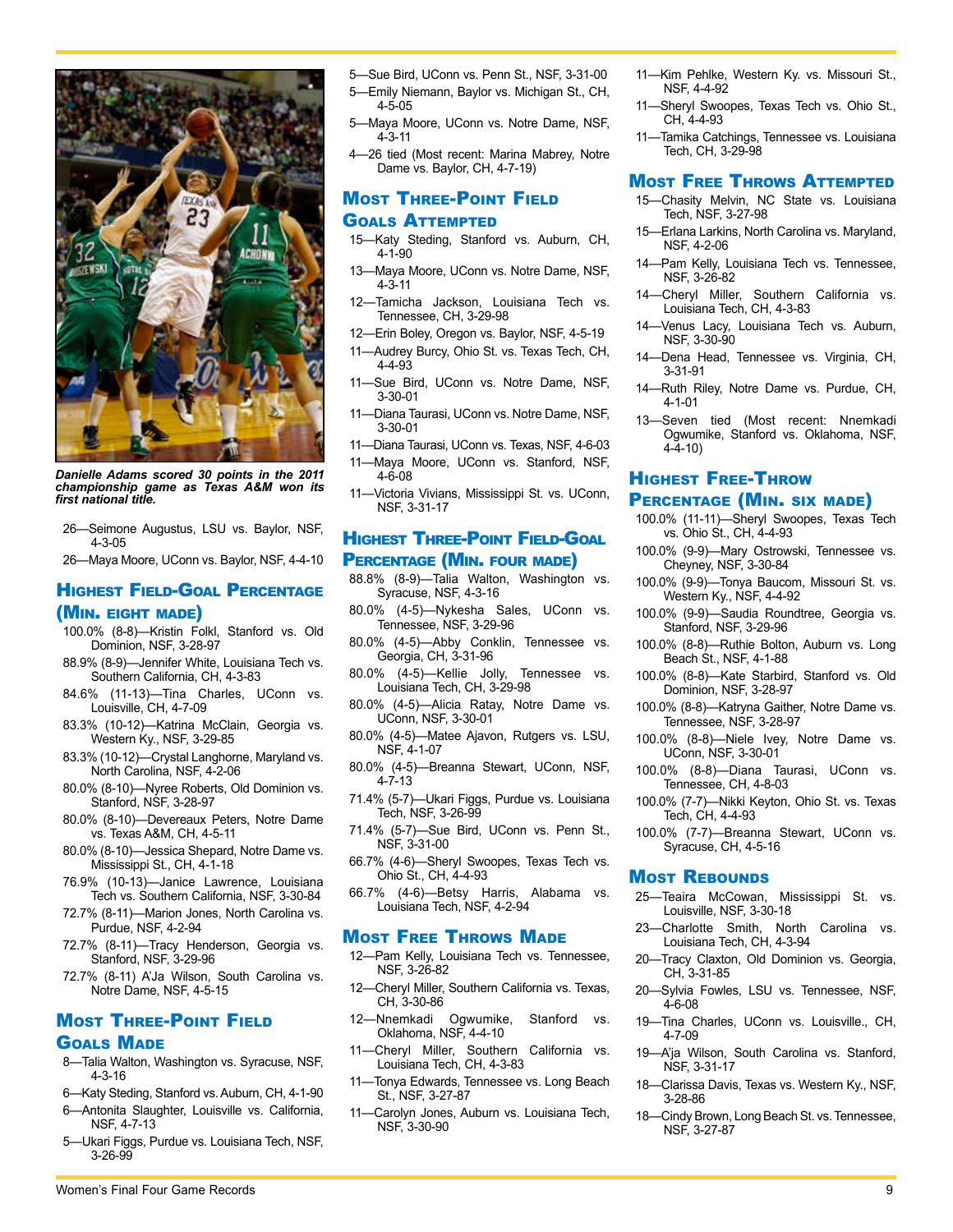- 18—Racquel Spurlock, Louisiana Tech vs. Alabama, NSF, 4-2-94
- 17—Tracy Claxton, Old Dominion vs. La.- Monroe, NSF, 3-29-85
- 17—Yolanda Watkins, Alabama vs. Louisiana Tech, NSF, 4-2-94
- 17—Kelly Schumacher, UConn vs. Notre Dame, NSF, 3-30-01
- 17—Kayla Pedersen, Stanford vs. UConn, CH, 4-6-10
- 17—Teaira McCowan, Mississippi St. vs. Notre Dame, CH, 4-1-18

#### Most Rebounds, One Half

- 16—Teaira McCowan, Mississippi St. vs. Louisville, NSF, 2nd Half, 3-30-18
- 14—Clarissa Davis, Texas vs. Western Ky., NSF, 2nd Half, 3-28-86
- 13—Yolanda Watkins, Alabama vs. Louisiana Tech, NSF, 2nd Half, 4-2-94
- 13—Charlotte Smith, North Carolina vs. Louisiana Tech, CH, 2nd Half, 4-3-94
- 12—Tracy Claxton, Old Dominion vs. Georgia, CH, 2nd Half, 3-31-85
- 12—Cindy Brown, Long Beach St. vs. Tennessee, NSF, 2nd Half, 3-27-87
- 12—Sylvia Fowles, LSU vs. Tennessee, NSF, 2nd Half, 4-6-08
- 12—Tina Charles, UConn vs. Louisville, CH, 1st Half, 4-7-09

#### Most Assists (Since 1985)

- 12—Marina Mabrey, Notre Dame vs. UConn, NSF, 4-5-19
- 11—Teresa Weatherspoon, Louisiana Tech vs. Texas, NSF, 3-27-87
- 11—Kellie Jolly, Tennessee vs. Old Dominion, CH, 3-30-97
- 10—Kamie Ethridge, Texas vs. Western Ky., NSF, 3-28-86
- 10—Kamie Ethridge, Texas vs. Southern California, CH, 3-30-86
- 10—Melissa McCray, Tennessee vs. Auburn, CH, 4-2-89
- 10—Michelle Marciniak, Tennessee vs. Georgia, NSF, 4-1-95
- 10—Danielle Robinson, Oklahoma vs. Louisville, NSF, 4-5-09
- 9—Nine tied (Most recent: Crystal Dangerfield, UConn vs. Notre Dame, NSF, 4-5-19)

*NOTE: Rhonda Windham, Southern California vs. Georgia, NSF, 4-1-83, recorded 14 assists and Kim Mulkey, Louisiana Tech vs. Southern California, CH, 4-3-83, recorded 11 assists before assists became an official statistic.*

#### Most Steals (Since 1988)

- 10—Ruthie Bolton, Auburn vs. Long Beach St., NSF, 4-1-88
- 8—Averrill Roberts, Ohio St. vs. Iowa, NSF, 4-3-93
- 8—Ticha Penicheiro, Old Dominion vs. Tennessee, CH, 3-30-97
- 6—Erica Westbrooks, Louisiana Tech vs. Auburn, CH, 4-3-88
- 6—Marion Jones, North Carolina vs. Purdue, NSF, 4-2-94
- 6—Shea Ralph, UConn vs. Tennessee, CH, 4-2-00
- 6—Niele Ivey, Notre Dame vs. Purdue, CH, 4-1-01
- 6—Nicky Anosike, Tennessee vs. Stanford, CH, 4-8-09
- 5—18 tied (Most recent: Moriah Jefferson, UConn vs. Stanford, NSF, 4-6-14

### **MOST BLOCKED SHOTS** (Since 1988)

- 9—Kelly Schumacher, UConn vs. Tennessee, CH, 4-2-00
- 7—Michelle Snow, Tennessee vs. Rutgers, NSF, 3-31-00
- 7—Ruth Riley, Notre Dame vs. Purdue, CH, 4-1-01
- 6—Kara Wolters, UConn vs. Tennessee, NSF, 3-29-96
- 6—Alison Bales, Duke vs. LSU, NSF, 4-2-06
- 6—Tina Charles, UConn vs. Stanford, CH, 4-6-10
- 6—Ruth Hamblin, Oregon St. vs. UConn, NSF, 4-3-16

### SINGLE GAME, TEAM

#### **Most Points, GAME**

- 97—Texas vs. Southern California (81), CH, 3-30-86
- 91—Notre Dame vs. UConn (89), NSF, 3-30-18 93—Tennessee vs. Louisiana Tech (75), CH, 3-29-98
- 93—UConn vs. Louisville (60), CH, 4-9-13
- 91—Georgia vs. Western Ky. (78), NSF, 3-29-85
- 90—Texas vs. Western Ky. (65), NSF, 3-28-86
- 90—Notre Dame vs. UConn (75), NSF, 3-30-01
- 89—North Carolina vs. Purdue (74), NSF, 4-2-94
- 89—UConn vs. Penn St. (67), NSF, 3-31-00
- 89—UConn vs. Notre Dame (91), NSF, 3-30-18

#### Most Points, One Half

- 57—Georgia vs. Western Ky., NSF, 2nd Half, 3-29-85
- 55—Tennessee vs. Louisiana Tech, CH, 1st Half, 3-29-98
- 53—Notre Dame vs. UConn, NSF, 2nd Half, 3-30-01
- 52—Texas vs. Southern California, CH, 2nd Half, 3-30-86
- 52—UConn vs. Penn St., NSF, 2nd Half, 3-31-00
- 52—Notre Dame vs. UConn, NSF, 4-5-19
- 51—Texas vs. Western Ky., NSF, 2nd Half, 3-28-86
- 51—Western Ky. vs. Missouri St., NSF, 2nd Half, 4-4-92
- 51—Ohio St. vs. Texas Tech, CH, 2nd Half, 4-4-93
- 51—Tennessee vs. Notre Dame, NSF, 2nd Half, 3-28-97

#### Most Points, Period<sup>A</sup> (Since 2016)

- 29—Notre Dame vs. UConn, NSF, 4th Pd., 4-5-19
- 28—UConn vs. Syracuse, CH, 1st Pd., 4-5-16
- 26—UConn vs. Oregon St., NSF, 1st Pd., 4-3-16 26—Notre Dame vs. Baylor, CH, 4th Pd., 4-7-19 25—Baylor vs. Notre Dame, CH, 1st Pd., 4-7-19
- 24—Syracuse vs. Washington, NSF, 3rd Pd., 4-3-16
- 24—Notre Dame vs. UConn, NSF, 1st Pd., 3-30-18
- 24—Notre Dame vs. Mississippi St., CH, 3rd Pd., 4-1-18

24—UConn vs. Notre Dame, NSF, 3rd Pd., 4-5-19

24—Notre Dame vs. Baylor, CH, 3rd Pd., 4-7-19

#### Most Points, Both Teams

- 180—Notre Dame (91) vs. UConn (89), NSF, 3-30-18
- 178—Texas (97) vs. Southern California (81), CH, 3-30-86
- 171—Tennessee (88) vs. UConn (83), NSF, 3-29-96
- 169—Georgia (91) vs. Western Ky. (78), NSF, 3-29-85
- 169—Stanford (88) vs. Auburn (81), CH, 4-1-90
- 168—Tennessee (93) vs. Louisiana Tech (75), CH, 3-29-98
- 166—Texas Tech (84) vs. Ohio St. (82), CH, 4-4-93
- 165—Old Dominion (83) vs. Stanford (82), NSF, 3-28-97
- 165—Notre Dame (90) vs. UConn (75), NSF, 3-30-01
- 163—North Carolina (89) vs. Purdue (74), NSF, 4-2-94
- 163—Baylor (82) vs. Notre Dame (81), CH, 4-5-19

#### Most Points, Both Teams, **ONE HALF**

- 101—Georgia (57) vs. Western Ky. (44), NSF, 2nd Half, 3-29-85
- 98—Texas (52) vs. Southern California (46), CH, 2nd Half, 3-30-86
- 98—Western Ky. (51) vs. Missouri St. (47), NSF, 2nd Half, 4-4-92
- 98—Notre Dame (52) vs. UConn (46), NSF, 2nd Half, 4-5-19
- 95—Ohio St. (51) vs. Texas Tech (44), CH, 2nd Half, 4-4-93
- 91—UConn (52) vs. Penn St. (39), NSF, 2nd Half, 3-31-00



*Sheryl Swoopes, Texas Tech, holds the Women's Final Four single game scoring record of 47 points.*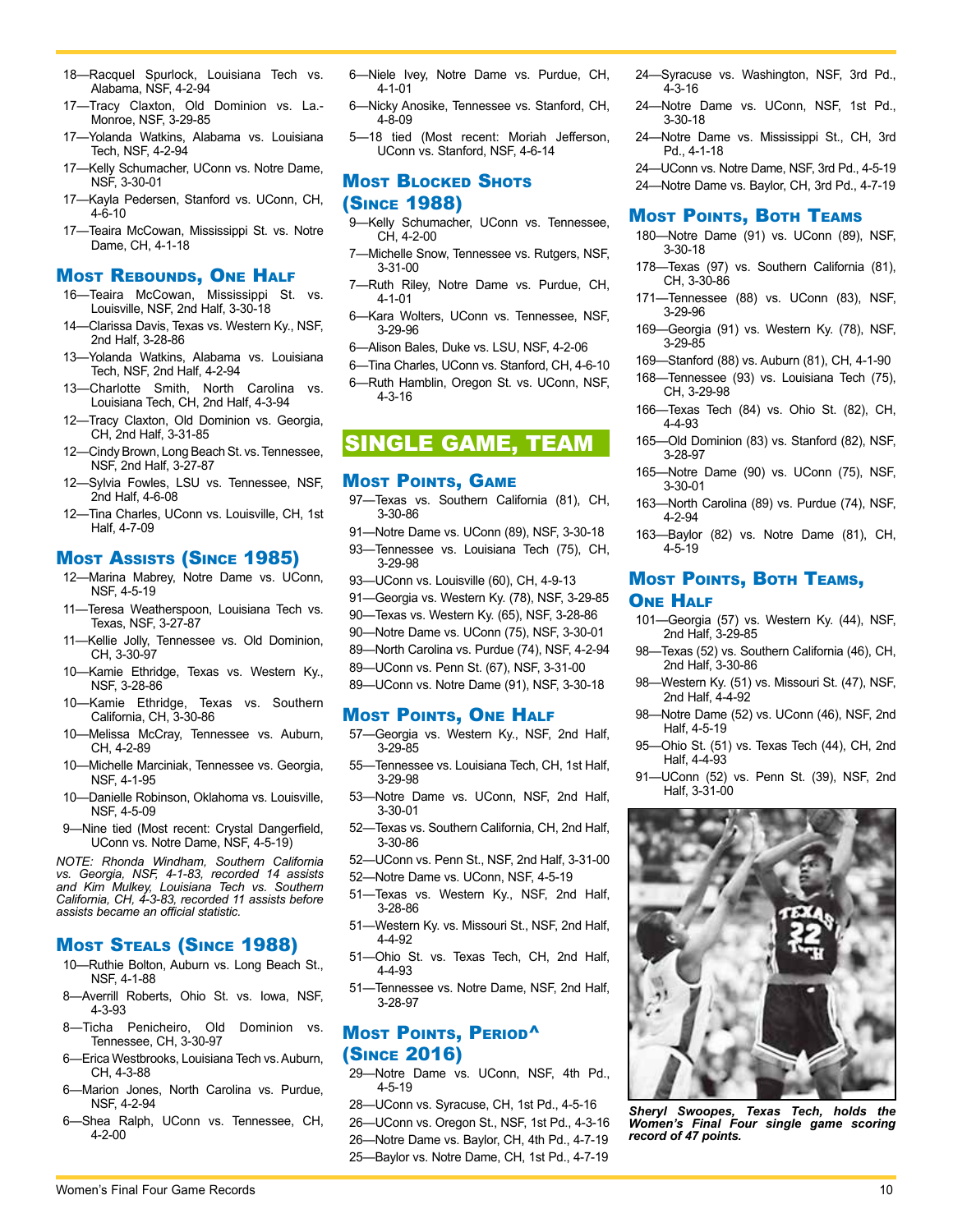- 90—Cheyney (45) vs. Tennessee (45), NSF, 2nd Half, 3-30-84
- 89—Tennessee (51) vs. Notre Dame (38), NSF, 2nd Half, 3-28-97
- 89—Oklahoma (46) vs. Duke (43), NSF, 2nd Half, 3-29-02
- 89—Notre Dame (50) vs. Baylor (39), CH, 2nd Half, 4-7-19

#### Fewest Points, Game

- 35—LSU vs. Rutgers (59), NSF, 4-1-07
- 44—Louisiana Tech vs. Tennessee (67), CH, 3-29-87
- 45—Duke vs. Purdue (62), CH, 3-28-99
- 45—LSU vs. Duke (64), NSF, 4-2-06
- 46—Tennessee vs. Louisiana Tech (69), NSF, 3-26-82
- 46—Vanderbilt vs. Texas Tech (60), NSF, 4-3-93
- 46—Rutgers vs. Tennessee (59), CH, 4-3-07
- 46—LSU vs. Tennessee (47), NSF, 4-6-08 47—La.-Monroe vs. Old Dominion (57), NSF, 3-29-85
- 47—Tennessee vs. LSU (46), NSF, 4-6-08
- 47—Stanford vs. UConn (53), CH, 4-6-10
- 

#### Fewest Points, One Half

- 12—UConn vs. Stanford (20), CH, 1st Half, 4-6-10
- 15—LSU vs. Duke (26), NSF, 1st Half, 4-2-06
- 16—LSU vs. Rutgers (22), NSF, 2nd Half, 4-1-07
- 17—Purdue vs. Duke (22), CH, 1st Half, 3-28-99
- 17—Notre Dame vs. Mississippi St. (30), CH, 1st Half, 4-1-18
- 18—Rutgers vs. Tennessee (29), CH, 1st Half, 4-3-07
- 18—LSU vs. Tennessee (22), NSF, 1st Half, 4-6-08
- 19—Louisiana Tech vs. Auburn (31), CH, 1st Half, 4-3-88
- 19—Tennessee vs. UConn (32), CH, 1st Half, 4-2-00
- 19—Tennessee vs. LSU (25), NSF, 1st Half, 4-4-04
- 19—LSU vs. Rutgers (37), NSF, 1st Half, 4-1-07
- 19—Stanford vs. Tennessee (27), CH, 2nd Half, 4-8-08

### FEWEST POINTS, PERIOD<sup>^</sup> (Since 2016)

- 3—Notre Dame vs. Mississippi St., CH, 2nd Pd., 4-1-18
- 6—South Carolina vs. Stanford, NSF, 2nd Pd., 3-31-17
- 8—Stanford vs. South Carolina, NSF, 3rd Pd., 3-31-17
- 8—Syracuse vs. UConn, CH, 4th Pd., 4-5-16
- 9—Oregon St. vs. UConn, NSF, 2nd Pd., 4-3-16 10—Syracuse vs. UConn, CH, 2nd Pd., 4-5-16

### Fewest Points, Both Teams, **GAME**

- 93—Tennessee (47) vs. LSU (46), NSF, 4-6-08 94—Rutgers (59) vs. LSU (35), NSF, 4-1-07
- 100—UConn (53) vs. Stanford (47), CH, 4-6-10
- 102—Tennessee (52) vs. LSU (50), NSF, 4-4-04
- 104—Old Dominion (57) vs. La.-Monroe (47), NSF, 3-29-85
- 105—Tennessee (59) vs. Rutgers (46), CH, 4-3-07
- 106—Texas Tech (60) vs. Vanderbilt (46), NSF, 4-3-93
- 106—Tennessee (56) vs. North Carolina (50), NSF, 4-1-07

106—Baylor (59) vs. Stanford (47), NSF, 4-1-12 107—Purdue (62) vs. Duke (45), CH, 3-28-99

### Fewest Points, Both Teams, **ONE HALF**

- 32—Stanford (20) vs. UConn (12), CH, 1st Half, 4-6-10
- 38—Rutgers (22) vs. LSU (16), NSF, 2nd Half, 4-1-07
- 39—Duke (22) vs. Purdue (17), CH, 1st Half, 3-28-99
- 40—Tennessee (22) vs. LSU (18), NSF, 1st Half, 4-6-08
- 41—Duke (26) vs. LSU (15), NSF, 1st Half, 4-2-06
- 43—Tennessee (22) vs. North Carolina (21), NSF, 1st Half, 4-1-07
- 44—LSU (25) vs. Tennessee (19), NSF, 1st Half, 4-4-04
- 46—Tennessee (27) vs. Stanford (19), CH, 2nd Half, 4-8-08
- 47—Tennessee (29) vs. Rutgers (18), CH, 1st Half, 4-3-07
- 47—Mississippi St. (30) vs. Notre Dame (17), CH, 1st Half, 4-1-18

#### Largest Winning Margin

- 33—UConn (93) vs. Louisville (60), CH, 4-9-13
- 31—UConn (82) vs. Syracuse (51), CH, 4-5-16
- 29—UConn (80) vs. Oregon St. (51), NSF, 4-3-16
- 28—Tennessee (86) vs. Arkansas (58), NSF, 3-27-98
- 27—UConn (87) vs. Stanford (60), NSF, 4-1-95
- 26—Notre Dame (87) vs. Maryland (61), NSF, 4-6-14
- 25—Texas (90) vs. Western Ky. (65), NSF, 3-28-86
- 24—Southern California (81) vs. Georgia (57), NSF, 4-1-83
- 24—Southern California (83) vs. Tennessee (59), NSF, 3-28-86
- 24—Rutgers (59) vs. LSU (35), NSF, 4-1-07

#### Smallest Winning Margin

- 1—Stanford (66) vs. Virginia (65), NSF, 4-4-92
- 1—Ohio St. (73) vs. Iowa (72) (OT), NSF, 4-3-93
- 1—North Carolina (60) vs. Louisiana Tech (59), CH, 4-3-94
- 1—Old Dominion (83) vs. Stanford (82) (OT), NSF, 3-28-97
- 1—Tennessee (47) vs. LSU (46), NSF, 4-6-08
- 1—Texas A&M (63) vs. Stanford (62), NSF, 4-3-11
- 1—Notre Dame (66) vs. South Carolina (65), NSF, 4-5-15
- 1—Baylor (82) vs. Notre Dame (81), CH, 4-7-19
- 2—Southern California (69) vs. Louisiana Tech (67), CH, 4-3-83
- 2—Louisiana Tech (56) vs. Auburn (54), CH, 4-3-88
- 2—Texas Tech (84) vs. Ohio St. (82), CH, 4-4-93 2—Notre Dame (68) vs. Purdue (66), CH, 4-1-01

Women's Final Four Game Records 11

- 2—UConn (71) vs. Texas (69), NSF, 4-6-03
- 2—Tennessee (52) vs. UConn (50), NSF, 4-4-04
- 2—Mississippi St. (66) vs. UConn (64) (OT), NSF, 3-31-17
- 2—Notre Dame (91) vs. UConn (89) (OT), NSF, 3-30-18

### Smallest Winning Margin, **OVERTIME**

- 1—Ohio St. (73) vs. Iowa (72) (OT), NSF, 4-3-93 1—Old Dominion (83) vs. Stanford (82) (OT), NSF, 3-28-97
- 2—Mississippi St. (66) vs. UConn (64) (OT), NSF, 3-31-17
- 2—Notre Dame (91) vs. UConn (89) (OT), NSF, 3-30-18
- 3—Tennessee (70) vs. Virginia (67) (OT), CH, 3-31-91
- 3—Maryland (78) vs. Duke (75) (OT), CH, 4-4-06

#### Largest Margin Overcome

- 16—Notre Dame (90) vs. UConn (75), NSF, 3-30-01 (Notre Dame trailed, 47-31, with 2:02 remaining in the first half).
- 16—Michigan St. (68) vs. Tennessee (64), NSF, 4-3-05 (Michigan St. trailed, 47-31, with 16:03 remaining in the game).
- 15—Old Dominion (83) vs. Stanford (82) (OT), NSF, 3-28-97 (Old Dominion trailed, 31-16, with 7:48 remaining in the first half).
- 15—Baylor (68) vs. LSU (57), NSF, 4-3-05 (Baylor trailed, 24-9, with 7:42 remaining in the first half).
- 15—Notre Dame (61) vs. Mississippi St. (58), CH, 4-1-18 (Notre Dame trailed, 40-25, with 6:41 remaining in the third period).
- 14—Louisiana Tech (56) vs. Auburn (54), CH, 4-3-88 (Louisiana Tech trailed, 37-23, with 15:21 remaining in the game).
- 14—Louisville (61) vs. Oklahoma (59), NSF, 4-5-09 (Louisville trailed, 16-2, with 12:54 remaining in the first half).
- 13—Southern California (69) vs. Louisiana Tech (67), CH, 4-3-83 (Southern California trailed, 35-22, with 3:04 remaining in the first half).
- 13—Maryland (78) vs. Duke (75) (OT), CH, 4-4-06 (Maryland trailed, 45-32, with 14:53 remaining in regulation).
- 12—Tennessee (56) vs. North Carolina (50), NSF, 4-1-07 (Tennessee trailed, 48-36, with 8:18 remaining in the game).

40—Texas vs. Southern California, CH, 3-30-86 39—Baylor vs. Notre Dame, CH, 4-7-19 38—UConn vs. Notre Dame, NSF, 3-30-18 37—Southern California vs. Georgia, NSF, 4-1-83 36—Texas vs. Western Ky., NSF, 3-28-86 35—Louisiana Tech vs. Texas, NSF, 3-27-87 35—North Carolina vs. Purdue, NSF, 4-2-94 35—Old Dominion vs. Stanford, NSF, 3-28-97 35—Tennessee vs. Louisiana Tech, CH, 3-29-98

#### **MOST FIELD GOALS MADE**

35—UConn vs. Louisville, CH, 4-9-13

**FEWEST FIELD GOALS MADE** 14—LSU vs. Rutgers, NSF, 4-1-07

16—Tennessee vs. Louisiana Tech, NSF, 3-26-82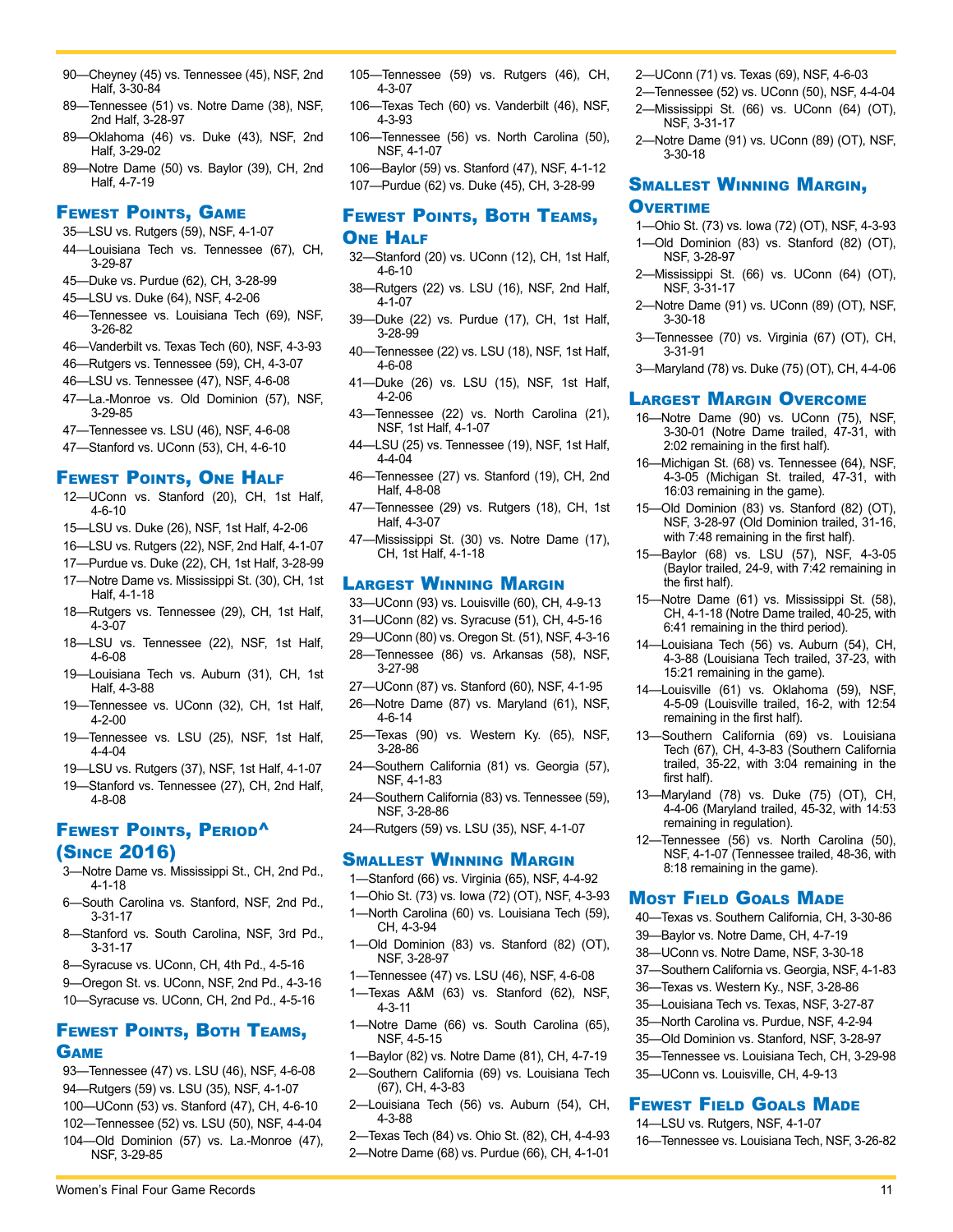Women's Final Four Game Records 2008 12

- 16—Louisiana Tech vs. Tennessee, CH, 3-29-87
- 16—Tennessee vs. UConn, CH, 4-2-00
- 17—Tennessee vs. North Carolina, NSF, 4-1-07
- 17—Baylor vs. UConn, NSF, 4-4-10
- 18—Arkansas vs. Tennessee, NSF, 3-27-98
- 18—Duke vs. Purdue, CH, 3-28-99
- 18—Tennessee vs. LSU, NSF, 4-4-04
- 18—LSU vs. Duke, NSF, 4-2-06
- 18—Stanford vs. UConn, CH, 4-6-10
- 18—Oregon St. vs. UConn, NSF, 4-3-16

### Most Field Goals Attempted

- 82—Cheyney vs. Tennessee, NSF, 3-30-84 82—Western Ky. vs. Georgia, NSF, 3-29-85 81—Stanford vs. UConn, NSF, 4-1-95 77—UConn vs. Notre Dame, NSF, 3-30-01 77—UConn vs. Notre Dame, NSF, 3-30-18 77—Notre Dame vs. UConn, NSF, 4-5-19
- 76—Old Dominion vs. Georgia, CH, 3-31-85
- 76—Tennessee vs. Southern California, NSF,
- 3-28-86
- 74—Notre Dame vs. California, NSF, 4-7-13
- 73—Tennessee vs. Georgia, CH, 3-31-96
- 73—Louisiana Tech vs. Tennessee, CH, 3-29-98
- 73—UConn vs. Notre Dame, CH, 4-8-14

### Fewest Field Goals Attempted

- 45—Baylor vs. UConn, NSF, 4-4-10
- 46—Stanford vs. Texas A&M, NSF, 4-3-11
- 46—UConn vs. Mississippi St., NSF, 3-31-17
- 47—Old Dominion vs. Louisiana Tech, NSF, 4-1-83
- 47—Louisville vs. California, NSF, 4-7-13
- 48—Louisiana Tech vs. Tennessee, CH, 3-29-87
- 49—Tennessee vs. Old Dominion, CH, 3-30-97
- 49—Tennessee vs. Rutgers, NSF, 3-31-00
- 49—UConn vs. Tennessee, CH, 4-8-03
- 49—Rutgers vs. Tennessee, CH, 4-1-07
- 49—Stanford vs. Tennessee, CH, 4-8-08

#### Highest Field-Goal Percentage

- 59.2% (29-49)—Tennessee vs. Old Dominion, CH, 3-30-97
- 58.8% (40-68)—Texas vs. Southern California, CH, 3-30-86
- 58.5% (31-53)—Georgia vs. Western Ky., NSF, 3-29-85
- 58.3% (35-60)—Louisiana Tech vs. Texas, NSF, 3-27-87
- 56.7% (34-60)—UConn vs. Oregon St., NSF, 4-3-16
- 56.1% (37-66)—Southern California vs. Georgia, NSF, 4-1-83
- 56.0% (28-50)—Maryland vs. North Carolina, NSF, 4-2-06
- 55.6% (30-54)—Louisiana Tech vs. Cheyney, CH, 3-28-82
- 54.7% (29-53)—Texas Tech vs. Ohio St., CH, 4-4-93
- 54.7% (29-53)—Texas A&M vs. Notre Dame, CH, 4-5-11
- 54.7% (29-53)—UConn vs. Maryland, NSF, 4-5-15

# Lowest Field-Goal

### **PERCENTAGE**

26.4% (14-53)—LSU vs. Rutgers, NSF, 4-1-07

- 26.5% (18-68)—Stanford vs. UConn, CH, 4-6-10 27.0% (17-63)—Tennessee vs. North Carolina, NSF, 4-1-07
- 28.4% (21-74)—La.-Monroe vs. Old Dominion, NSF, 3-29-85
- 29.0% (18-62)—LSU vs. Duke, NSF, 4-2-06
- 29.6% (21-71)—Western Ky. vs. Stanford, CH, 4-5-92
- 29.7% (22-74)—Notre Dame vs. UConn, NSF, 4-7-13
- 30.2% (16-53)—Tennessee vs. Louisiana Tech, NSF, 3-26-82
- 30.4% (21-69)—Tennessee vs. LSU, NSF, 4-6-08 30.5% (18-59)—Arkansas vs. Tennessee, NSF,  $3-27-98$

### Most Three-Point Field Goals Made

- 13—UConn vs. Louisville, CH, 4-9-13
- 12—Syracuse vs. Washington, NSF, 4-3-16
- 12—Oregon vs. Baylor, NSF, 4-5-19
- 11—Stanford vs. Auburn, CH, 4-1-90
- 11—Washington vs. Syracuse, NSF, 4-3-16
- 10—UConn vs. Tennessee, CH, 4-8-03
- 10—Rutgers vs. LSU, NSF, 4-1-07
- 9—Duke vs. Georgia, NSF, 3-26-99
- 9—Oklahoma vs. Duke, NSF, 3-29-02
- 9—UConn vs. Notre Dame, NSF, 3-30-18

### Fewest Three-Point Field Goals Made

- 0—Auburn vs. Long Beach St., NSF, 4-1-88
- 0—Louisiana Tech vs. Auburn, CH, 4-3-88
- 0—Auburn vs. Louisiana Tech, NSF, 3-31-89
- 0—Tennessee vs. Maryland, NSF, 3-31-89
- 0—Tennessee vs. Auburn, CH, 4-2-89
- 0—Auburn vs. Tennessee, CH, 4-2-89
- 0—Tennessee vs. Virginia, CH, 3-31-91
- 0—Virginia vs. Stanford, NSF, 4-4-92
- 0—UConn vs. Oklahoma, CH, 3-31-02
- 0—LSU vs. Tennessee, NSF, 4-4-04
- 0—South Carolina vs. Mississippi St., CH, 4-2-17 0—Baylor vs. Oregon, NSF, 4-5-19

### Most Three-Point Field Goals Attempted

33—Syracuse vs. Washington, NSF, 4-3-16 32—Oregon vs. Baylor, NSF, 4-5-19 30—UConn vs. Notre Dame, NSF, 3-30-01 27—Stanford vs. UConn, NSF, 4-1-95 26—Stanford vs. Auburn, CH, 4-1-90 26—Vanderbilt vs. Texas Tech, NSF, 4-3-93 26—Oklahoma vs. Duke, NSF, 3-29-02 26—UConn vs. Stanford, NSF, 4-6-08 26—UConn vs. Louisville, CH, 4-9-13 25—Stanford vs. UConn, NSF, 4-6-14 25—Washington vs. Syracuse, NSF, 4-3-16

### Fewest Three-Point Field Goals Attempted

- 0—Auburn vs. Louisiana Tech, NSF, 3-31-89 0—Tennessee vs. Maryland, NSF, 3-31-89
- 0—Tennessee vs. Auburn, CH, 4-2-89
- 1—Louisiana Tech vs. Auburn, CH, 4-3-88

2—Iowa vs. Ohio St., NSF, 4-3-93 3—Seven tied (Baylor vs. Oregon, NSF, 4-5-19)

### **HIGHEST THREE-POINT FIELD-GOAL** PERCENTAGE (MIN. FOUR MADE)

72.7% (8-11)—Notre Dame vs. UConn, NSF, 3-30-01

62.5% (5-8)—Stanford vs. Virginia, NSF, 3-30-90 57.1% (4-7)—Tennessee vs. UConn, CH, 4-2-00 56.3% (9-16)—Duke vs. Georgia, NSF, 3-26-99 53.8% (7-13)—Notre Dame vs. Baylor, CH, 4-7- 19

50.0% (10-20)—Rutgers vs. LSU, NSF, 4-1-07 50.0% (7-14)—UConn vs. Tennessee, CH, 4-6-04 50.0% (6-12)—Auburn vs. Stanford, CH, 4-1-90 50.0% (6-12)—UConn vs. Penn St., NSF, 3-31-00 50.0% (6-12)—Baylor vs. Michigan St., CH, 4-5-05

50.0% (4-8)—Virginia vs. Tennessee, CH, 3-31-91 50.0% (4-8)—Notre Dame vs. UConn, NSF, 4-3-11

50.0% (13-26)—UConn vs. Louisville, CH, 4-9-13

### Lowest Three-Point Field-Goal PERCENTAGE (MIN. NINE ATT.)

- 0.0% (0-11)—Virginia vs. Stanford, NSF, 4-4-92
- 0.0% (0-9)—UConn vs. Oklahoma, CH, 3-31-02 6.7% (1-15)—Stanford vs. Oklahoma, NSF, 4-4-10
- 7.7% (1-13)—Purdue vs. Duke, CH, 3-28-99
- 8.3% (1-12)—Old Dominion vs. Stanford, NSF, 3-28-97
- 10.0% (1-10)—Notre Dame vs. Purdue, CH, 4-1-01
- 10.5% (2-19)—Syracuse vs. UConn, CH, 4-5-16
- 11.1% (1-9)—LSU vs. Duke, NSF, 4-2-06
- 11.1% (1-9)—LSU vs. Tennessee, NSF, 4-6-08

**MOST FREE THROWS MADE** 34—UConn vs. Stanford, NSF, 4-1-95 31—Stanford vs. Western Ky., CH, 4-5-92 29—Georgia vs. Western Ky., NSF, 3-29-85 29—Auburn vs. Louisiana Tech, NSF, 3-30-90 29—Western Ky. vs. Missouri St., NSF, 4-4-92 28—Notre Dame vs. UConn, NSF, 3-30-01 24—Maryland vs. North Carolina, NSF, 4-2-06 23—Southern California vs. Texas, CH, 3-30-86 22—Tennessee vs. Virginia, CH, 3-31-91 21—Stanford vs. Auburn, CH, 4-1-90

**FEWEST FREE THROWS MADE** 1—Vanderbilt vs. Texas Tech, NSF, 4-3-93 1—California vs. Louisville, NSF, 4-7-13 2—Tennessee vs. LSU, NSF, 4-6-08 2—Baylor vs. Notre Dame, CH, 4-7-19

3—Stanford vs. UConn, NSF, 4-1-95 3—LSU vs. Rutgers, NSF, 4-1-07 3—Stanford vs. UConn, CH, 4-6-10

3-28-86

3—Tennessee vs. Southern California, NSF,

3—Stanford vs. South Carolina, NSF, 3-31-17 4—Louisiana Tech vs. Auburn, CH, 4-3-88 4—Duke vs. Purdue, CH, 3-28-99

11.5% (3-26)—Vanderbilt vs. Texas Tech, NSF, 4-3-93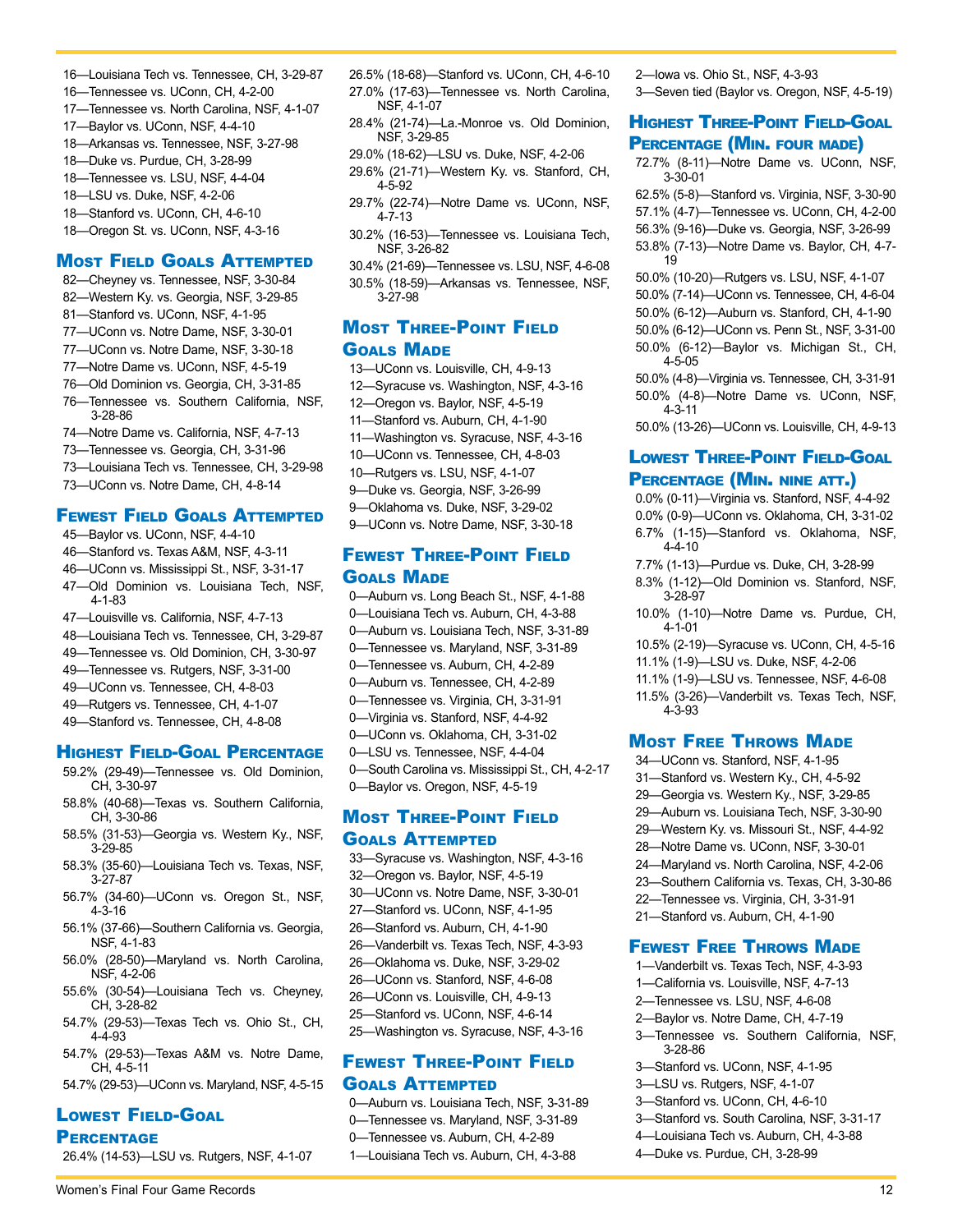

*Notre Dame's Arike Ogunbowale celebrates following the 2018 national championship game in Columbus, Ohio.*

4—Rutgers vs. Tennessee, CH, 4-3-07

#### Most Free Throws Attempted

- 46—UConn vs. Stanford, NSF, 4-1-95
- 38—Auburn vs. Louisiana Tech, NSF, 3-30-90
- 38—Western Ky. vs. Missouri St., NSF, 4-4-92
- 37—Georgia vs. Western Ky., NSF, 3-29-85
- 37—Missouri St. vs. Western Ky., NSF, 4-4-92
- 37—Stanford vs. Western Ky., CH, 4-5-92
- 35—Tennessee vs. Virginia, CH, 3-31-91
- 32—Maryland vs. North Carolina, NSF, 4-2-06
- 31—Stanford vs. Auburn, CH, 4-1-90
- 29—Southern California vs. Texas, CH, 3-30-86

#### **FEWEST FREE THROWS ATTEMPTED**

- 4—Stanford vs. UConn, CH, 4-6-10
- 5—Vanderbilt vs. Texas Tech, NSF, 4-3-93
- 5—Stanford vs. UConn, NSF, 4-1-95
- 5—UConn vs. Oregon St., NSF, 4-3-16
- 5—Stanford vs. South Carolina, NSF, 3-31-17
- 6—Tennessee vs. Southern California, NSF, 3-28-86
- 6—Duke vs. Purdue, CH, 3-28-99
- 6—Duke vs. Tennessee, NSF, 4-6-03
- 6—Maryland vs. UConn, NSF, 4-5-15
- 6—UConn vs. Notre Dame, NSF, 3-30-18

#### Highest Free-Throw Percentage (Min. nine made)

- 100.0% (10-10)—Texas A&M vs. Stanford, NSF, 4-3-11
- 100.0% (9-9)—Tennessee vs. Southern California, CH, 4-1-84
- 100.0% (9-9)—Oregon St. vs. UConn, NSF, 4-3-16
- 91.7% (11-12)—Cheyney vs. Tennessee, NSF, 3-30-84

90.5% (19-21)—UConn vs. Notre Dame, NSF, 4-7-13

- 90.0% (9-10)—Louisville vs. UConn, CH, 4-9-13 88.2% (15-17)—Notre Dame vs. Mississippi St.,  $CH-4-1-18$
- 88.0% (22-25)—UConn vs. Oklahoma, CH, 3-31-02

87.5% (14-16)—Tennessee vs. Louisiana Tech, NSF, 4-1-88

87.5% (21-24)—Oklahoma vs. Duke, NSF, 3-29-02 87.5% (14-16)—UConn vs. Stanford, NSF, 4-6-08 87.5% (14-16)—Notre Dame vs. UConn, NSF, 4-5-19

#### Lowest Free-Throw Percentage

28.6% (2-7)—Tennessee vs. LSU, NSF, 4-6-08 28.6% (2-7)—Baylor vs. Notre Dame, CH, 4-7-19 30.0% (3-10)—LSU vs. Rutgers, NSF, 4-1-07

36.8% (7-19)—Virginia vs. Tennessee, CH, 3-31-91 36.8% (7-19)—LSU vs. Tennessee, NSF, 4-6-08 38.5% (5-13)—Tennessee vs. Michigan St., NSF,

4-3-05 40.0% (4-10)—Rutgers vs. Tennessee, CH, 4-3-07

40.9% (9-22)—UConn vs. Stanford, CH, 4-6-10

- 43.8% (7-16)—South Carolina vs. Notre Dame,
- NSF, 4-5-15

46.7% (7-15)—Georgia vs. Tennessee, NSF, 4-1-95

#### **MOST REBOUNDS**

- 57—Old Dominion vs. La.-Monroe, NSF, 3-29-85 57—Old Dominion vs. Georgia, CH, 3-31-85 54—Tennessee vs. Georgia, CH, 3-31-96 54—UConn vs. Notre Dame, CH, 4-8-14 54—Notre Dame vs. UConn, NSF, 4-5-19 53—Stanford vs. Oklahoma, NSF, 4-4-10 51—Southern California vs. Georgia, NSF, 4-1-83 51—Tennessee vs. Cheyney, NSF, 3-30-84 51—Stanford vs. Western Ky., CH, 4-5-92
- 51—Tennessee vs. Georgia, NSF, 4-1-95
- 51—UConn vs. Notre Dame, NSF, 3-30-01

#### **FEWEST REBOUNDS**

- 21—Maryland vs. Notre Dame, NSF, 4-6-14 22—UConn vs. Tennessee, CH, 4-8-03
- 22—Michigan St. vs. Baylor, CH, 4-5-05
- 24—Texas Tech vs. Ohio St., CH, 4-4-93
- 25—Oklahoma vs. UConn, CH, 3-31-02
- 25—Minnesota vs. UConn, NSF, 4-4-04
- 26—Louisville vs. California, NSF, 4-7-13
- 27—Vanderbilt vs. Texas Tech, NSF, 4-3-93
- 27—UConn vs. Notre Dame, NSF, 4-3-11
- 27—Notre Dame vs. Baylor, CH, 4-3-12
- 27—Syracuse vs. UConn, CH, 4-5-16
- 27—Mississippi St. vs. South Carolina, CH, 4-2-17

#### Largest Rebound Margin

- 29—Notre Dame (50) vs. Maryland (21), NSF, 4-6-14
- 27—Old Dominion (57) vs. Georgia (30), CH, 3-31-85
- 23—Baylor (45) vs. Michigan St. (22), CH, 4-5-05 23—UConn (54) vs. Notre Dame (31), CH,
- 4-8-14
- 19—Louisiana Tech (50) vs. Auburn (31), NSF, 3-31-89

Women's Final Four Game Records 13

- 19—UConn (44) vs. Oklahoma (25), CH, 3-31-02
- 19—Baylor (46) vs. Notre Dame (27), CH, 4-3-12
- 18—Tennessee (51) vs. Georgia (33), NSF, 4-1-95
- 18—Purdue (47) vs. Missouri St. (29), NSF, 3-30-01
- 18—Tennessee (40) vs. UConn (22), CH, 4-8-03
- 18—Syracuse (46) vs. Washington (28), NSF, 4-3-16

#### Most Assists (Since 1985)

- 25—UConn vs. Notre Dame, CH, 4-8-14
- 24—UConn vs. Louisville, CH, 4-9-13
- 24—Notre Dame vs. UConn, NSF, 4-5-19
- 23—Texas vs. Western Ky., NSF, 3-28-86
- 22—Texas vs. Southern California, CH, 3-30-86
- 22—Stanford vs. UConn, NSF, 4-1-95
- 22—Stanford vs. UConn, NSF, 4-6-08
- 22—UConn vs. Syracuse, CH, 4-5-16
- 21—Tennessee vs. Georgia, CH, 3-31-96
- 21—Louisiana Tech vs. NC State, NSF, 3-27-98
- 21—UConn vs. Tennessee, CH, 4-2-00
- 21—Baylor vs. Notre Dame, CH, 4-7-19

*NOTE: Southern California vs. Georgia, NSF, 4-1- 83, recorded 23 assists before assists became an official statistic.*

#### **MOST BLOCKED SHOTS** (Since 1988)

- 12—UConn vs. Louisville, CH, 4-9-13
- 11—UConn vs. Tennessee, CH, 4-2-00
- 11—Notre Dame vs. Purdue, CH, 4-1-01
- 9—Tennessee vs. Rutgers, NSF, 3-31-00
- 9—UConn vs. Oklahoma, CH, 3-31-02
- 8—Eight tied (Most recent: UConn vs. Notre Dame, NSF, 4-5-19; Baylor vs. Notre Dame, CH, 4-7-19)

*NOTE: Louisiana Tech vs. Tennessee, NSF, 3-26- 82, Southern California vs. Tennessee, CH, 4-1- 84, and Georgia vs. Western Ky., NSF, 3-29-85, recorded nine blocked shots each before blocked shots became an official statistic.*

#### Most Steals (Since 1988)

- 20—Tennessee vs. North Carolina, NSF, 4-1-07 18—Western Ky. vs. Missouri St., NSF, 4-4-92 17—North Carolina vs. Purdue, NSF, 4-2-94 17—Old Dominion vs. Stanford, NSF, 3-28-97 16—Auburn vs. Long Beach St., NSF, 4-1-88 16—Old Dominion vs. Tennessee, CH, 3-30-97 16—North Carolina vs. Maryland, NSF, 4-2-06 15—Tennessee vs. Notre Dame, NSF, 3-28-97
- 14—Notre Dame vs. UConn, NSF, 4-1-12
- 13—Tennessee vs. Stanford, CH, 4-8-08
- 13—Notre Dame vs. UConn, NSF, 4-7-13

32—Southern California vs. Georgia, NSF, 4-1-83 29—Missouri St. vs. Western Ky., NSF, 4-4-92 29—Stanford vs. Old Dominion, NSF, 3-28-97 29—North Carolina vs. Tennessee, NSF, 4-1-07 28—Western Ky. vs. Missouri St., NSF, 4-4-92 28—Purdue vs. North Carolina, NSF, 4-2-94 28—Arkansas vs. Tennessee, NSF, 3-27-98

13—UConn vs. Louisville, CH, 4-9-13

#### **MOST TURNOVERS**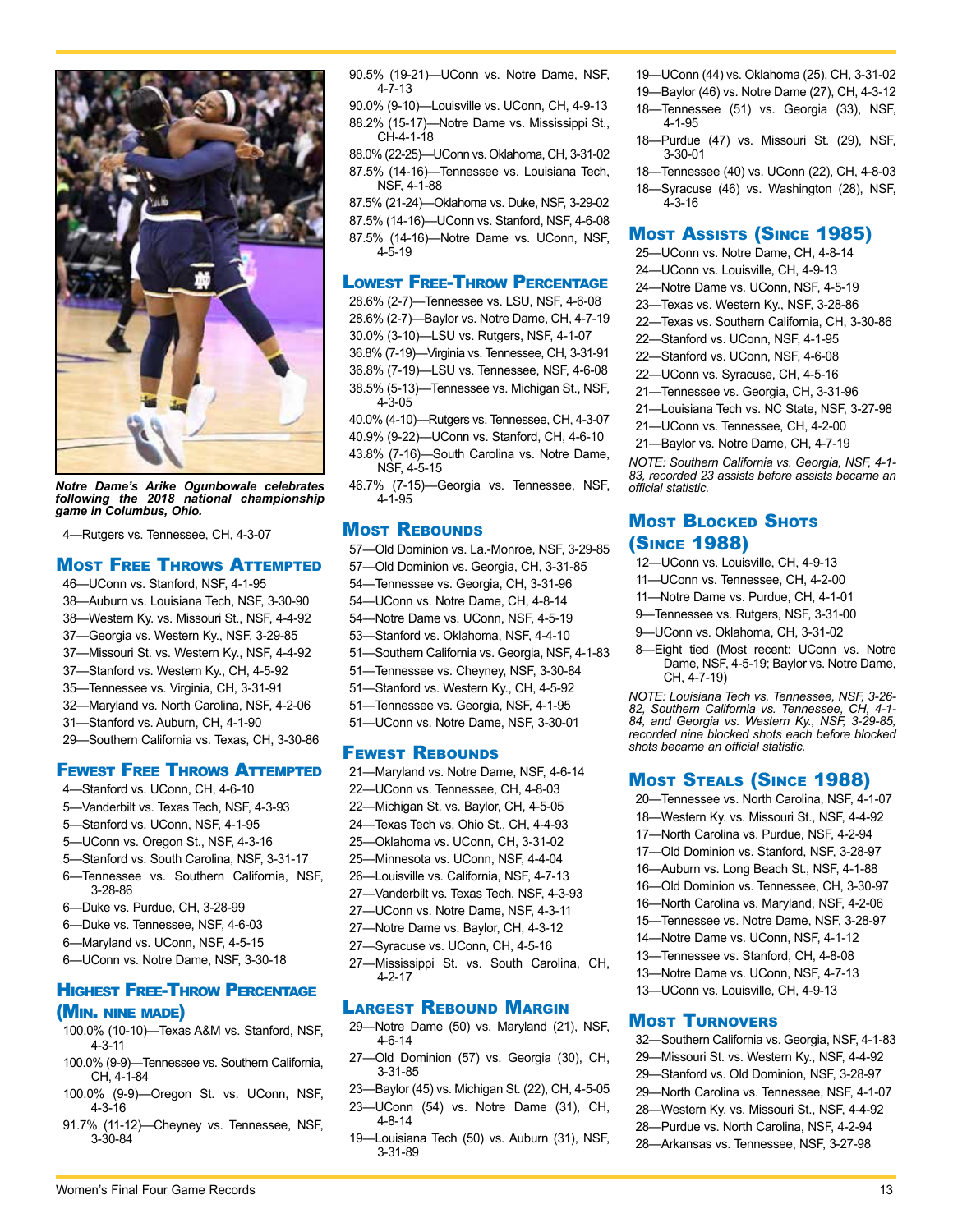<span id="page-9-0"></span>26—Tennessee vs. Old Dominion, CH, 3-30-97 26—Tennessee vs. UConn, CH, 4-2-00 26—Maryland vs. North Carolina, NSF, 4-2-06

#### Fewest Turnovers

- 6—Auburn vs. Louisiana Tech, NSF, 3-31-89 7—Tennessee vs. LSU, NSF, 4-6-08 7—Stanford vs. Oklahoma, NSF, 4-4-10 7—Baylor vs. Stanford, NSF, 4-1-12 7—Notre Dame vs. Baylor, CH, 4-3-12 7—UConn vs. Notre Dame, NSF, 4-5-19 8—Texas vs. Western Ky., NSF, 3-28-86 8—Purdue vs. Duke, CH, 3-28-99 8—Stanford vs. Baylor, NSF, 4-1-12 8—UConn vs. Stanford, NSF, 4-6-14 8—Baylor vs. Notre Dame, CH, 4-7-19 9—Cheyney vs. Maryland, NSF, 3-26-82
- 9—Auburn vs. Stanford, CH, 4-1-90 9—Stanford vs. Georgia, NSF, 3-29-96

9—Georgia vs. Duke, NSF, 3-26-99 9—UConn vs. Stanford, NSF, 4-6-08 9—Oklahoma vs. Stanford, NSF, 4-4-10 9—UConn vs. Maryland, NSF, 4-5-15

#### Most Personal Fouls

32—Western Ky. vs. Missouri St., NSF, 4-4-92 31—Louisiana Tech vs. Auburn, NSF, 3-30-90 31—Stanford vs. UConn, NSF, 4-1-95 28—Western Ky. vs. Georgia, NSF, 3-29-85 28—UConn vs. Notre Dame, NSF, 3-30-01 27—Texas vs. Southern California, CH, 3-30-86 27—Virginia vs. Tennessee, CH, 3-31-91 27—Western Ky. vs. Stanford, CH, 4-5-92 25—Auburn vs. Stanford, CH, 4-1-90 25—Ohio St. vs. Texas Tech, CH, 4-4-93

#### Fewest Personal Fouls

8—Texas Tech vs. Vanderbilt, NSF, 4-3-93

9—UConn vs. Stanford, CH, 4-6-10 9—Baylor vs. Stanford, NSF, 4-1-12 9—Notre Dame vs. UConn, CH, 4-7-15 10—UConn vs. Tennessee, CH, 4-6-04 10—Duke vs. LSU, NSF, 4-2-06 10—Rutgers vs. LSU, NSF, 4-1-07 10—UConn vs. Stanford, NSF, 4-6-14 10—UConn vs. Notre Dame, CH, 4-7-15 10—UConn vs. Syracuse, CH, 4-5-16

#### **MOST PLAYERS DISQUALIFIED**

- 4—Western Ky. vs. Missouri St., NSF, 4-4-92
- 3—Louisiana Tech vs. Auburn, NSF, 3-30-90
- 3—Virginia vs. Tennessee, CH, 3-31-91
- 3—Missouri St. vs. Western Ky., NSF, 4-4-92
- 3—Virginia vs. Stanford, NSF, 4-4-92

Tennessee, NSF, 4-1-07)

- 3—North Carolina vs. Maryland, NSF, 4-2-06 2—14 tied (Most recent: North Carolina vs.
- 

# CHAMPIONSHIP GAME RECORDS

*Since 2016-17 season rules change (^).* 

# SINGLE GAME, INDIVIDUAL

#### **MOST POINTS**

- 47—Sheryl Swoopes, Texas Tech vs. Ohio St., 4-4-93
- 31—Arike Ogunbowale, Notre Dame vs. Baylor, 4-7-19
- 30—Danielle Adams, Texas A&M vs. Notre Dame, 4-5-11
- 28—Dena Head, Tennessee vs. Virginia, 3-31-91
- 28—Dawn Staley, Virginia vs. Tennessee, 3-31-91
- 28—Katie Smith, Ohio St. vs. Texas Tech, 4-4-93
- 28—Ruth Riley, Notre Dame vs. Purdue, 4-1-01
- 28—Diana Taurasi, UConn vs. Tennessee, 4-8-03
- 27—Four tied (Most recent: Tamika Catchings, Tennessee vs. Louisiana Tech, 3-29-98)

### **MOST POINTS, ONE HALF**

- 24—Sheryl Swoopes, Texas Tech vs. Ohio St., 2nd Half, 4-4-93
- 23—Sheryl Swoopes, Texas Tech vs. Ohio St., 1st Half, 4-4-93
- 22—Danielle Adams, Texas A&M vs. Notre Dame, 2nd Half, 4-5-11
- 20—Katie Smith, Ohio St. vs. Texas Tech, 2nd Half, 4-4-93
- 19—Charlotte Smith, North Carolina vs. Louisiana Tech, 2nd Half, 4-3-94
- 18—Six tied (Most recent: Maya Moore, UConn vs. Stanford, 1st Half, 4-6-10)

### **MOST FIELD GOALS MADE**

- 16—Sheryl Swoopes, Texas Tech vs. Ohio St., 4-4-93
- 13—Danielle Adams, Texas A&M vs. Notre Dame, 4-5-11
- 13–Chloe Jackson, Baylor vs. Notre Dame, 4-7-19
- 12—Erica Westbrooks, Louisiana Tech vs. Auburn, 4-3-88
- 11—Nine tied (Most recent: Arike Ogunbowale, Notre Dame vs. Baylor, 4-7-19)

#### Most Field Goals Attempted

- 27—Arike Ogunbowale, Notre Dame vs. Baylor, 4-7-19
- 26—Dawn Staley, Virginia vs. Tennessee, 3-31- 91
- 25—Tonya Sampson, North Carolina vs. Louisiana Tech, 4-3-94
- 25—Chamique Holdsclaw, Tennessee vs. Louisiana Tech, 3-29-98
- 25—Tamicha Jackson, Louisiana Tech vs. Tennessee, 3-29-98
- 24—Sheryl Swoopes, Texas Tech vs. Ohio St., 4-4-93

### Highest Field-Goal Percentage (Min. eight made)

- 88.9% (8-9)—Jennifer White, Louisiana Tech vs. Southern California, 4-3-83
- 84.6% (11-13)—Tina Charles, UConn vs. Louisville, 4-7-09
- 80.0% (8-10)—Jessica Shepard, Notre Dame vs. Mississippi St., 4-1-18
- 70.6% (12-17)—Erica Westbrooks, Louisiana Tech vs. Auburn, 4-3-88
- 69.2% (9-13)—Ruth Riley, Notre Dame vs. Purdue, 4-1-01
- 68.8%—Brittney Griner, Baylor vs. Notre Dame, 4-3-12
- 66.7% (8-12)—Paula McGee, Southern California vs. Louisiana Tech, 4-3-83
- 66.7% (16-24)—Sheryl Swoopes, Texas Tech vs. Ohio St., 4-4-93
- 66.7% (10-15)—Breanna Steward, UConn vs. Notre Dame, 4-8-14



**Question...**



**Tournament Trivia**

Tournament

 $\boldsymbol{\sigma}$ Trivi

> Kim Mulkey played for Louisiana Tech, which won a championship in 1982. She also coached Baylor to three titles, 2005, 2012 and 2019.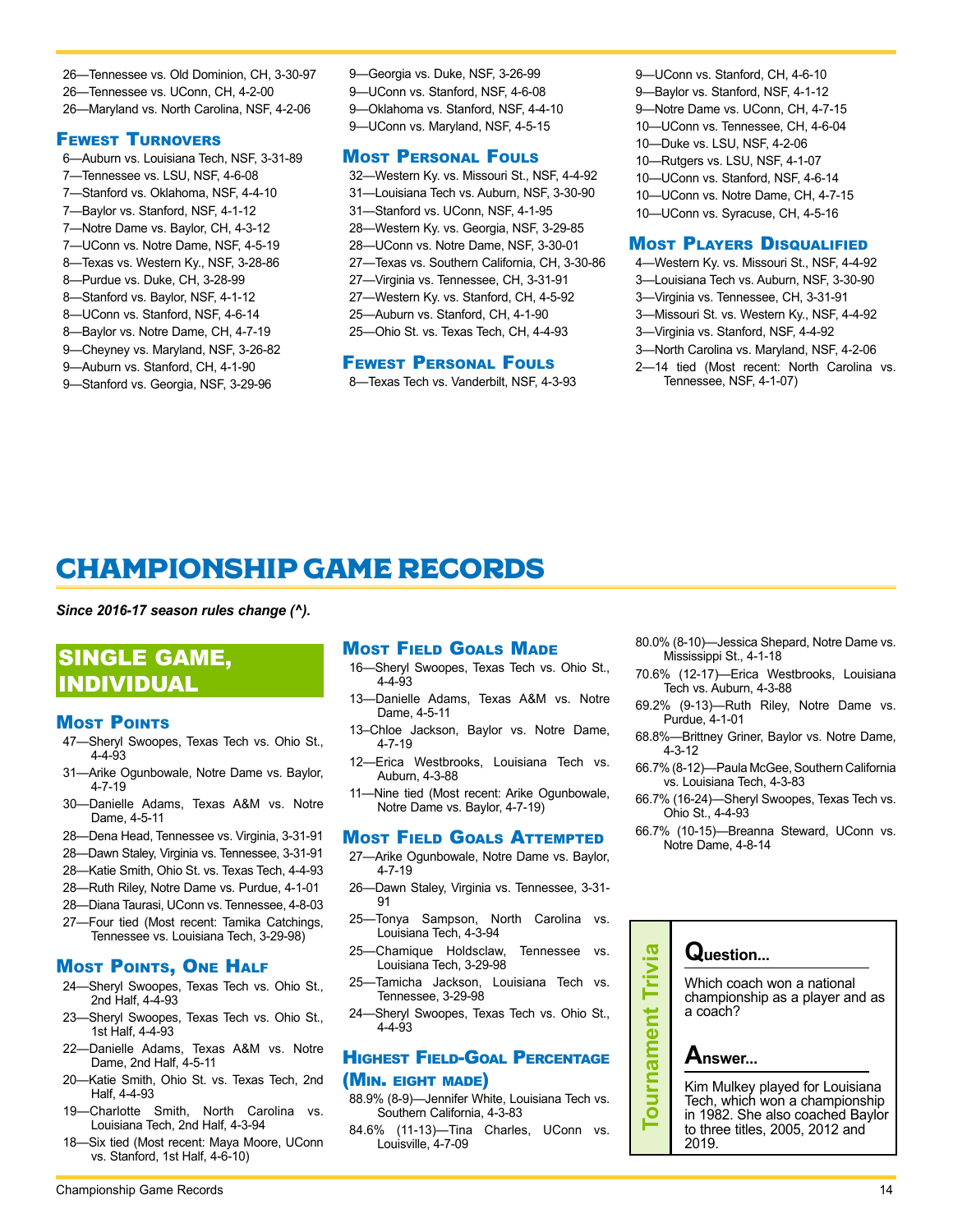### **MOST THREE-POINT FIELD GOALS MADE**

- 6—Katy Steding, Stanford vs. Auburn, 4-1-90
- 5—Emily Niemann, Baylor vs. Michigan St., 4-5-05
- 4—10 tied (Most recent: Marina Mabrey, Notre Dame vs. Baylor, 4-7-19)

### Most Three-Point Field Goals **ATTEMPTED**

- 15—Katy Steding, Stanford vs. Auburn, 4-1-90
- 12—Tamicha Jackson, Louisiana Tech vs.
- Tennessee, 3-29-98 11—Audrey Burcy, Ohio St. vs. Texas Tech, 4-4-93
- 10—Aubrey Eblin, Old Dominion vs. Tennessee, 3-30-97
- 10—Rosalind Ross, Oklahoma vs. UConn, 3-31-02

### **HIGHEST THREE-POINT FIELD-GOAL** Percentage (Min. four made)

- 80.0% (4-5)—Abby Conklin, Tennessee vs. Georgia, 3-31-96
- 80.0% (4-5)—Kellie Jolly, Tennessee vs. Louisiana Tech, 3-29-98
- 66.7% (4-6)—Sheryl Swoopes, Texas Tech vs. Ohio St., 4-4-93
- 62.8% (5-8)—Kaleena Mosqueda-Lewis, UConn vs. Louisville, 4-9-13
- 62.5% (5-8)—Emily Niemann, Baylor vs. Michigan St., 4-5-05
- 57.1% (4-7)—Kelly Faris, UConn vs. Louisville, 4-9-13
- 50.0% (4-8)—Jennifer Azzi, Stanford vs. Auburn, 4-1-90
- 50.0% (4-8)—Kim Pehlke, Western Ky. vs. Stanford, 4-5-92
- 50.0% (4-8)—Shannon Bobbitt, Tennessee vs. Rutgers, 4-3-07
- 50.0% (4-8)—Marina Mabrey, Notre Dame vs. Baylor, 4-7-19

### **MOST FREE THROWS MADE**

- 12—Cheryl Miller, Southern California vs. Texas, 3-30-86
- 11—Cheryl Miller, Southern California vs. Louisiana Tech, 4-3-83
- 11—Sheryl Swoopes, Texas Tech vs. Ohio St., 4-4-93
- 11—Tamika Catchings, Tennessee vs. Louisiana Tech, 3-29-98
- 10—Dena Head, Tennessee vs. Virginia, 3-31-91
- 10—Ruth Riley, Notre Dame vs. Purdue, 4-1-01
- 10—Swin Cash, UConn vs. Oklahoma, 3-31-02

#### Most Free Throws Attempted

- 14—Cheryl Miller, Southern California vs. Louisiana Tech, 4-3-83
- 14—Dena Head, Tennessee vs. Virginia, 3-31-91
- 14—Ruth Riley, Notre Dame vs. Purdue, 4-1-01
- 13—Cheryl Miller, Southern California vs. Texas, 3-30-86
- 13—Tamika Catchings, Tennessee vs. Louisiana Tech, 3-29-98
- 12—Liesa Lang, Western Ky. vs. Stanford, 4-5- 92
- 12—Swin Cash, UConn vs. Oklahoma, 3-31-02

### Highest Free-Throw Percentage (Min. five made)

- 100.0% (11-11)—Sheryl Swoopes, Texas Tech vs. Ohio St., 4-4-93
- 100.0% (8-8)—Diana Taurasi, UConn vs. Tennessee, 4-8-03
- 100.0% (7-7)—Nikki Keyton, Ohio St. vs. Texas Tech, 4-4-93
- 100.0% (6-6)—Sydney Colson, Texas A&M vs. Notre Dame, 4-5-11
- 100.0% (6-6)—Mary Ostrowski, Tennessee vs. Southern California, 4-1-84
- 100.0% (6-6)—Tasha Butts, Tennessee vs. UConn, 4-6-04
- 100.0% (6-6)—Shay Doron, Maryland vs. Duke, 4-4-06
- 100.0% (5-5)—Julie Zeilstra, Stanford vs. Auburn, 4-1-90
- 100.0% (5-5)—Kara Lawson, Tennessee vs. UConn, 4-8-03
- 100.0% (5-5)—Odyssey Sims, Baylor vs. Notre Dame, 4-3-12

#### **MOST REBOUNDS**

- 23—Charlotte Smith, North Carolina vs. Louisiana Tech, 4-3-94
- 20—Tracy Claxton, Old Dominion vs. Georgia, 3-31-85
- 19—Tina Charles, UConn vs. Louisville, 4-7-09
- 17—Kayla Pedersen, Stanford vs. UConn, 4-6-10
- 16—La'Keshia Frett, Georgia vs. Tennessee, 3-31-96
- 16—Nicky Anosike, Tennessee vs. Rutgers, 4-3-07
- 16—Stefanie Dolson, UConn vs. Notre Dame, 4-8-14
- 15—Medina Dixon, Old Dominion vs. Georgia, 3-31-85
- 15—Rachel Hemmer, Stanford vs. Western Ky., 4-5-92
- 15—Breanna Stewart, UConn vs. Notre Dame, 4-7-15

#### Most Rebounds, One Half

- 13—Charlotte Smith, North Carolina vs. Louisiana Tech, 2nd Half, 4-3-94
- 12—Tracy Claxton, Old Dominion vs. Georgia, 2nd Half, 3-31-85
- 12—Tina Charles, UConn vs. Louisville, 1st Half, 4-7-09
- 11—La'Keshia Frett, Georgia vs. Tennessee, 2nd Half, 3-31-96
- 10—Charlotte Smith, North Carolina vs. Louisiana Tech, 1st Half, 4-3-94
- 10—Stefanie Dolson, UConn vs. Notre Dame, 4-8-14
- 9—Six tied (Most recent: Nnemkadi Ogwumike, Stanford vs. UConn, 1st Half, 4-6-10, & Kayla Pedersen, Stanford vs. UConn, 2nd Half, 4-6-10)

#### Most Assists (Since 1985)

- 11—Kellie Jolly, Tennessee vs. Old Dominion, 3-30-97
- 10—Kamie Ethridge, Texas vs. Southern California, 3-30-86
- 10—Melissa McCray, Tennessee vs. Auburn, 4-2-89
- 9—Ruthie Bolton, Auburn vs. Tennessee, 4-2-89



*Ruth Riley (00) led Notre Dame to the 2001 national championship.*

9—LaQuan Stallworth, Louisiana Tech vs. Tennessee, 3-29-98

*NOTE: Kim Mulkey, Louisiana Tech vs. Southern California, 4-3-83, recorded 11 assists before assists became an official statistic.*

#### Most Steals (Since 1988)

- 8—Ticha Penicheiro, Old Dominion vs. Tennessee, 3-30-97
- 6—Erica Westbrooks, Louisiana Tech vs. Auburn, 4-3-88
- 6—Shea Ralph, UConn vs. Tennessee, 4-2-00
- 6—Niele Ivey, Notre Dame vs. Purdue, 4-1-01
- 6—Nicky Anosike, Tennessee vs. Stanford, 4-8-08
- 5—Kellie Jolly, Tennessee vs. Old Dominion, 3-30-97
- 5—Katie Douglas, Purdue vs. Notre Dame, 4-1-01
- 5—Kristin Haynie, Michigan St. vs. Baylor, 4-5-05

#### **MOST BLOCKED SHOTS** (Since 1988)

- 9—Kelly Schumacher, UConn vs. Tennessee, 4-2-00
- 7—Ruth Riley, Notre Dame vs. Purdue, 4-1-01
- 6—Tina Charles, UConn vs. Stanford, 4-6-10
- 5—Sheila Frost, Tennessee vs. Auburn, 4-2-89
- 5—Asjha Jones, UConn vs. Oklahoma, 3-31-02
- 5—Kaili McLaren, UConn vs. Louisville, 4-7-09
- 5—Brittney Griner, Baylor vs. Notre Dame, 4-3-12
- 4—Erica Westbrooks, Louisiana Tech vs. Auburn, 4-3-88
- 4—Vickie Orr, Auburn vs. Tennessee, 4-2-89
- 4—Teresa Geter, Tennessee vs. Louisiana Tech, 3-29-98
- 4—Breanna Stewart, UConn vs. Notre Dame, 4-7-15
- 4—A'ja Wilson, South Carolina vs. Mississippi St., 4-2-17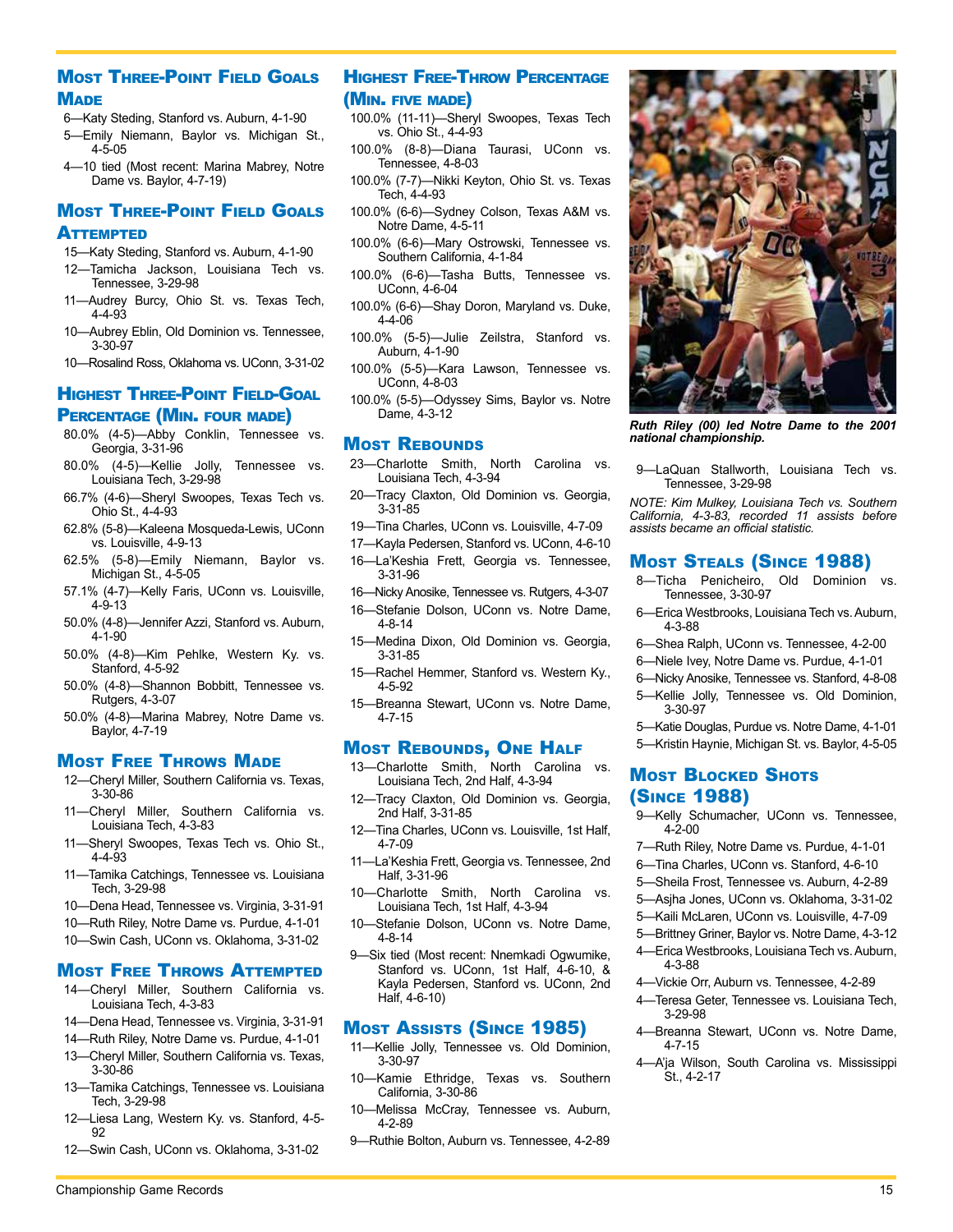# SINGLE GAME, TEAM

#### **MOST POINTS, GAME**

- 97—Texas vs. Southern California (81), 3-30-86
- 93—Tennessee vs. Louisiana Tech (75), 3-29-98
- 93—UConn vs. Louisville (60), 4-9-13
- 88—Stanford vs. Auburn (81), 4-1-90
- 84—Texas Tech vs. Ohio St. (82), 4-4-93
- 84—Baylor vs. Michigan St. (62), 4-5-05
- 83—Tennessee vs. Georgia (65), 3-31-96

### Most Points, One Half

- 55—Tennessee vs. Louisiana Tech, 1st Half, 3-29-98
- 52—Texas vs. Southern California, 2nd Half, 3-30-86
- 51—Ohio St. vs. Texas Tech, 2nd Half, 4-4-93
- 50—UConn vs. Syracuse, 1st Half, 4-5-16
- 50—Notre Dame vs. Baylor, 2nd Half, 4-7-19
- 48—UConn vs. Louisville, 1st Half, 4-9-13
- 47—Stanford vs. Auburn, 2nd Half, 4-1-90
- 47—Baylor vs. Michigan St., 2nd Half, 4-5-05

### **MOST POINTS, PERIOD^** (Since 2016)

- 28—UConn vs. Syracuse, 1st Pd., 4-5-16
- 26—Notre Dame vs. Baylor, 4th Pd., 4-7-19
- 25—Baylor vs. Notre Dame, 1st. Pd., 4-7-19
- 24—Notre Dame vs. Mississippi St., 3rd Pd., 4-1-18
- 24—Notre Dame vs. Baylor, 3rd Pd., 4-7-19
- 23—Baylor vs. Notre Dame, 3rd Pd., 4-7-19
- 22—UConn vs. Syracuse, 2nd Pd., 4-5-16
- 20—Syracuse vs. UConn, 3rd Pd., 4-5-16
- 20—Notre Dame vs. Mississippi St., 4th Pd., 4-1-18
- 18—Four tied (Most recent: Mississippi St. vs. South Carolina, 3rd Pd., 4-2-17)

#### **MOST POINTS, BOTH TEAMS**

- 178—Texas (97) vs. Southern California (81), 3-30-86
- 169—Stanford (88) vs. Auburn (81), 4-1-90
- 168—Tennessee (93) vs. Louisiana Tech (75), 3-29-98
- 166—Texas Tech (84) vs. Ohio St. (82), 4-4-93
- 163—Baylor (82) vs. Notre Dame (81), 4-7-19
- 153—Maryland (78) vs. Duke (75), 4-4-06
- 153—UConn (93) vs. Louisville (60), 4-9-13
- 152—UConn (82) vs. Oklahoma (70), 3-31-02

### Most Points, Both Teams, **ONE HALF**

- 98—Texas (52) vs. Southern California (46), 2nd Half, 3-30-86
- 95—Ohio St. (51) vs. Texas Tech (44), 2nd Half, 4-4-93
- 89—Notre Dame (50) vs. Baylor (39), 2nd Half, 4-7-19
- 87—Stanford (47) vs. Auburn (40), 2nd Half, 4-1-90
- 87—Tennessee (55) vs. Louisiana Tech (32), 1st Half, 3-29-98
- 84—Baylor (47) vs. Michigan St. (37), 2nd Half, 4-5-05

### **FEWEST POINTS, GAME**

- 44—Louisiana Tech vs. Tennessee, 3-29-87 45—Duke vs. Purdue, 3-28-99 46—Rutgers vs. Tennessee, 4-3-07 47—Stanford vs. UConn, 4-6-10 48—Stanford vs. Tennessee, 4-8-08 51—Syracuse vs. UConn, 4-5-16 52—Tennessee vs. UConn, 4-2-00 53—UConn vs. Stanford, 4-6-10 53—Notre Dame vs. UConn, 4-7-15
- 54—Auburn vs. Louisiana Tech, 4-3-88

#### **FEWEST POINTS, ONE HALF**

- 12—UConn vs. Stanford, 1st Half, 4-6-10
- 17—Purdue vs. Duke, 1st Half, 3-28-99 17—Notre Dame vs. Mississippi St., 1st Half,
- 4-1-18 18—Rutgers vs. Tennessee, 1st Half, 4-3-07
- 18—Mississippi St. vs. Notre Dame, 2nd Half, 4-1-18
- 19—Louisiana Tech vs. Auburn, 1st Half, 4-3-88
- 19—Tennessee vs. UConn, 1st Half, 4-2-00
- 19—Stanford vs. Tennessee, 2nd Half, 4-8-08
- 20—Louisiana Tech vs. Tennessee, 2nd Half, 3-29-87
- 20—Stanford vs. UConn, 1st Half, 4-6-10
- 20—Notre Dame vs. UConn, 2nd Half, 4-8-14

### FEWEST POINTS, PERIOD<sup>^</sup> (Since 2016)

- 3—Notre Dame vs. Mississippi St., 2nd Pd., 4-1-18
- 8—Syracuse vs. UConn, 4th Pd., 4-5-16
- 10—Syracuse vs. UConn, 2nd Pd., 4-5-16
- 11—Mississippi St. vs. South Carolina, 4th Pd., 4-2-17
- 11—Mississippi St. vs. Notre Dame, 3rd Pd., 4-1-18



*A'ja Wilson of South Carolina captured 29* 3—Tennessee (70) vs. Virginia (67), 3-31-91 *rebounds during the 2017 Women's Final Four.*

Championship Game Records 2008 2009 12:00 12:00 12:00 12:00 12:00 12:00 12:00 12:00 12:00 12:00 12:00 12:00 12:00 12:00 12:00 12:00 12:00 12:00 12:00 12:00 12:00 12:00 12:00 12:00 12:00 12:00 12:00 12:00 12:00 12:00 12:00

12—Mississippi St. vs. South Carolina, 2nd Pd., 4-2-17

### Fewest Points, Both Teams, **GAME**

- 100—UConn (53) vs. Stanford (47), 4-6-10
- 105—Tennessee (59) vs. Rutgers (46), 4-3-07
- 107—Purdue (62) vs. Duke (45), 3-28-99
- 110—Louisiana Tech (56) vs. Auburn (54), 4-3-88
- 111—Tennessee (67) vs. Louisiana Tech (44), 3-29-87
- 112—Tennessee (64) vs. Stanford (48), 4-8-08
- 116—UConn (63) vs. Notre Dame (53), 4-7-15 119—North Carolina (60) vs. Louisiana Tech
- (59), 4-3-94
- 119—Notre Dame (61) vs. Mississippi St. (58), 4-1-18

### Fewest Points, Both Teams, **ONE HALF**

- 32—Stanford (20) vs. UConn (12), 1st Half, 4-6-10
- 39—Duke (22) vs. Purdue (17), 1st Half, 3-28-99
- 46—Tennessee (27) vs. Stanford (19), 2nd Half, 4-8-08
- 47—Tennessee (29) vs. Rutgers (18), 1st Half, 4-3-07
- 47—Mississippi St. (30) vs. Notre Dame (17), 1st Half, 4-1-18
- 50—Auburn (31) vs. Louisiana Tech (19), 1st Half, 4-3-88
- 51—UConn (32) vs. Tennessee (19), 1st Half, 4-2-00
- 53—Tennessee (27) vs. Virginia (26), 1st Half, 3-31-91
- 54—Tennessee (28) vs. Southern California (26), 1st Half, 4-1-84
- 54—Tennessee (34) vs. Louisiana Tech (20), 2nd Half, 3-29-87
- 54—UConn (34) vs. Notre Dame (20), 4-8-14
- 54—UConn (31) vs. Notre Dame (23), 4-7-15

#### Largest Winning Margin

- 33—UConn (93) vs. Louisville (60), 4-9-13
- 31—UConn (82) vs. Syracuse (51), 4-5-16
- 23—Tennessee (67) vs. Louisiana Tech (44), 3-29-87
- 22—Baylor (84) vs. Michigan St. (62), 4-5-05
- 22—UConn (76) vs. Louisville (54), 4-7-09
- 21—UConn (79) vs. Notre Dame (58), 4-8-14
- 19—UConn (71) vs. Tennessee (52), 4-2-00
- 19—Baylor (80) vs. Notre Dame (61), 4-3-12 18—Tennessee (83) vs. Georgia (65), 3-31-96

**SMALLEST WINNING MARGIN** 1—North Carolina (60) vs. Louisiana Tech (59),

1—Baylor (82) vs. Notre Dame (81), 4-7-19 2—Southern California (69) vs. Louisiana Tech

2—Louisiana Tech (56) vs. Auburn (54), 4-3-88 2—Texas Tech (84) vs. Ohio St. (82), 4-4-93 2—Notre Dame (68) vs. Purdue (66), 4-1-01

3-29-98

4-3-94

(67), 4-3-83

18—Tennessee (93) vs. Louisiana Tech (75),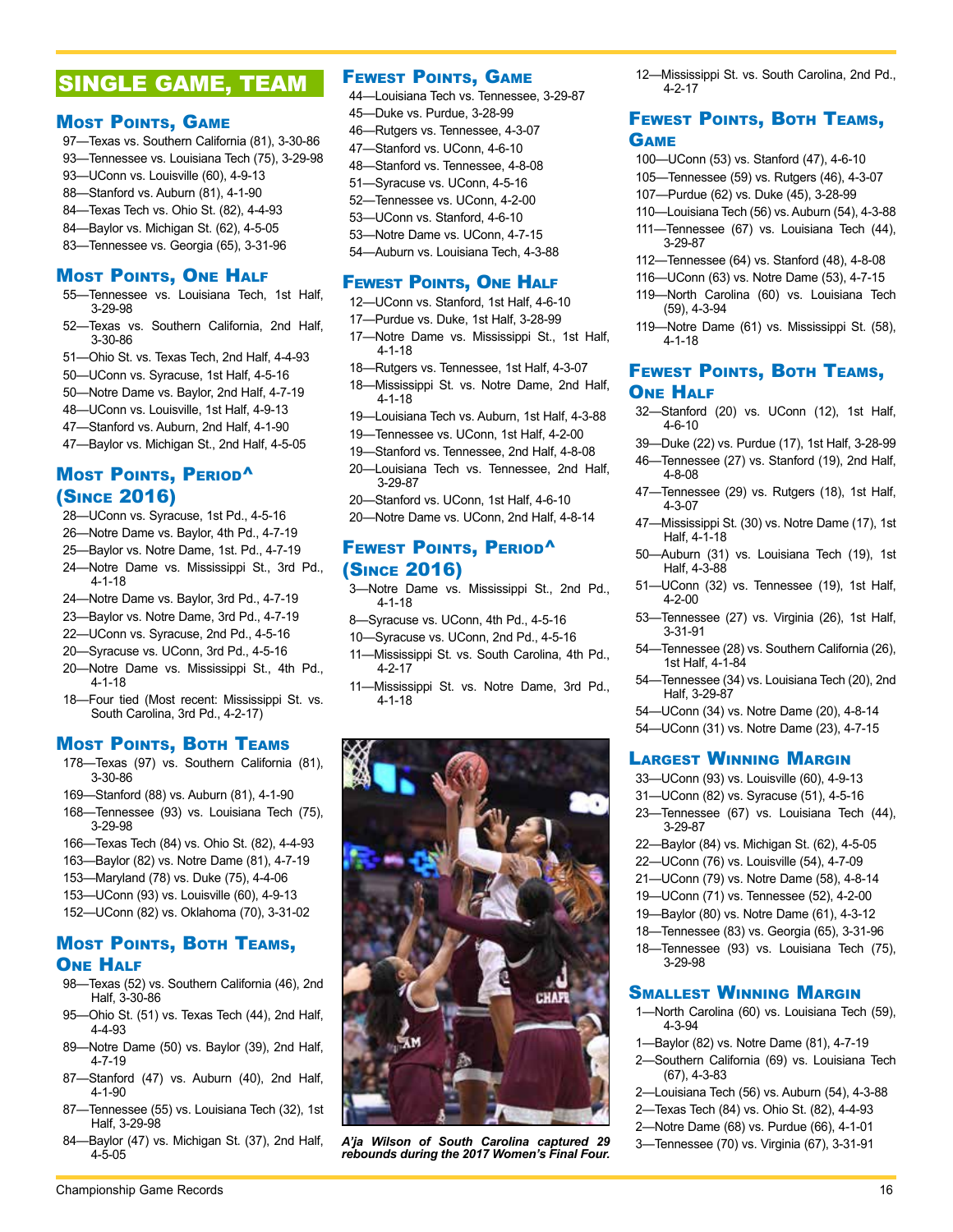3—Notre Dame (61) vs. Mississippi St. (58), 4-1-18

### Smallest Winning Margin, **OVERTIME**

3—Tennessee (70) vs. Virginia (67) (OT), 3-31-91 3—Maryland (78) vs. Duke (75) (OT), 4-4-06

#### Largest Margin Overcome

- 15—Notre Dame (61) vs. Mississippi St. (58), 4-1-18 (Notre Dame trailed 40-25 with 6:41 remaining in the third period).
- 14—Louisiana Tech (56) vs. Auburn (54), 4-3-88 (Louisiana Tech trailed, 37-23, with 15:21 remaining in the game).
- 13—Southern California (69) vs. Louisiana Tech (67), 4-3-83 (Southern California trailed, 35-22, with 3:04 remaining in the first half).
- 13—Maryland (78) vs. Duke (75) (OT), 4-4-06 (Maryland trailed, 45-32, with 14:53 remaining in regulation).
- 9—Old Dominion (70) vs. Georgia (65), 3-31- 85 (Old Dominion trailed, 31-22, with 2:18 remaining in the first half).
- 9—Stanford (88) vs. Auburn (81), 4-1-90 (Stanford trailed, 41-32, with 1:47 remaining in the first half).
- 9—UConn (70) vs. Tennessee (64), 4-2-95 (UConn trailed, 43-34, with 18:43 remaining in the game).
- 9—UConn (53) vs. Stanford (47), 4-6-10 (UConn trailed, 18-9, with 5:36 remaining in the first half).

### **MOST FIELD GOALS MADE**

- 40—Texas vs. Southern California, 3-30-86
- 39—Baylor vs. Notre Dame, 4-7-19
- 35—Tennessee vs. Louisiana Tech, 3-29-98
- 35—UConn vs. Louisville, 4-9-13
- 34—UConn vs. Notre Dame, 4-8-14
- 32—Tennessee vs. Georgia, 3-31-96
- 32—Louisiana Tech vs. Tennessee, 3-29-98
- 31—Southern California vs. Tennessee, 4-1-84
- 31—UConn vs. Tennessee, 4-2-00

### **FEWEST FIELD GOALS MADE**

16—Louisiana Tech vs. Tennessee, 3-29-87 16—Tennessee vs. UConn, 4-2-00 18—Duke vs. Purdue, 3-28-99 18—Stanford vs. UConn, 4-6-10 19—Stanford vs. Tennessee, 4-8-08 19—UConn vs. Stanford, 4-6-10 19—Mississippi St. vs. South Carolina, 4-2-17 20—Rutgers vs. Tennessee, 4-3-07 20—Tennessee vs. Rutgers, 4-3-07

#### Most Field Goals Attempted

- 76—Old Dominion vs. Georgia, 3-31-85 73—Tennessee vs. Georgia, 3-31-96 73—Louisiana Tech vs. Tennessee, 3-29-98
- 73—UConn vs. Notre Dame, 4-8-14
- 73—Baylor vs. Notre Dame, 4-7-19
- 72—Notre Dame vs. Baylor, 4-7-19
- 71—Western Ky. vs. Stanford, 4-5-92
- 71—Georgia vs. Tennessee, 3-31-96

### Fewest Field Goals **ATTEMPTED**

- 48—Louisiana Tech vs. Tennessee, 3-29-87
- 49—Tennessee vs. Old Dominion, 3-30-97
- 49—UConn vs. Tennessee, 4-8-03
- 49—Rutgers vs. Tennessee, 4-3-07
- 49—Stanford vs. Tennessee, 4-8-08
- 51—Auburn vs. Louisiana Tech, 4-3-88
- 51—Tennessee vs. UConn, 4-2-00
- 51—UConn vs. Tennessee, 4-6-04

#### Highest Field-Goal Percentage

- 59.2% (29-49)—Tennessee vs. Old Dominion, 3-30-97
- 58.8% (40-68)—Texas vs. Southern California, 3-30-86
- 55.6% (30-54)—Louisiana Tech vs. Cheyney, 3-28-82 54.7% (29-53)—Texas Tech vs. Ohio St., 4-4-93
- 54.7% (29-53)—Texas A&M vs. Notre Dame, 4-5-11

53.4% (39-73)—Baylor vs. Notre Dame, 4-7-19

53.0% (35-66)—UConn vs. Louisville, 4-9-13

52.6% (30-57)—UConn vs. Oklahoma, 3-31-02

#### Lowest Field-Goal Percentage

26.5% (18-68)—Stanford vs. UConn, 4-6-10 29.6% (21-71)—Western Ky. vs. Stanford, 4-5-92 30.9% (21-68)—Louisville vs. UConn, 4-7-09 31.4% (16-51)—Tennessee vs. UConn, 4-2-00 32.7% (18-55)—Duke vs. Purdue, 3-28-99

32.8% (19-58)—UConn vs. Stanford, 4-6-10

33.3% (16-48)—Louisiana Tech vs. Tennessee, 3-29-87

33.3% (21-63)—Notre Dame vs. UConn, 4-7-15

### Most Three-Point Field Goals Made

13—UConn vs. Louisville, 4-9-13 11—Stanford vs. Auburn, 4-1-90 10—UConn vs. Tennessee, 4-8-03 8—Oklahoma vs. UConn, 3-31-02 8—Stanford vs. UConn, 4-6-10 8—UConn vs. Notre Dame, 4-7-15 7—Western Ky. vs. Stanford, 4-5-92 7—Texas Tech vs. Ohio St., 4-4-93 7—Ohio St. vs. Texas Tech, 4-4-93 7—Purdue vs. Notre Dame, 4-1-01 7—UConn vs. Tennessee, 4-6-04 7—Notre Dame vs. Baylor, 4-7-19

### Fewest Three-Point Field Goals Made

- 0—Louisiana Tech vs. Auburn, 4-3-88 0—Tennessee vs. Auburn, 4-2-89 0—Auburn vs. Tennessee, 4-2-89 0—Tennessee vs. Virginia, 3-31-91 0—UConn vs. Oklahoma, 3-31-02
- 0—South Carolina vs. Mississippi St., 4-2-17

### Most Three-Point Field Goals Attempted

26—Stanford vs. Auburn, 4-1-90

26—UConn vs. Louisville, 4-9-13 24—Georgia vs. Tennessee, 3-31-96 23—UConn vs. Notre Dame, 4-7-15 22—Ohio St. vs. Texas Tech, 4-4-93 22—Stanford vs. UConn, 4-6-10 21—Duke vs. Purdue, 3-28-99 21—UConn vs. Tennessee, 4-8-03 20—UConn vs. Stanford, 4-6-10

### Fewest Three-Point Field Goals Attempted

0—Tennessee vs. Auburn, 4-2-89 1—Louisiana Tech vs. Auburn, 4-3-88

### Highest Three-Point Field-Goal Percentage (Min. four made)

57.1% (4-7)—Tennessee vs. UConn, 4-2-00 53.8% (7-13)—Notre Dame vs. Baylor, 4-7-19 50.0% (7-14)—UConn vs. Tennessee, 4-6-04 50.0% (6-12)—Auburn vs. Stanford, 4-1-90 50.0% (6-12)—Baylor vs. Michigan St., 4-5-05 50.0% (4-8)—Virginia vs. Tennessee, 3-31-91 50.0% (13-26)—UConn vs. Louisville, 4-9-13

### Lowest Three-Point Field-Goal Percentage

0.0% (0-9)—UConn vs. Oklahoma, 3-31-02 0.0% (0-4)—Auburn vs. Tennessee, 4-2-89 0.0% (0-3)—Tennessee vs. Virginia, 3-31-91 0.0% (0-3)—South Carolina vs. Mississippi St., 4-2-17

0.0% (0-1)—Louisiana Tech vs. Auburn, 4-3-88 7.7% (1-13)—Purdue vs. Duke, 3-28-99 10.0% (1-10)—Notre Dame vs. Purdue, 4-1-01

### **MOST FREE THROWS MADE**

- 31—Stanford vs. Western Ky., 4-5-92 23—Southern California vs. Texas, 3-30-86 22—Tennessee vs. Virginia, 3-31-91 22—UConn vs. Oklahoma, 3-31-02 22—Duke vs. Maryland, 4-4-06
- 21—Stanford vs. Auburn, 4-1-90

### **FEWEST FREE THROWS MADE**

- 2—Baylor vs. Notre Dame, 4-7-19
- 3—Stanford vs. UConn, 4-6-10
- 4—Louisiana Tech vs. Auburn, 4-3-88
- 4—Duke vs. Purdue, 3-28-99
- 4—Rutgers vs. Tennessee, 4-3-07
- 5—Louisiana Tech vs. Tennessee, 3-29-98
- 5—UConn vs. Notre Dame, 4-7-15
- 5—Syracuse vs. UConn, 4-5-16
- 6—Cheyney vs. Louisiana Tech, 3-28-82
- 6—Georgia vs. Tennessee, 3-31-96

### Most Free Throws **ATTEMPTED**

- 37—Stanford vs. Western Ky., 4-5-92
- 35—Tennessee vs. Virginia, 3-31-91
- 31—Stanford vs. Auburn, 4-1-90
- 29—Southern California vs. Texas, 3-30-86
- 28—Purdue vs. Duke, 3-28-99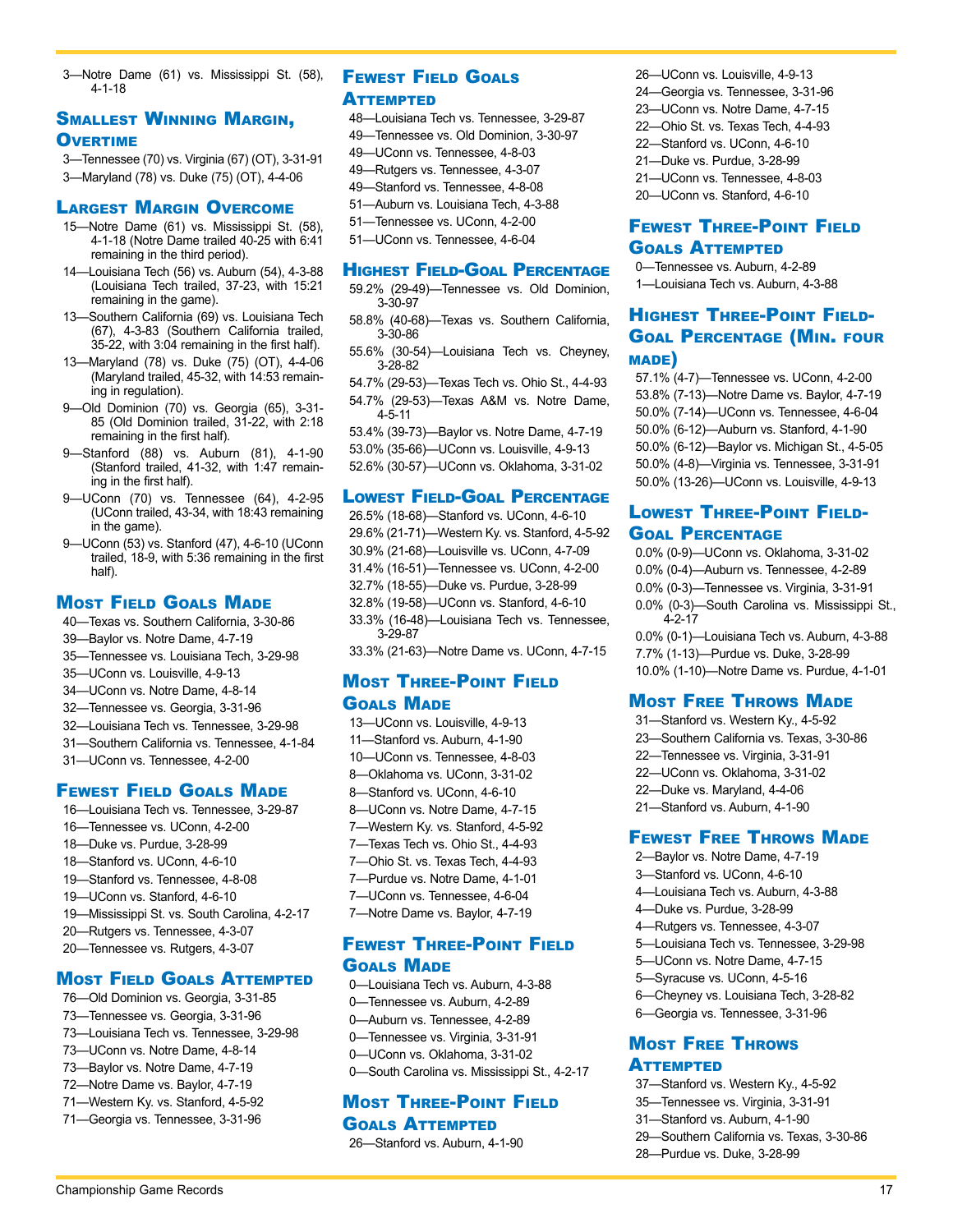#### 28—Duke vs. Maryland, 4-4-06

#### **FEWEST FREE THROWS ATTEMPTED**

- 4—Stanford vs. UConn, 4-6-10
- 6—Duke vs. Purdue, 3-28-99
- 7—Cheyney vs. Louisiana Tech, 3-28-82
- 7—UConn vs. Notre Dame, 4-7-15
- 7—Baylor vs. Notre Dame, 4-7-19
- 8—Louisiana Tech vs. Auburn, 4-3-88
- 8—Georgia vs. Tennessee, 3-31-96
- 8—Notre Dame vs. UConn, 4-7-15

#### Highest Free-Throw Percentage (Min. nine made)

- 100.0% (9-9)—Tennessee vs. Southern California, 4-1-84
- 90.0% (9-10)—Louisville vs. UConn, 4-9-13
- 88.2% (15-17)—Notre Dame vs. Mississippi St., 4-1-18
- 88.0% (22-25)—UConn vs. Oklahoma, 3-31-02
- 87.0% (20-23)—UConn vs. Syracuse, 4-5-16
- 86.4% (19-22)—Ohio St. vs. Texas Tech, 4-4-93
- 85.7% (18-21)—Baylor vs. Notre Dame, 4-3-12
- 83.8% (31-37)—Stanford vs. Western Ky., 4-5-92
- 83.3% (15-18)—Mississippi St. vs. South Carolina, 4-2-17

82.6% (19-23)—Texas Tech vs. Ohio St., 4-4-93

#### Lowest Free-Throw Percentage

- 28.6% (2-7)—Baylor vs. Notre Dame, 4-7-19 36.8% (7-19)—Virginia vs. Tennessee, 3-31-91 40.0% (4-10)—Rutgers vs. Tennessee, 4-3-07 40.9% (9-22)—UConn vs. Stanford, 4-6-10 46.7% (7-15)—UConn vs. Notre Dame, 4-8-14 50.0% (4-8)—Louisiana Tech vs. Auburn, 4-3-88 50.0% (5-10)—Louisiana Tech vs. Tennessee, 3-29-98 50.0% (7-14)—Stanford vs. Tennessee, 4-8-08 50.0% (5-10)—Syracuse vs. UConn, 4-5-16
- 53.3% (8-15)—UConn vs. Tennessee, 4-2-00

#### **MOST REBOUNDS**

57—Old Dominion vs. Georgia, 3-31-85 54—Tennessee vs. Georgia, 3-31-96 51—Stanford vs. Western Ky., 4-5-92 54—UConn vs. Notre Dame, 4-8-14 49—Stanford vs. Auburn, 4-1-90 49—Tennessee vs. Virginia, 3-31-91 49—UConn vs. Stanford, 4-6-10 49—Stanford vs. UConn, 4-6-10

### Fewest Rebounds

- 22—UConn vs. Tennessee, 4-8-03
- 22—Michigan St. vs. Baylor, 4-5-05
- 24—Texas Tech vs. Ohio St., 4-4-93
- 25—Oklahoma vs. UConn, 3-31-02
- 27—Notre Dame vs. Baylor, 4-3-12
- 27—Syracuse vs. UConn, 4-5-16
- 27—Mississippi St. vs. South Carolina, 4-2-17
- 28—Louisville vs. UConn, 4-9-13
- 29—Southern California vs. Louisiana Tech, 4-3-83
- 29—Tennessee vs. Old Dominion, 3-30-97
- 29—Notre Dame vs. Texas A&M, 4-5-11

### **LARGEST REBOUND MARGIN**

27—Old Dominion (57) vs. Georgia (30), 3-31-85 23—Baylor (45) vs. Michigan St. (22), 4-5-05 23—UConn (54) vs. Notre Dame (31), 4-8-14 19—UConn (44) vs. Oklahoma (25), 3-31-02 19—Baylor (46) vs. Notre Dame (27), 4-3-12 18—Tennessee (40) vs. UConn (22), 4-8-03 17—Ohio St. (41) vs. Texas Tech (24), 4-4-93 16—UConn (44) vs. Louisville (28), 4-9-13 16—UConn (43) vs. Syracuse (27), 4-5-16 15—Tennessee (45) vs. Auburn (30), 4-2-89 15—Tennessee (54) vs. Georgia (39), 3-31-96

### Most Assists (Since 1985)

25—UConn vs. Notre Dame, 4-8-14 24—UConn vs. Louisville, 4-9-13 22—Texas vs. Southern California, 3-30-86 22—UConn vs. Syracuse, 4-5-16 21—Tennessee vs. Georgia, 3-31-96 21—UConn vs. Tennessee, 4-2-00 21—Baylor vs. Notre Dame, 4-7-19 20—Baylor vs. Notre Dame, 4-3-12 18—Tennessee vs. Old Dominion, 3-30-97 18—Notre Dame vs. Baylor, 4-7-19 17—Ohio St. vs. Texas Tech, 4-4-93 17—Louisiana Tech vs. Tennessee, 3-29-98 17—Baylor vs. Michigan St., 4-5-05

### **Most BLOCKED SHOTS (SINCE** 1988)

- 11—UConn vs. Tennessee, 4-2-00
- 11—Notre Dame vs. Purdue, 4-1-01
- 9—UConn vs. Oklahoma, 3-31-02
- 8—South Carolina vs. Mississippi St., 4-2-17
- 8—Baylor vs. Notre Dame, 4-7-19
- 7—Tennessee vs. Auburn, 4-2-89
- 7—Louisiana Tech vs. Tennessee, 3-29-98
- 7—UConn vs. Stanford, 4-6-10
- 7—UConn vs. Louisville, 4-9-13

*NOTE: Southern California vs. Tennessee, 4-1-84, recorded nine blocked shots before blocked shots became an official statistic.*

### Most Steals (Since 1988)

- 16—Old Dominion vs. Tennessee, 3-30-97
- 13—Tennessee vs. Stanford, 4-8-08
- 13—UConn vs. Louisville, 4-9-13
- 12—Louisiana Tech vs. Auburn, 4-3-88
- 12—Louisiana Tech vs. North Carolina, 4-3-94
- 12—Tennessee vs. Old Dominion, 3-30-97
- 12—UConn vs. Tennessee, 4-2-00
- 12—Oklahoma vs. UConn, 3-31-02

#### Most Turnovers

- 26—Tennessee vs. Old Dominion, 3-30-97
- 26—Old Dominion vs. Tennessee, 3-30-97
- 26—Tennessee vs. UConn, 4-2-00
- 25—Stanford vs. Tennessee, 4-8-08
- 23—Tennessee vs. Virginia, 3-31-91
- 21—North Carolina vs. Louisiana Tech, 4-3-94
- 21—UConn vs. Oklahoma, 3-31-02



*Baylor's Chloe Jackson (24) makes the gamewinning shot against Notre Dame to win the 2019 NCAA Division I Women's Basketball Championship.*

#### Fewest Turnovers

- 7—Notre Dame vs. Baylor, 4-3-12 8—Purdue vs. Duke, 3-28-99 8—Baylor vs. Notre Dame, 4-7-19
- 9—Auburn vs. Stanford, 4-1-90
- 10—UConn vs. Tennessee, 4-6-04
- 10—UConn vs. Stanford, 4-6-10
- 10—Mississippi St. vs. South Carolina, 4-2-17
- 10—Notre Dame vs. Baylor, 4-7-19
- 11—Southern California vs. Tennessee, 4-1-84
- 11—UConn vs. Tennessee, 4-8-03
- 11—Tennessee vs. UConn, 4-6-04
- 11—Stanford vs. UConn, 4-6-10
- 11—Baylor vs. Notre Dame, 4-3-12
- 11—South Carolina vs. Mississippi St., 4-2-17

#### **MOST PERSONAL FOULS**

27—Texas vs. Southern California, 3-30-86 27—Virginia vs. Tennessee, 3-31-91 27—Western Ky. vs. Stanford, 4-5-92 25—Auburn vs. Stanford, 4-1-90 25—Ohio St. vs. Texas Tech, 4-4-93

#### Fewest Personal Fouls

9—UConn vs. Stanford, 4-6-10 9—Notre Dame vs. UConn, 4-7-15 10—UConn vs. Tennessee, 4-6-04 10—UConn vs. Notre Dame, 4-7-15 10—UConn vs. Syracuse, 4-5-16 11—Louisiana Tech vs. Auburn, 4-3-88 11—UConn vs. Louisville, 4-9-13 12—Baylor vs. Michigan St., 4-5-05 12—Louisville vs. UConn, 4-9-13 12—UConn vs. Notre Dame, 4-8-14

#### **MOST PLAYERS DISQUALIFIED**

3—Virginia vs. Tennessee, 3-31-91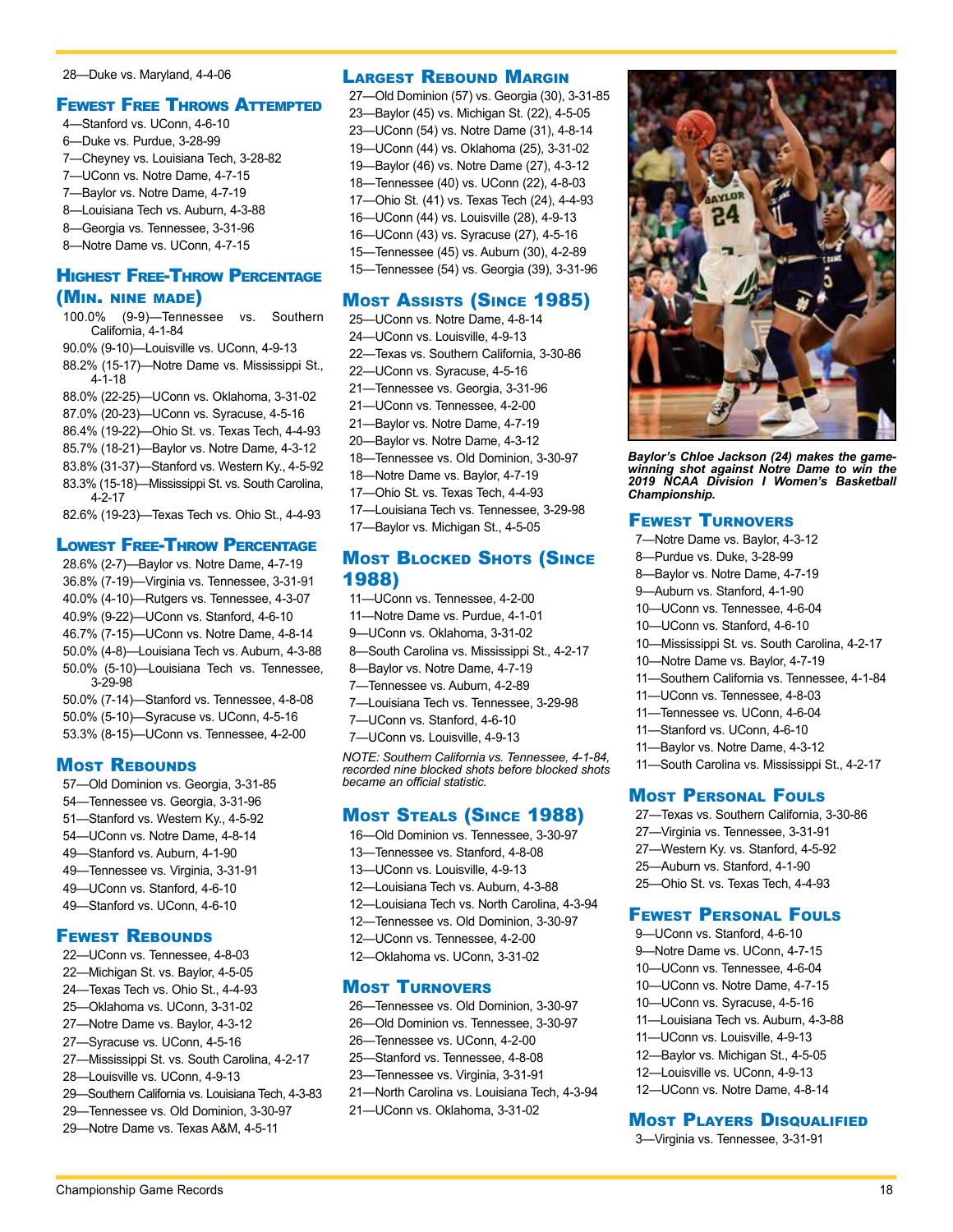2—Seven tied (Most recent: Old Dominion vs. Tennessee, 3-30-97)



*Alexis Hornbuckle (driving) and Candace Parker (left) led Tennessee to the 2008 national championship.* 



*Mississippi State celebrates after beating Louisville, 73-63 in overtime, en route to the 2018 Women's Final Four championship game.*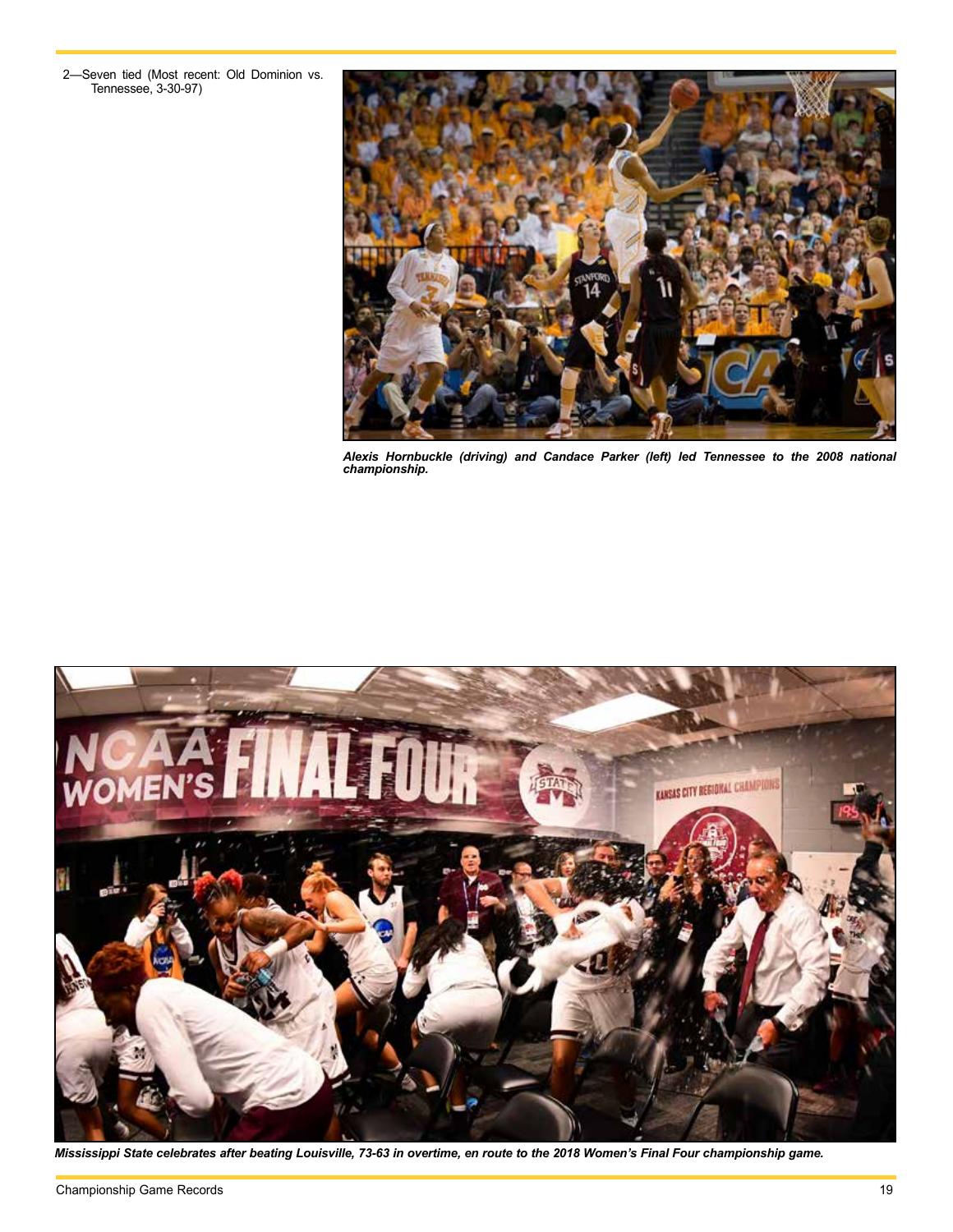# <span id="page-15-0"></span>NATIONAL SEMIFINAL GAME RECORDS

*Record later vacated by (\*). Since 2016-17 season rules change (^).*

# SINGLE GAME, INDIVIDUAL

#### **MOST POINTS**

- 38—Nnemkadi Ogwumike, Stanford vs. Oklahoma, 4-4-10
- 37—Chasity Melvin, NC State vs. Louisiana Tech, 3-27-98
- 36—Maya Moore, UConn vs. Notre Dame, 4-3-11
- 35—Mary Ostrowski, Tennessee vs. Cheyney, 3-30-84
- 34—Maya Moore, UConn vs. Baylor, 4-4-10
- 32—Clarissa Davis, Texas vs. Louisiana Tech, 3-28-86
- 32—Jackie Young, Notre Dame vs. UConn, 3-30-18
- 31—Sheryl Swoopes, Texas Tech vs. Vanderbilt, 4-3-93
- 31—Kara Wolters, UConn vs. Stanford, 4-1-95
- 31—Chamique Holdsclaw, Tennessee vs. Notre Dame, 3-28-97
- 31—Nnemkadi Ogwumike, Stanford vs. Texas A&M, 4-3-11

### **MOST POINTS, ONE HALF**

- 24—Nnemkadi Ogwumike, Stanford vs. Oklahoma, 2nd Half, 4-4-10
- 22—Margaret Diaz, Cheyney vs. Tennessee, 2nd Half, 3-30-84
- 22—Clarissa Davis, Texas vs. Western Ky., 2nd Half, 3-28-86
- 22—Kim Pehlke, Western Ky. vs. Missouri St., 2nd Half, 4-4-92
- 21—Kate Starbird, Stanford vs. Old Dominion, 1st Half, 3-28-97
- 21—Chasity Melvin, NC State vs. Louisiana Tech, 2nd Half, 3-27-98
- 21—Maya Moore, UConn vs. Baylor, 1st Half, 4-4-10
- 19—Kayla McBride, Notre Dame vs. Maryland, 1st Half, 4-6-14
- 19—Talia Walton, Washington vs. Syracuse, 1st Half, 4-3-16

#### **MOST FIELD GOALS MADE**

- 14—Venus Lacy, Louisiana Tech vs. Auburn, 3-31-89
- 14—Chasity Melvin, NC State vs. Louisiana Tech, 3-27-98
- 14—Maya Moore, UConn vs. Baylor, 4-4-10
- 14—Maya Moore, UConn vs. Notre Dame, 4-3-11
- 13—Mary Ostrowski, Tennessee vs. Cheyney, 3-30-84
- 13—Chamique Holdsclaw, Tennessee vs. Notre Dame, 3-28-97
- 13—Nnemkadi Ogwumike, Stanford vs. Oklahoma, 4-4-10
- 12—Clarissa Davis, Texas vs. Western Ky., 3-28-86
- 12—Heidi Gillingham, Vanderbilt vs. Texas Tech, 4-3-93

12—Alana Beard, Duke vs. Tennessee, 4-6-03 12—Kayla McBride, Notre Dame vs. Maryland, 4-6-14

#### Most Field Goals Attempted

- 30—Maya Moore, UConn vs. Notre Dame, 4-3-11
- 27—Margaret Diaz, Cheyney vs. Tennessee, 3-30-84
- 27—Yolanda Laney, Cheyney vs. Tennessee, 3-30-84
- 27—Candace Parker, Tennessee vs. LSU, 4-6-08
- 26—Chasity Melvin, NC State vs. Louisiana Tech, 3-27-98
- 26—Seimone Augustus, LSU vs. Baylor, 4-3-05
- 26—Maya Moore, UConn vs. Baylor, 4-4-10
- 25—Penny Toler, Long Beach St. vs. Tennessee, 3-27-87
- 25—Deanna Tate, Maryland vs. Tennessee, 3-31-89
- 25—Chamique Holdsclaw, Tennessee vs. Notre Dame, 3-28-97
- 25—Nnemkadi Ogwumike, Stanford vs. Oklahoma, 4-4-10

### Highest Field-Goal Percentage (Min. eight made)

- 83.3% (10-12)—Katrina McClain, Georgia vs. Western Ky., 3-29-85
- 83.3% (10-12)—Crystal Langhorne, Maryland vs. North Carolina, 4-2-06
- 80.0% (8-10)—Nyree Roberts, Old Dominion vs. Stanford, 3-28-97
- 76.9% (10-13)—Janice Lawrence, Louisiana Tech vs. Southern California, 3-30-84
- 75.0% (9-12)—Kalani Brown, Baylor vs. Oregon, 4-5-19
- 72.7% (8-11)—Marion Jones, North Carolina vs. Purdue, 4-2-94
- 72.7% (8-11)—Tracy Henderson, Georgia vs. Stanford, 3-29-96
- 72.7% (8-11)—A'Ja Wilson, South Carolina vs. Notre Dame, 4-5-15

#### Most Three-Point Field Goals Made

- 8—Talia Walton, Washington vs. Syracuse, 4-3-16
- 5—Ukari Figgs, Purdue vs. Louisiana Tech, 3-26-99
- 5—Sue Bird, UConn vs. Penn St., 3-31-00
- 5—Maya Moore, UConn vs. Notre Dame, 4-3-11
- 4—19 tied (Most recent: Erin Boley and Sabrina Ionescu, Oregon vs. Baylor, 4-5-19)

### Most Three-Point Field Goals Attempted

- 13—Maya Moore, UConn vs. Notre Dame, 4-3-11 12—Erin Boley, Oregon vs. Baylor, 4-5-19
- 11—Sue Bird, UConn vs. Notre Dame, 3-30-01
- 11—Diana Taurasi, UConn vs. Notre Dame, 3-30-01
- 11—Diana Taurasi, UConn vs. Texas, 4-6-03
- 11—Maya Moore, UConn vs. Stanford, 4-6-08
- 11—Victoria Vivians, Mississippi St. vs. UConn, 3-31-17

National Semifinal Game Records 20

- 11—Sabrina Ionescu, Oregon vs. Baylor, 4-5-19
- 10—Wendy Davis, UConn vs. Virginia, 3-30-91
- 10—Kedra Holland, Georgia vs. Tennessee, 4-1-95
- 10—Kate Paye, Stanford vs. UConn, 4-1-95
- 10—Ivory Latta, North Carolina vs. Maryland, 4-2-06
- 10—Antonita Slaughter, Louisville vs. California, 4-7-13

# Highest Three-Point Field-Goal

#### Percentage (Min. four made)

- 88.8% (8-9)—Talia Walton, Washington vs. Syracuse, 4-3-16
- 80.0% (4-5)—Nykesha Sales, UConn vs. Tennessee, 3-29-96
- 80.0% (4-5)—Sue Bird, UConn vs. Notre Dame, 3-30-01
- 80.0% (4-5)—Matee Ajavon, Rutgers vs. LSU, 4-1-07
- 80.0% (4-5)—Breanna Stewart, UConn vs. Notre Dame, 4-7-13
- 71.4% (5-7)—Ukari Figgs, Purdue vs. Louisiana Tech, 3-26-99
- 71.4% (5-7)—Sue Bird, UConn vs. Penn St., 3-31-00
- 66.7% (4-6)—Betsy Harris, Alabama vs. Louisiana Tech, 4-2-94

#### **MOST FREE THROWS MADE**

- 12—Pam Kelly, Louisiana Tech vs. Tennessee, 3-26-82
- 12—Nnemkadi Ogwumike, Stanford vs. Oklahoma, 4-4-10
- 11—Tonya Edwards, Tennessee vs. Long Beach St., 3-27-87
- 11—Carolyn Jones, Auburn vs. Louisiana Tech, 3-30-90
- 11—Kim Pehlke, Western Ky. vs. Missouri St., 4-4-92
- 11—Nnemkadi Ogwumike, Stanford vs. Texas A&M, 4-3-11
- 10—Val Whiting, Stanford vs. Virginia, 4-4-92
- 10—Gwen Jackson, Tennessee vs. Duke, 4-6-03
- 10—Erlana Larkins, North Carolina vs. Maryland, 4-2-06
- 10—Jackie Young, Notre Dame vs. UConn, 3-30-18

#### Most Free Throws Attempted

- 15—Chasity Melvin, NC State vs. Louisiana Tech, 3-27-98
- 14—Pam Kelly, Louisiana Tech vs. Tennessee, 3-26-82 14—Venus Lacy, Louisiana Tech vs. Auburn,

14—Nnemkadi Ogwumike, Stanford vs. Texas

13—Five tied (Most recent: Nnemkadi Ogwumike, Stanford vs. Oklahoma, 4-4-10)

3-30-90

A&M, 4-3-11

Highest Free-Throw

Cheyney, 3-30-84

Percentage (Min. six made) 100.0% (9-9)—Mary Ostrowski, Tennessee vs.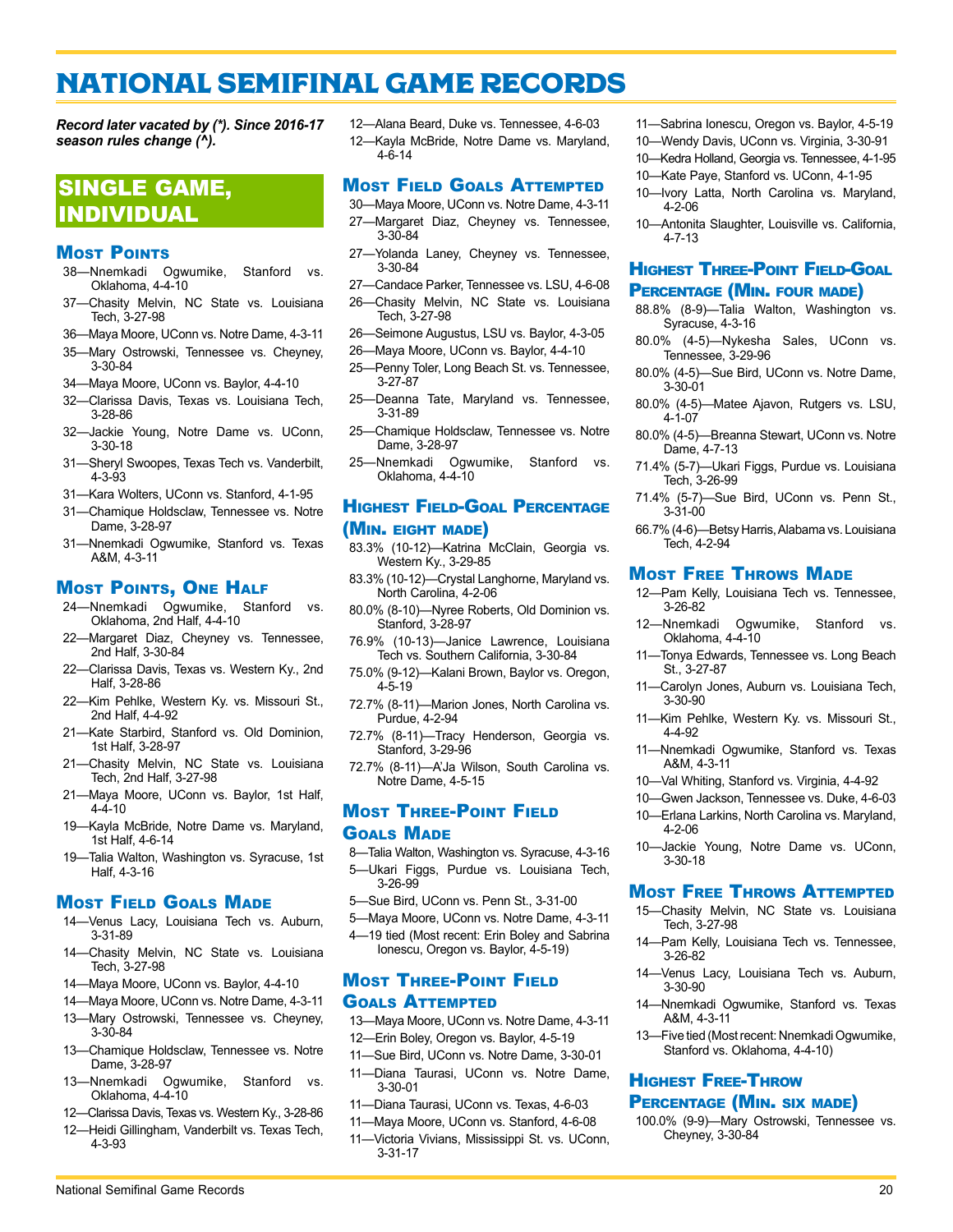- 100.0% (9-9)—Tonya Baucom, Missouri St. vs. Western Ky., 4-4-92
- 100.0% (9-9)—Saudia Roundtree, Georgia vs. Stanford, 3-29-96
- 100.0% (8-8)—Ruthie Bolton, Auburn vs. Long Beach St., 4-1-88
- 100.0% (8-8)—Kristin Folkl, Stanford vs. Old Dominion, 3-28-97
- 100.0% (8-8)—Kate Starbird, Stanford vs. Old Dominion, 3-28-97
- 100.0% (8-8)—Katryna Gaither, Notre Dame vs. Tennessee, 3-28-97
- 100.0% (8-8)—Niele Ivey, Notre Dame vs. UConn, 3-30-01
- 100.0% (6-6)—Marissa Coleman, Maryland vs. North Carolina, 4-2-06
- 100.0% (6-6)—Skylar Diggins, Notre Dame vs. UConn, 4-3-11
- 100.0% (6-6)—Natalie Achonwa, Notre Dame vs. UConn, 4-7-13
- 100.0% (6-6)—Kelsey Plum, Washington vs. Syracuse, 4-3-16
- 100.0% (6-6)—Sydney Wiese, Oregon St. vs. UConn, 4-3-16
- 100.0% (6-6)—Arike Ogunbowale, Notre Dame vs. UConn, 4-5-19

#### **MOST REBOUNDS**

- 25—Teaira McCowan, Mississippi St. vs. Louisville, 3-30-18
- 20—Sylvia Fowles, LSU vs. Tennessee, 4-6-08
- 19—A'ja Wilson, South Carolina vs. Stanford, 3-31-17
- 18—Clarissa Davis, Texas vs. Western Ky., 3-28-86
- 18—Cindy Brown, Long Beach St. vs. Tennessee, 3-27-87
- 18—Racquel Spurlock, Louisiana Tech vs. Alabama, 4-2-94
- 17—Tracy Claxton, Old Dominion vs. La.- Monroe, 3-29-85
- 17—Yolanda Watkins, Alabama vs. Louisiana Tech, 4-2-94
- 17—Kelly Schumacher, UConn vs. Notre Dame, 3-30-01

### Most Rebounds, One Half

- 16—Teaira McCowan, Mississippi St. vs. Louisville, 2nd half, 3-30-18
- 14—Clarissa Davis, Texas vs. Western Ky., 2nd Half, 3-28-86
- 13—Yolanda Watkins, Alabama vs. Louisiana Tech, 2nd Half, 4-2-94
- 12—Cindy Brown, Long Beach St. vs. Tennessee, 2nd Half, 3-27-87
- 12—Sylvia Fowles, LSU vs. Tennessee, 2nd Half, 4-6-08
- 11—Venus Lacy, Louisiana Tech vs. Auburn, 2nd Half, 3-30-90
- 11—Racquel Spurlock, Louisiana Tech vs. Alabama, 1st Half, 4-2-94
- 11—Courtney Paris, Oklahoma vs. Louisville, 1st Half, 4-5-09
- 11—A'ja Wilson, South Carolina vs. Stanford, 3-31-17

### Most Assists (Since 1985)

12—Marina Mabrey, Notre Dame vs. UConn, 4-5-19

- 11—Teresa Weatherspoon, Louisiana Tech vs. Texas, 3-27-87
- 10—Kamie Ethridge, Texas vs. Western Ky., 3-28-86
- 10—Michelle Marciniak, Tennessee vs. Georgia,
- 10—Danielle Robinson, Oklahoma vs. Louisville, 4-5-09
- 9—Six tied (Most recent: Helen Darling, Penn St. vs. UConn, 3-31-00)

*NOTE: Rhonda Windham, Southern California vs. Georgia, 4-1-83, recorded 14 assists before assists became an official statistic.*

### Most Steals (Since 1988)

- 10—Ruthie Bolton, Auburn vs. Long Beach St., 4-1-88
- 8—Averrill Roberts, Ohio St. vs. Iowa, 4-3-93
- 6—Marion Jones, North Carolina vs. Purdue, 4-2-94
- 5—14 tied (Most recent: Moriah Jefferson, UConn vs. Stanford, 4-6-14)

### **Most BLOCKED SHOTS (SINCE** 1988)

- 7—Michelle Snow, Tennessee vs. Rutgers, 3-31-00
- 6—Kara Wolters, UConn vs. Tennessee, 3-29-96
- 6—Alison Bales, Duke vs. LSU, 4-2-06
- 6—Ruth Hamblin, Oregon St. vs. UConn, 4-3-16
- 5—Teresa Geter, Tennessee vs. Arkansas, 3-27-98
- 5—Ruth Riley, Notre Dame vs. UConn, 3-30-01
- 5—Sylvia Fowles, LSU vs. Tennessee, 4-6-08
- 5—Brittney Griner, Baylor vs. UConn, 4-4-10
- 5—Stefanie Dolson, UConn vs. Notre Dame, 4-7-13
- 5—Brianna Turner, Notre Dame vs. UConn, 4-5-19

*NOTE: Katrina McClain, Georgia vs. Western Ky., 3-29-85, recorded seven blocked shots before blocked shots became an official statistic.*

# SINGLE GAME, TEAM

#### **MOST POINTS, GAME**

- 91—Georgia vs. Western Ky. (78), 3-29-85
- 91—Notre Dame vs. UConn (89), 3-30-18
- 90—Texas vs. Western Ky. (65), 3-28-86
- 90—Notre Dame vs. UConn (75), 3-30-01
- 89—North Carolina vs. Purdue (74), 4-2-94
- 89—UConn vs. Penn St. (67), 3-31-00
- 89—UConn vs. Notre Dame (91), 3-30-18

### **MOST POINTS, ONE HALF**

- 57—Georgia vs. Western Ky (44), 2nd Half, 3-29-85
- 53—Notre Dame vs. UConn (26), 2nd Half, 3-30-01
- 52—UConn vs. Penn St. (39), 2nd Half, 3-31-00 52—Notre Dame vs. UConn (46), 2nd Half, 4-5-19
- 51—Texas vs. Western Ky. (31), 2nd Half, 3-28- 86
- 51—Western Ky. vs. Missouri St. (47), 2nd Half, 4-4-92
- 51—Tennessee vs. Notre Dame (38), 2nd Half, 3-28-97

National Semifinal Game Records 21



*Tennessee's Mary Ostrowski led the Lady Vols during the early '80s.*

### **MOST POINTS, PERIOD^** (Since 2016)

- 29—Notre Dame vs. UConn, 4th Pd., 4-5-19
- 27—UConn vs. Notre Dame, 2nd Pd., 3-30-18
- 26—UConn vs. Oregon St., 1st Pd., 4-3-16
- 24—Syracuse vs. Washington, 3rd Pd., 4-3-16
- 24—Notre Dame vs. UConn, 1st Pd., 3-30-18
- 24—UConn vs. Notre Dame, 3rd Pd., 4-5-19
- 23—Syracuse vs. Washington, 1st Pd., 4-3-16
- 23—Notre Dame vs. UConn, 3rd Pd., 3-30-18
- 23—Baylor vs. Oregon, 3rd Pd., 4-5-19
- 23—Notre Dame vs. UConn, 3rd. Pd., 4-5-19

### Most Points, Both Teams, **GAME**

180—Notre Dame (91) vs. UConn (89) (OT), 3-30-18

171—Tennessee (88) vs. UConn (83), 3-29-96 169—Georgia (91) vs. Western Ky. (78), 3-29-85 165—Old Dominion (83) vs. Stanford (82), 3-28-97 165—Notre Dame (90) vs. UConn (75), 3-30-01 163—North Carolina (89) vs. Purdue (74), 4-2-94

### **Most Points, Both Teams, ONE HALF**

- 101—Georgia (57) vs. Western Ky. (44), 2nd Half, 3-29-85
- 98—Western Ky. (51) vs. Missouri St. (47), 2nd Half, 4-4-92
- 98—Notre Dame (52) vs. UConn (46), 2nd Half, 4-5-19
- 91—UConn (52) vs. Penn St. (39), 2nd Half, 3-31-00
- 90—Cheyney (45) vs. Tennessee (45), 2nd Half, 3-30-84
- 89—Tennessee (51) vs. Notre Dame (38), 2nd Half, 3-28-97
- 89—Oklahoma (46) vs. Duke (43), 2nd Half, 3-29-02

46—Tennessee vs. Louisiana Tech (69), 3-26-82 46—Vanderbilt vs. Texas Tech (60), 4-3-93 46—LSU vs. Tennessee (47), 4-6-08

### **FEWEST POINTS, GAME**

35—LSU vs. Rutgers (59), 4-1-07 45—LSU vs. Duke (64), 4-2-06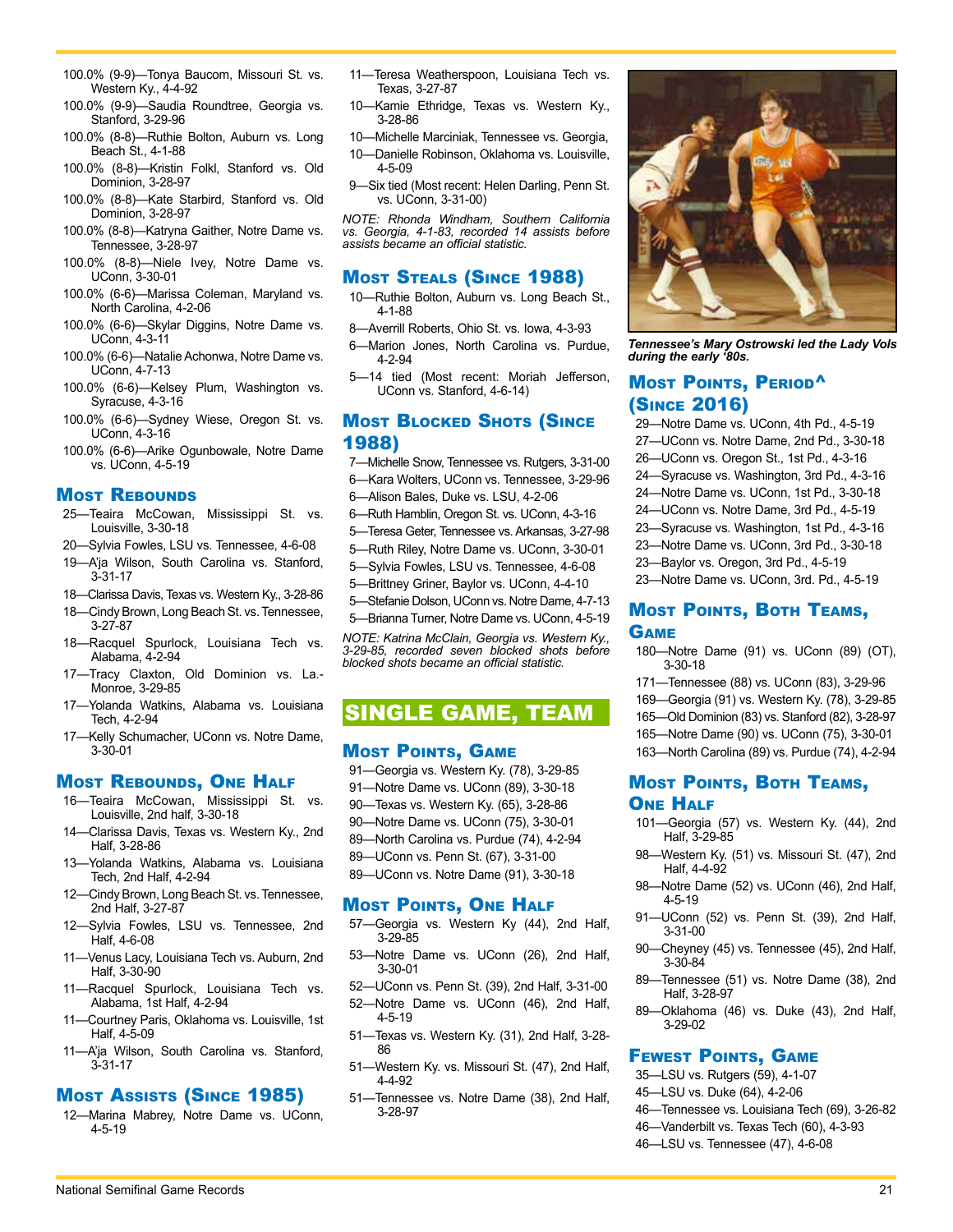- 47—La.-Monroe vs. Old Dominion (57), 3-29-85
- 47—Tennessee vs. LSU (46), 4-6-08 47—Stanford vs. Baylor (59), 4-1-12
- 50—LSU vs. Tennessee (52), 4-4-04

50—North Carolina vs. Tennessee (56), 4-1-07

50—Baylor vs. UConn (70), 4-4-10

### Fewest Points, One Half

- 15—LSU vs. Duke (26), 1st Half, 4-2-06
- 16—LSU vs. Rutgers (22), 2nd Half, 4-1-07
- 18—LSU vs. Tennessee (22), 1st Half, 4-6-08
- 19—Tennessee vs. LSU (25), 1st Half, 4-4-04
- 19—LSU vs. Rutgers (37), 1st Half, 4-1-07
- 20—Vanderbilt vs. Texas Tech (32), 2nd Half, 4-3-93
- 20—Stanford vs. UConn (44), 1st Half, 4-1-95
- 20—California vs. Louisville (37), (2nd Half), 4-7-13
- 21—Tennessee vs. Louisiana Tech (30), 2nd Half, 3-26-82
- 21—Tennessee vs. Stanford (28), 1st Half, 3-30-91
- 21—Oklahoma vs. Stanford (34), 1st Half, 4-4-10

### Fewest Points, Period^ (Since 2016)

6—South Carolina vs. Stanford, 2nd Pd., 3-31-17

- 8—Stanford vs. South Carolina, 3rd Pd., 3-31-17
- 9—Oregon St. vs. UConn, 2nd Pd., 4-3-16
- 10—Oregon St. vs. UConn, 4th Pd., 4-3-16
- 10—Notre Dame vs. UConn, 2nd Pd., 3-30-18

### Fewest Points, Both Teams, Game

- 93—Tennessee (47) vs. LSU (46), 4-6-08
- 94—Rutgers (59) vs. LSU (35), 4-1-07
- 102—Tennessee (52) vs. LSU (50), 4-4-04
- 104—Old Dominion (57) vs. La.-Monroe (47), 3-29-85
- 106—Texas Tech (60) vs. Vanderbilt (46), 4-3-93
- 106—Tennessee (56) vs. North Carolina (50), 4-1-07
- 106—Baylor (59) vs. Stanford (47), 4-1-12
- 109—Duke (64) vs. LSU (45), 4-2-06
- 115—Louisiana Tech (69) vs. Tennessee (46), 3-26-82

### Fewest Points, Both Teams, **ONE HALF**

38—Rutgers (22) vs. LSU (16), 2nd Half, 4-1-07

- 40—Tennessee (22) vs. LSU (18), 1st Half, 4-6-08
- 41—Duke (26) vs. LSU (15), 1st Half, 4-2-06
- 43—Tennessee (22) vs. North Carolina (21), 1st Half, 4-1-07
- 44—LSU (25) vs. Tennessee (19), 1st Half, 4-4-04
- 48—Baylor (25) vs. Stanford (23), 1st Half, 4-1-12
- 49—Stanford (28) vs. Tennessee (21), 1st Half, 3-30-91
- 49—Stanford (29) vs. South Carolina (20), 1st Half, 3-31-17
- 50—Stanford (27) vs. Texas A&M (23), 1st Half, 4-3-11
- 51—Louisiana Tech (30) vs. Tennessee (21), 1st Half, 3-26-82

### Largest Winning Margin

- 29—UConn (80) vs. Oregon St. (51), 4-3-16
- 28—Tennessee (86) vs. Arkansas (58), 3-27-98
- 27—UConn (87) vs. Stanford (60), 4-1-95
- 26—Notre Dame (87) vs. Maryland (61), 4-6-14
- 25—Texas (90) vs. Western Ky. (65), 3-28-86
- 24—Southern California (83) vs. Tennessee (59), 3-28-86
- 24—Rutgers (59) vs. LSU (35), 4-1-07
- 23—Louisiana Tech (69) vs. Tennessee (46), 3-26-82
- 23—UConn (79) vs. Tennessee (56), 3-31-02

### **SMALLEST WINNING MARGIN**

- 1—Stanford (66) vs. Virginia (65), 4-4-92
- 1—Ohio St. (73) vs. Iowa (72) (OT), 4-3-93
- 1—Old Dominion (83) vs. Stanford (82) (OT), 3-28-97
- 1—Tennessee (47) vs. LSU (46), 4-6-08
- 1—Texas A&M (63) vs. Stanford (62), 4-3-11
- 1—Notre Dame (66) vs. South Carolina (65), 4-5-15
- 2—UConn (71) vs. Texas (69), 4-6-03
- 2—Tennessee (52) vs. UConn (50), 4-4-04
- 2—Mississippi St. (66) vs. UConn (64) (OT), 3-31-17

### Largest Margin Overcome

16—Notre Dame (90) vs. UConn (75), 3-30- 01 (Notre Dame trailed, 47-31, with 2:02 remaining in the first half).

16—Michigan St. (68) vs. Tennessee (64), 4-3- 05 (Michigan St. trailed, 47-31, with 16:03 remaining in the game).

- 15—Old Dominion (83) vs. Stanford (82) (OT), 3-28-97 (Old Dominion trailed, 31-16, with 7:48 remaining in the first half).
- 15—Baylor (68) vs. LSU (57), 4-3-05 (Baylor trailed, 24-9, with 7:42 remaining in the first half).
- 14—Louisville (61) vs. Oklahoma (59), NSF, 4-5-09 (Louisville trailed, 16-2, with 12:54 remaining in the first half).
- 12—Tennessee (56) vs. North Carolina (50), 4-1-07 (Tennessee trailed, 48-36, with 8:18 remaining in the game).
- 11—Notre Dame (91) vs. UConn (89) (OT), 3-30- 18 (Notre Dame trailed 41-30 with 1:46 remaining in the second period).

10—Louisville (64) vs. California (57), 4-7-13. (Louisville trailed 35-25 with 1:41 remaining in first half).

9—UConn (71) vs. Texas (69), 4-6-03 (UConn trailed, 50-41, with 12:25 remaining in the game).

### **MOST FIELD GOALS MADE**

- 38—UConn vs. Notre Dame, 3-30-18
- 37—Southern California vs. Georgia, 4-1-83
- 36—Texas vs. Western Ky., 3-28-86
- 35—Louisiana Tech vs. Texas, 3-27-87
- 35—North Carolina vs. Purdue, 4-2-94
- 35—Old Dominion vs. Stanford, 3-28-97

### Fewest Field Goals Made

#### 14—LSU vs. Rutgers, 4-1-07

16—Tennessee vs. Louisiana Tech, 3-26-82 17—North Carolina vs. Tennessee, 4-1-07

National Semifinal Game Records 22

- 17—Baylor vs. UConn, 4-4-10 18—Arkansas vs. Tennessee, 3-27-98 18—Tennessee vs. LSU, 4-4-04 18—LSU vs. Duke, 4-2-06 18—Oregon St. vs. UConn, 4-3-16 19—Tennessee vs. Rutgers, 3-31-00 19—LSU vs. Tennessee, 4-4-04
- 19—LSU vs. Tennessee, 4-6-08
- 19—Baylor vs. Stanford, 4-1-12

### Most Field Goals Attempted

- 82—Cheyney vs. Tennessee, 3-30-84 82—Western Ky. vs. Georgia, 3-29-85
- 81—Stanford vs. UConn, 4-1-95
- 77—UConn vs. Notre Dame, 3-30-01
- 77—UConn vs. Notre Dame, 3-30-18
- 77—Notre Dame vs. UConn, 4-5-19
- 76—Tennessee vs. Southern California, 3-28-86

### Fewest Field Goals Attempted

- 45—Baylor vs. UConn, 4-4-10
- 46—Stanford vs. Texas A&M, 4-3-11
- 46—UConn vs. Mississippi St., 3-31-17
- 47—Old Dominion vs. Louisiana Tech, 4-1-83

50—Louisiana Tech vs. Southern California,

Highest Field-Goal Percentage 58.5% (31-53)—Georgia vs. Western Ky., 3-29-85 58.3% (35-60)—Louisiana Tech vs. Texas, 3-27-87 56.7% (34-60)—UConn vs. Oregon St., 4-3-16 56.1% (37-66)—Southern California vs. Georgia,

50—Missouri St. vs. Western Ky., 4-4-92 50—Texas Tech vs. Vanderbilt, 4-3-93 50—UConn vs. Stanford, 4-1-95 50—LSU vs. Tennessee, 4-4-04 50—Tennessee vs. LSU, 4-4-04 50—Maryland vs. North Carolina, 4-2-06

*UConn's Maya Moore won the Women's Final Four Most Outstanding Player award, after scoring 57 points and grabbing 23 rebounds in* 

*the two games in 2010.*

47—Louisville vs. California, 4-7-13 49—Tennessee vs. Rutgers, 3-31-00

3-30-84

4-1-83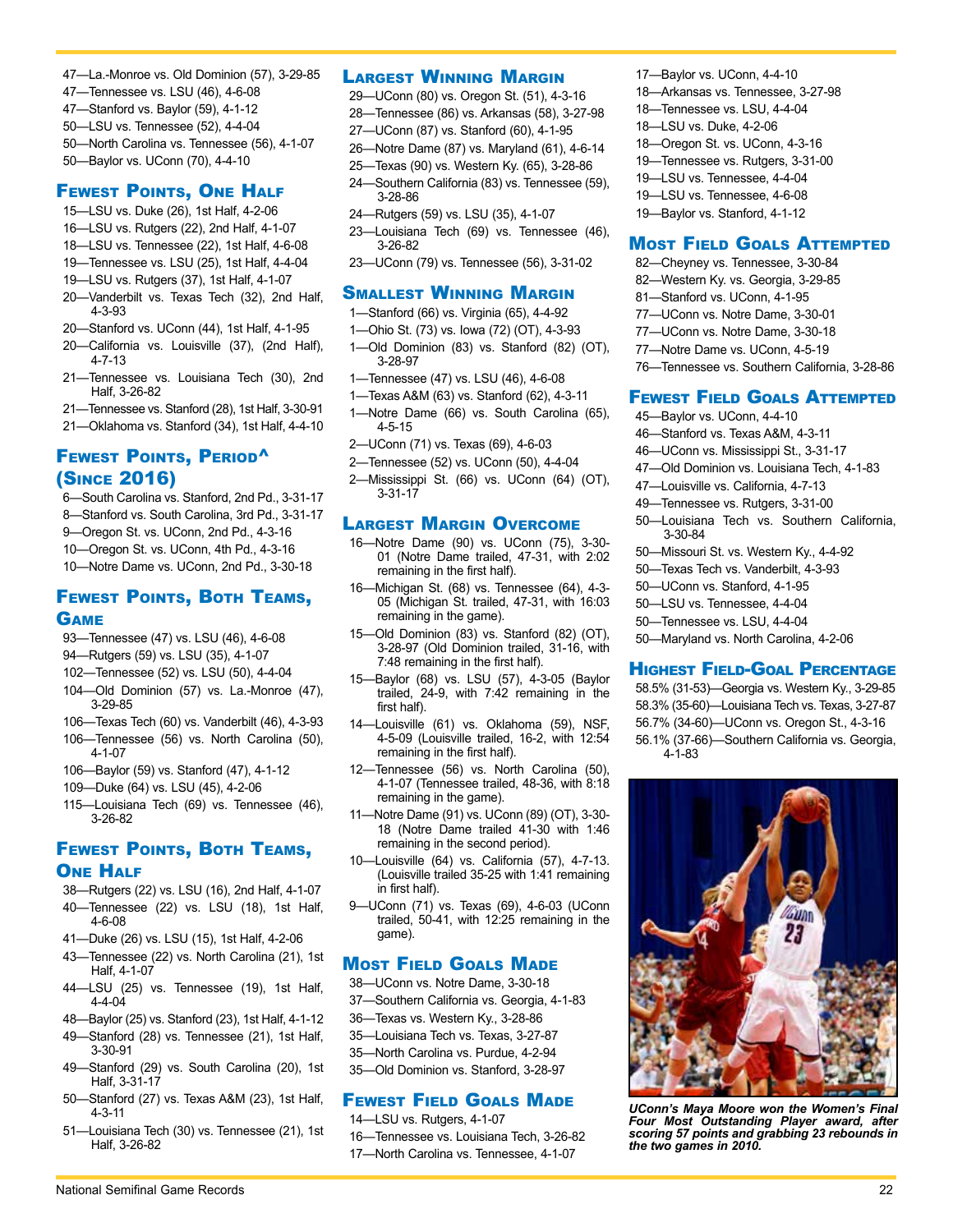56.0% (28-50)—Maryland vs. North Carolina, 4-2-06

54.4% (31-57)—Baylor vs. Oregon, 4-5-19 53.7% (29-54)—UConn vs. Maryland, 4-5-15 53.0% (35-66)—North Carolina vs. Purdue, 4-2-94 51.9% (27-52)—Notre Dame vs. UConn, 4-3-11 51.6% (33-64)—Georgia vs. Stanford, 3-29-96

### Lowest Field-Goal Percentage

- 26.4% (14-53)—LSU vs. Rutgers, 4-1-07 27.0% (17-63)—North Carolina vs. Tennessee,  $4 - 1 - 07$
- 28.4% (21-74)—La.-Monroe vs. Old Dominion, 3-29-85
- 29.0% (18-62)—LSU vs. Duke, 4-2-06
- 29.7% (22-74)—Notre Dame vs. UConn, 4-7-13 30.2% (16-53)—Tennessee vs. Louisiana Tech, 3-26-82
- 30.4% (21-69)—Tennessee vs. LSU, 4-6-08
- 30.5% (18-59)—Arkansas vs. Tennessee, 3-27-98 30.9% (25-81)—Stanford vs. UConn, 4-1-95

### Most Three-Point Field Goals Made

12—Syracuse vs. Washington, 4-3-16 12—Oregon vs. Baylor, 4-5-19 11—Washington vs. Syracuse, 4-3-16 10—Rutgers vs. LSU, 4-1-07 9—Duke vs. Georgia, 3-26-99 9—Oklahoma vs. Duke, 3-29-02 9—UConn vs. Oregon St., 4-3-16 8—Notre Dame vs. UConn, 3-30-01 8—Stanford vs. UConn, 4-6-08 8—Louisville vs. California, 4-7-13 8—UConn vs. Maryland, 4-5-15

### Fewest Three-Point Field Goals Made

0—Auburn vs. Long Beach St., 4-1-88 0—Auburn vs. Louisiana Tech, 3-31-89 0—Tennessee vs. Maryland, 3-31-89 0—Virginia vs. Stanford, 4-4-92 0—LSU vs. Tennessee, 4-4-04 0—Baylor vs. Oregon ,4-5-19

### Most Three-Point Field Goals Attempted

- 33—Syracuse vs. Washington, 4-3-16 27—Stanford vs. UConn, 4-1-95 26—Vanderbilt vs. Texas Tech, 4-3-93 26—Oklahoma vs. Duke, 3-29-02 26—UConn vs. Stanford, 4-6-08
- 25—Stanford vs. UConn, 4-6-14
- 25—Washington vs. Syracuse, 4-3-16
- 24—UConn vs. Notre Dame, 3-30-18
- 23—Louisiana Tech vs. Auburn, 3-30-90 23—North Carolina vs. Maryland, 4-2-06

### Fewest Three-Point Field Goals Attempted

0—Auburn vs. Louisiana Tech, 3-31-89 0—Tennessee vs. Maryland, 3-31-89 2—Iowa vs. Ohio St., 4-3-93

3—Seven tied (Most recent: Baylor vs. Oregon, 4-5-19)

### Highest Three-Point Field-Goal PERCENTAGE (MIN. FIVE MADE)

72.7% (8-11)—Notre Dame vs. UConn, 3-30-01 62.5% (5-8)—Stanford vs. Virginia, 3-30-90 56.3% (9-16)—Duke vs. Georgia, 3-26-99 52.9% (9-17)—UConn vs. Oregon St., 4-3-16 50.0% (6-12)—UConn vs. Penn St., 3-31-00 50.0% (10-20)—Rutgers vs. LSU, 4-1-07 46.7% (7-15)—Michigan St. vs. Tennessee, 4-3-05 46.7% (7-15)—UConn vs. Mississippi St., 3-31-17

### Lowest Three-Point Field-Goal PERCENTAGE (MIN. 10 ATT.)

0.0% (0-11)—Virginia vs. Stanford, 4-4-92 6.7% (1-15)—Stanford vs. Oklahoma, 4-4-10 8.3% (1-12)—Old Dominion vs. Stanford, 3-28-97 11.5% (3-26)—Vanderbilt vs. Texas Tech, 4-3-93 11.8% (2-17)—Stanford vs. Georgia, 3-29-96 11.8% (2-17)—Stanford vs. Baylor, 4-1-12 13.3% (2-15)—Georgia vs. Tennessee, 4-1-95 13.3% (2-15)—Tennessee vs. North Carolina, 4-1-07

### Most Free Throws Made

34—UConn vs. Stanford, 4-1-95 29—Georgia vs. Western Ky., 3-29-85 29—Auburn vs. Louisiana Tech, 3-30-90 29—Western Ky. vs. Missouri St., 4-4-92 28—Notre Dame vs. UConn, 3-30-01

### Fewest Free Throws Made

- 1—Vanderbilt vs. Texas Tech, 4-3-93
- 1—California vs. Louisville, 4-7-13
- 2—Tennessee vs. LSU, 4-6-08
- 3—Tennessee vs. Southern California, 3-28-86
- 3—Stanford vs. UConn, 4-1-95
- 3—LSU vs. Rutgers, 4-1-07
- 3—Stanford vs. South Carolina, 3-31-17
- 5—10 tied (Most recent: Oregon vs. Baylor, 4-5-19)

### Most Free Throws Attempted

- 46—UConn vs. Stanford, 4-1-95 38—Auburn vs. Louisiana Tech, 3-30-90 38—Western Ky. vs. Missouri St., 4-4-92 37—Georgia vs. Western Ky., 3-29-85
- 37—Missouri St. vs. Western Ky., 4-4-92

### Fewest Free Throws **ATTEMPTED**

- 5—Vanderbilt vs. Texas Tech, 4-3-93
- 5—Stanford vs. UConn, 4-1-95
- 5—UConn vs. Oregon St., 4-3-16
- 5—Stanford vs. South Carolina, 3-31-17
- 6—Tennessee vs. Southern California, 3-28-86
- 6—Duke vs. Tennessee, 4-6-03
- 6—Maryland vs. UConn, 4-5-15
- 6—UConn vs. Notre Dame, 3-30-18
- 7—Tennessee vs. LSU, 4-6-08
- 7—Stanford vs. Baylor, 4-1-12
- 7—California vs. Louisville, 4-7-13

7—Louisville vs. Mississippi St., 3-30-18 7—Oregon vs. Baylor, 4-5-19

### Highest Free-Throw PERCENTAGE (MIN. 10 MADE)

- 100.0% (10-10)—Texas A&M vs. Stanford, 4-3- 11
- 91.7% (11-12)—Cheyney vs. Tennessee, 3-30- 84
- 90.5% (19-21)—UConn vs. Notre Dame, 4-7-13
- 87.5% (14-16)—Tennessee vs. Louisiana Tech, 3-26-82
- 87.5% (21-24)—Oklahoma vs. Duke, 3-29-02
- 87.5% (14-16)—UConn vs. Stanford, 4-6-08
- 86.4% (19-22)—UConn vs. Penn St., 3-31-00
- 85.7% (12-14)—Notre Dame vs. Tennessee, 3-28-97
- 85.7% (18-21)—Stanford vs. Old Dominion, 3-28-97
- 85.7% (18-21)—Baylor vs. LSU, 4-3-05
- 85.7% (12-14)—Notre Dame vs. South Carolina, 4-5-15

### Lowest Free-Throw PERCENTAGE (MIN. 10 ATT.)

- 30.0% (3-10)—LSU vs. Rutgers, 4-1-07
- 36.8% (7-19)—LSU vs. Tennessee, 4-6-08 38.5% (5-13)—Tennessee vs. Michigan St., 4-3-
- 05 43.8% (7-16)—South Carolina vs. Notre Dame,
- 4-5-15
- 46.7% (7-15)—Georgia vs. Tennessee, 4-1-95
- 47.4% (9-19)—Louisiana Tech vs. Tennessee, 4-1-88

50.0% (7-14)—Stanford vs. Tennessee, 3-30-91 50.0% (5-10)—Georgia vs. Duke, 3-26-99

### **MOST REBOUNDS**

- 57—Old Dominion vs. La.-Monroe, 3-29-85
- 54—Notre Dame vs. UConn, 4-5-19
- 53—Stanford vs. Oklahoma, 4-4-10
- 51—Southern California vs. Georgia, 4-1-83
- 51—Tennessee vs. Cheyney, 3-30-84
- 51—Tennessee vs. Georgia, 4-1-95
- 51—UConn vs. Notre Dame, 3-30-01

### **FEWEST REBOUNDS**

- 21—Maryland vs. Notre Dame, 4-6-14
- 25—Minnesota vs. UConn, 4-4-04
- 26—Louisville vs. California, 4-7-13
- 27—Vanderbilt vs. Texas Tech, 4-3-93
- 27—UConn vs. Notre Dame, 4-3-11
- 28—Maryland vs. UConn, 4-5-15
- 28—Washington vs. Syracuse, 4-3-16
- 29—Tennessee vs. Louisiana Tech, 3-26-82
- 29—Louisiana Tech vs. Southern California, 3-30-84
- 29—Missouri St. vs. Purdue, 3-30-01
- 29—Texas A&M vs. Stanford, 4-3-11

### Largest Rebound Margin

- 29—Notre Dame (50) vs. Maryland (21), 4-6-14 19—Louisiana Tech (50) vs. Auburn (31), 3-31- 89
- 18—Tennessee (51) vs. Georgia (33), 4-1-95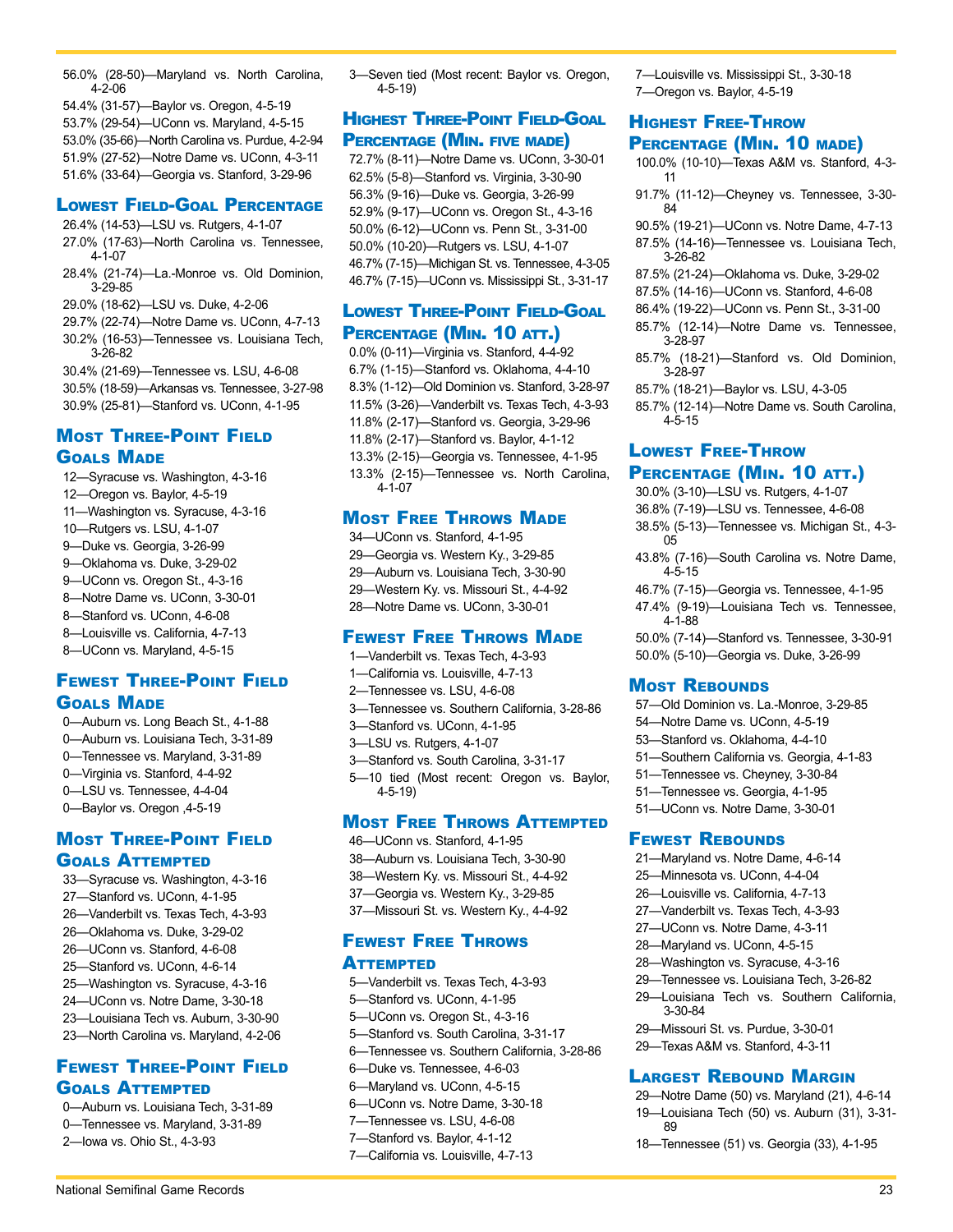- 18—Purdue (47) vs. Missouri St. (29), 3-30-01
- 18—Syracuse (46) vs. Washington (28), 4-3-16
- 17—Southern California (51) vs. Georgia (34), 4-1-83
- 17—Notre Dame (54) vs. UConn (37), 4-5-19
- 15—Louisiana Tech (44) vs. Tennessee (29), 3-26-82
- 15—Tennessee (51) vs. Cheyney (36), 3-30-84
- 15—Virginia (50) vs. Stanford (35), 4-4-92
- 15—Texas Tech (42) vs. Vanderbilt (27), 4-3-93

### Most Assists (Since 1985)

- 24—Notre Dame vs. UConn, 4-5-19
- 23—Texas vs. Western Ky., 3-28-86
- 22—Stanford vs. UConn, 4-1-95
- 21—UConn vs. Stanford, 4-1-95
- 21—Louisiana Tech vs. NC State, 3-27-98
- 20—Seven tied (Most recent: UConn vs. Notre Dame, 4-5-19)

*NOTE: Southern California vs. Georgia, 4-1-83, recorded 23 assists before assists became an official statistic.*

### **MOST BLOCKED SHOTS** (Since 1988)

- 12—UConn vs. Notre Dame, 4-7-13
- 9—Tennessee vs. Rutgers, 3-31-00
- 8—Duke vs. LSU, 4-2-06
- 8—North Carolina vs. Tennessee, 4-2-06
- 8—Stanford vs. Texas A&M, 4-3-11
- 8—UConn vs. Notre Dame, 4-1-12
- 8—UConn vs. Mississippi St., 3-31-17
- 8—UConn vs. Notre Dame, 4-5-19

7—Eight tied (Most recent: UConn vs. Maryland, 4-5-15)

*NOTE: Louisiana Tech vs. Tennessee, 3-26-82, and Georgia vs. Western Ky., 3-29-85, recorded nine blocked shots each before blocked shots became an official statistic.*

### Most Steals (Since 1988)

- 20—Tennessee vs. North Carolina, 4-1-07
- 18—Western Ky. vs. Missouri St., 4-4-92
- 17—North Carolina vs. Purdue, 4-2-94
- 17—Old Dominion vs. Stanford, 3-28-97
- 16—Auburn vs. Long Beach St., 4-1-88
- 16—North Carolina vs. Maryland, 4-2-06
- 15—Tennessee vs. Notre Dame, 3-28-97

### Most Turnovers

32—Southern California vs. Georgia, 4-1-83 29—Missouri St. vs. Western Ky., 4-4-92 29—Stanford vs. Old Dominion, 3-28-97 29—North Carolina vs. Tennessee, 4-2-07 28—Western Ky. vs. Missouri St., 4-4-92 28—Purdue vs. North Carolina, 4-2-94 28—Arkansas vs. Tennessee, 3-27-98

#### Fewest Turnovers

6—Auburn vs. Louisiana Tech, 3-31-89 7—Tennessee vs. LSU, 4-6-08 7—UConn vs. Baylor, 4-4-10 7—Stanford vs. Oklahoma, 4-4-10 7—Baylor vs. Stanford, 4-1-12 7—UConn vs. Notre Dame, 4-5-19

8—Texas vs. Western Ky., 3-28-86

- 8—Stanford vs. Baylor, 4-1-12
- 8—UConn vs. Stanford, 4-6-14
- 9—Seven tied (Most recent: Notre Dame vs. UConn, 4-5-19

### **MOST PERSONAL FOULS**

32—Western Ky. vs. Missouri St., 4-4-92 31—Louisiana Tech vs. Auburn, 3-30-90 31—Missouri St. vs. Western Ky., 4-4-92 31—Stanford vs. UConn, 4-1-95 28—Western Ky. vs. Georgia, 3-29-85 28—UConn vs. Notre Dame, 3-30-01

#### Fewest Personal Fouls

8—Texas Tech vs. Vanderbilt, 4-3-93

- 9—Baylor vs. Stanford, 4-1-12
- 10—Duke vs. LSU, 4-2-06
- 10—Rutgers vs. LSU, 4-1-07
- 11—Seven tied (Most recent: Baylor vs. Oregon, 4-5-19

### **MOST PLAYERS DISQUALIFIED**

- 4—Western Ky. vs. Missouri St., 4-4-92
- 3—Louisiana Tech vs. Auburn, 3-30-90
- 3—Missouri St. vs. Western Ky., 4-4-92
- 3—Virginia vs. Stanford, 4-4-92
- 3—North Carolina vs. Maryland, 4-2-06
- 2—Seven tied (Most recent: North Carolina vs. Tennessee, 4-1-07)



*Former Vice President Joe Biden was on hand to congratulate both teams following the 2010 national championship game in San Antonio.*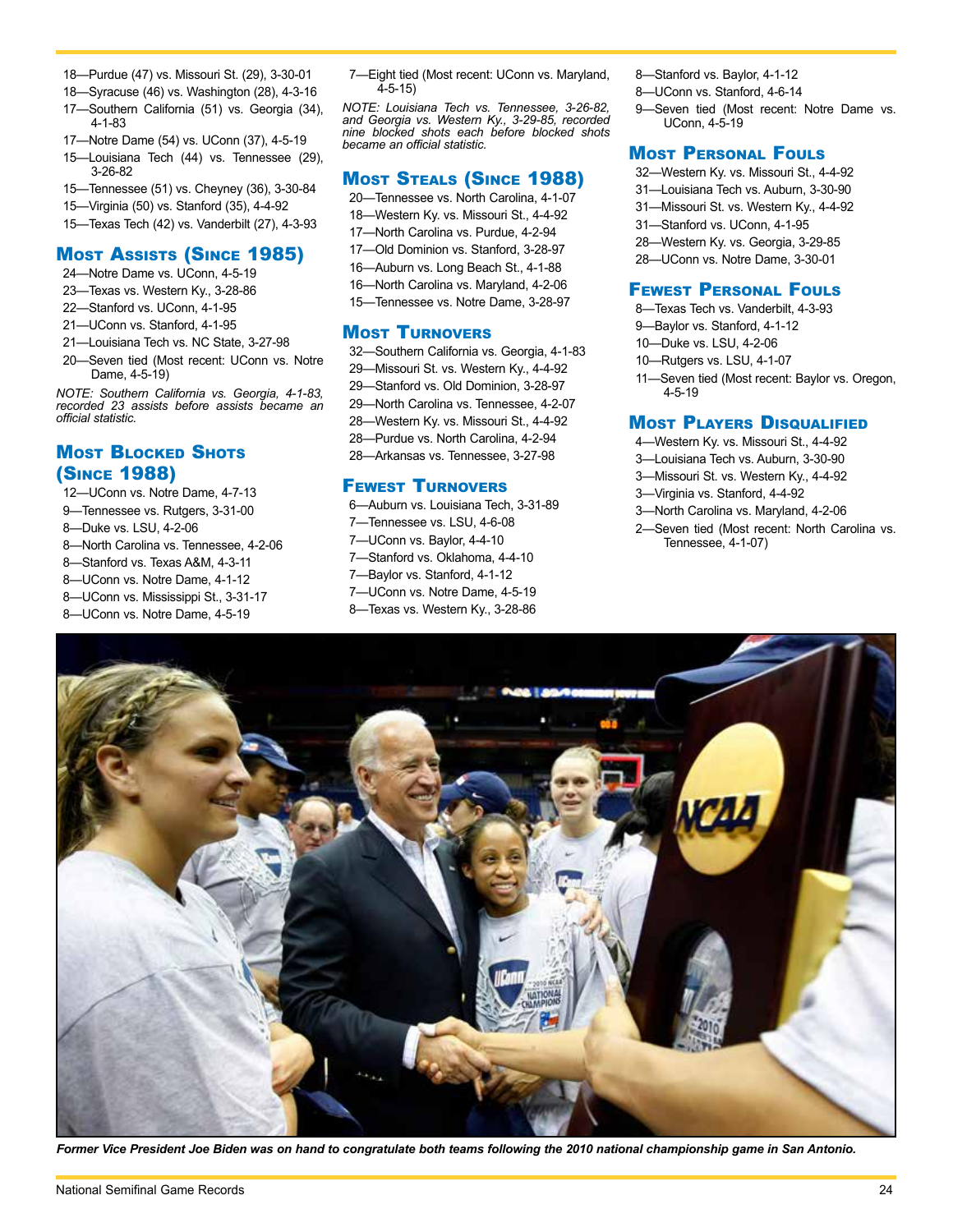# <span id="page-20-0"></span>WOMEN'S FINAL FOUR TWO GAME RECORDS

# INDIVIDUAL

#### **MOST POINTS**

78—Sheryl Swoopes, Texas Tech, 1993 57—Maya Moore, UConn, 2010 56—Clarissa Davis, Texas, 1986 55—Chamique Holdsclaw, Tennessee, 1997 54—Diana Taurasi, UConn, 2003 54—Arike Ogunbowale, Notre Dame, 2019 53—Mary Ostrowski, Tennessee, 1984 52—Breanna Stewart, UConn, 2013 51—Bridgette Gordon, Tennessee, 1989 49—Nnemkadi Ogwumike, Stanford, 2010 49—Kayla McBride, Notre Dame, 2014

#### Most Field Goals Made

- 27—Sheryl Swoopes, Texas Tech, 1993
- 24—Chamique Holdsclaw, Tennessee, 1997
- 23—Maya Moore, UConn, 2010
- 22—Bridgette Gordon, Tennessee, 1989
- 21—Clarissa Davis, Texas, 1986
- 20—Erica Westbrooks, Louisiana Tech, 1988
- 20—Kayla McBride, Notre Dame, 2014

### Most Field Goals Attempted

- 48—Sheryl Swoopes, Texas Tech, 1993
- 45—Chamique Holdsclaw, Tennessee, 1997
- 45—Arike Obunbowale, Notre Dame, 2019
- 44—Maya Moore, UConn, 2010
- 42—Bridgette Gordon, Tennessee, 1989
- 42—Dawn Staley, Virginia, 1991
- 42—Jewell Loyd, Notre Dame, 2015
- 42—Arike Ogunbowale, Notre Dame 2018
- 41—Chamique Holdsclaw, Tennessee, 1998
- 41—Tamicha Jackson, Louisiana Tech, 1998
- 41—Sophia Young, Baylor, 2005



*Moriah Jefferson (4) helped lead UConn to four consecutive national titles from 2013-16.* 

### Highest Field-Goal Percentage (Min. 14 made)

- 77.8% (14-18)—Crystal Langhorne, Maryland, 2006
- 73.7% (14-19)—Tina Charles, UConn, 2009 64.5% (20-31)—Erica Westbrooks, Louisiana Tech, 1988
- 62.5% (15-24)—Paula McGee, Southern California, 1983
- 61.8% (21-34)—Clarissa Davis, Texas, 1986

61.5% (16-26)—Tracy Henderson, Georgia, 1996 59.3% (16-27)—Fran Harris, Texas, 1986

### Most Three-Point Field Goals Made

- 8—Katy Steding, Stanford, 1990
- 8—Rosalind Ross, Oklahoma, 2002
- 8—Diana Taurasi, UConn, 2003
- 7—Jennifer Azzi, Stanford, 1990
- 7—Kim Pehlke, Western Ky., 1992
- 7—Antonita Slaughter, Louisville, 2013
- 7—Breanna Stewart, UConn, 2013 7—Marina Mabrey, Notre Dame, 2019

### Most Three-Point Field Goals Attempted

- 20—Diana Taurasi, UConn, 2003
- 18—Katy Steding, Stanford, 1990
- 18—Rosalind Ross, Oklahoma, 2002
- 18—Marina Mabrey, Notre Dame, 2019
- 16—Audrey Burcy, Ohio St., 1993
- 16—Aubrey Eblin, Old Dominion, 1997
- 15—Tamicha Jackson, Louisiana Tech, 1998

### Highest Three-Point Field-Goal Percentage (Min. five made)

87.5% (7-8)—Breanna Stewart, UConn, 2013 83.3% (5-6)—Abby Conklin, Tennessee, 1997 71.4% (5-7)—Kelly Jolly, Tennessee, 1998 60.0% (6-10)—Matee Ajavon, Rutgers, 2007 55.6% (5-9)—Sheryl Swoopes, Texas Tech, 1993 54.5% (6-11)—Katie Douglas, Purdue, 2001 54.5% (6-11)—Emily Niemann, Baylor, 2005

### **MOST FREE THROWS MADE**

19—Carolyn Jones, Auburn, 1990 19—Sheryl Swoopes, Texas Tech, 1993 18—Val Whiting, Stanford, 1992 17—Cheryl Miller, Southern California, 1986 16—Tonya Edwards, Tennessee, 1987 16—Ruth Riley, Notre Dame, 2001

#### Most Free Throws **ATTEMPTED**

24—Ruth Riley, Notre Dame, 2001

- 22—Dena Head, Tennessee, 1991
- 21—Tonya Edwards, Tennessee, 1987
- 21—Carolyn Jones, Auburn, 1990

21—Val Whiting, Stanford, 1992

### **HIGHEST FREE-THROW PERCENTAGE** (Min. 12 made)

100.0% (15-15)—Mary Ostrowski, Tennessee, 1984 95.0% (19-20)—Sheryl Swoopes, Texas Tech, 1993 93.3% (14-15)—Skylar Diggins, Notre Dame, 2011 90.5% (19-21)—Carolyn Jones, Auburn, 1990

- 89.5% (17-19)—Cheryl Miller, Southern California, 1986
- 86.7% (13-15)—Nnemkadi Ogwumike, Stanford, 2010

#### **MOST REBOUNDS**

- 42—Teaira McCowan, Mississippi St., 2018
- 37—Tracy Claxton, Old Dominion, 1985
- 32—Clarissa Davis, Texas, 1986
- 31—Charlotte Smith, North Carolina, 1994
- 31—Tina Charles, UConn, 2009
- 29—Nnemkadi Ogwumike, Stanford, 2010
- 29—A'ja Wilson, South Carolina, 2017
- 28—Marissa Coleman, Maryland, 2006
- 27—Briana Turner, Notre Dame, 2019
- 26—Kayla Pedersen, Stanford, 2010
- 26—Stefanie Dolson, UConn, 2014

### Most Assists (Since 1985)

- 20—Kamie Ethridge, Texas, 1986
- 20—Kellie Jolly, Tennessee, 1997
- 18—Melissa McCray, Tennessee, 1989
- 18—LaQuan Stallworth, Louisiana Tech, 1998
- 15—Michelle Marciniak, Tennessee, 1995

### Most Steals (Since 1988)

11—Ruthie Bolton, Auburn, 1988 11—Averrill Roberts, Ohio St., 1993 11—Niele Ivey, Notre Dame, 2001 9—Ticha Penicheiro, Old Dominion, 1997 9—Kristin Haynie, Michigan St., 2005

### **MOST BLOCKED SHOTS** (Since 1988)

- 12—Ruth Riley, Notre Dame, 2001
- 11—Kelly Schumacher, UConn, 2000
- 9—Teresa Geter, Tennessee, 1998
- 9—Michelle Snow, Tennessee, 2000
- 9—Alison Bales, Duke, 2006
- 8—Sheila Frost, Tennessee, 1989
- 8—Breanna Stewart, UConn, 2015

*NOTE: Katrina McClain, Georgia, 1985, had nine blocked shots before blocked shots became an official statistic.* 

# **TEAM**

#### **MOST POINTS**

187—Texas, 1986 179—Tennessee, 1998 176—UConn, 2013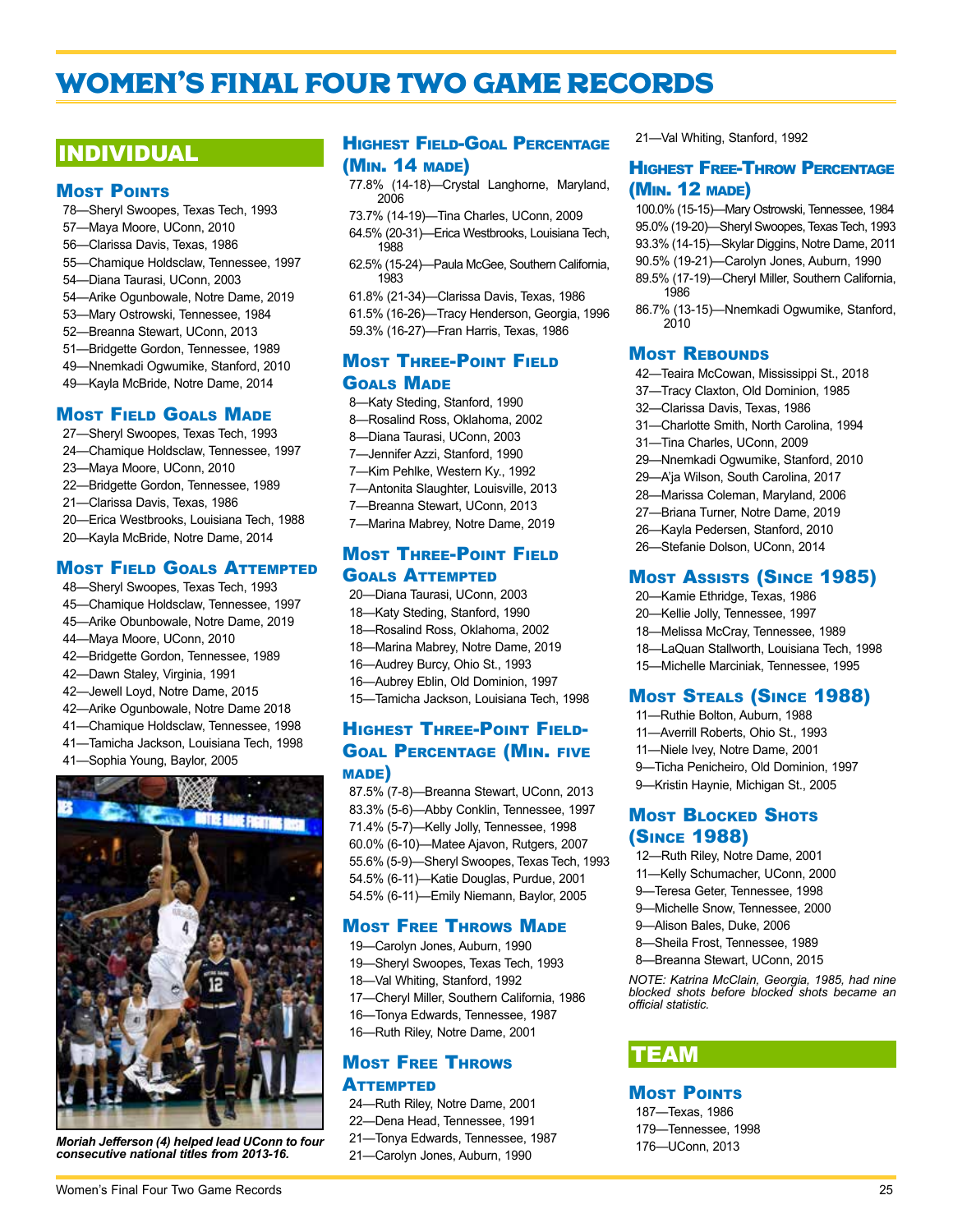171—Tennessee, 1996 164—Southern California, 1986 163—Stanford, 1990 162—Auburn, 1990 162—UConn, 2016 162—Notre Dame, 2019 161—UConn, 2002

#### Fewest Points

105—Rutgers, 2007 111—Tennessee, 2008 113—Tennessee, 2004 115—Tennessee, 2007 116—Tennessee, 2000 120—Stanford, 2010 122—Auburn, 1988 123—Louisiana Tech, 1987 123—UConn, 2010

#### **MOST FIELD GOALS MADE**

76—Texas, 1986 70—Baylor, 2019 66—Tennessee, 1998 66—Louisiana Tech, 1998 65—Southern California, 1983 64—Tennessee, 1996 64—UConn, 2013

#### **FEWEST FIELD GOALS MADE**

35—Tennessee, 2000 37—Tennessee, 2007 40—Tennessee, 2004 40—Rutgers, 2007 43—Tennessee, 2008 44—Louisville, 2013 45—Stanford, 1992 45—Stanford, 2010 46—Duke, 1999

### Most Field Goals Attempted

149—Notre Dame, 2019 146—Old Dominion, 1985 142—Louisiana Tech, 1998 141—Texas, 1986 140—Cheyney, 1982 140—Tennessee, 1996

### Fewest Field Goals Attempted

100—Tennessee, 2000 100—Rutgers, 2007 103—Texas Tech, 1993 103—UConn, 1995 104—Notre Dame, 2011 105—UConn, 2003 105—UConn, 2004

### Highest Field-Goal Percentage

54.4% (62-114)—UConn, 2016 53.9% (76-141)—Texas, 1986 53.8% (70-130)—Baylor, 2019 53.7% (65-121)—Southern California, 1983 51.8% (57-110)—Georgia, 1985 50.0% (53-106)—Louisiana Tech, 1982 50.0% (63-126)—UConn, 2000

#### 50.0% (64-128)—UConn, 2013

#### Lowest Field-Goal Percentage

30.6% (37-121)—Tennessee, 2007 32.8% (45-137)—Stanford, 2010 33.9% (40-118)—Tennessee, 2004 34.4% (43-125)—Tennessee, 2008 35.0% (35-100)—Tennessee, 2000 36.7% (47-128)—Western Ky., 1992 37.0% (47-127)—Notre Dame, 2015 37.6% (47-125)—UConn, 2010

### Most Three-Point Field **GOALS MADE**

19—UConn, 2013 17—Oklahoma, 2002 16—Stanford, 1990 16—UConn, 2003 16—UConn, 2015 15—UConn, 2016 14—Duke, 1999 14—Syracuse, 2016 14—Notre Dame, 2019 13—Ohio St., 1993

### Fewest Three-Point Field **GOALS MADE**

0—Auburn, 1989 0—Tennessee, 1989 1—Louisiana Tech, 1988 1—Tennessee, 1991 2—Louisiana Tech, 1994 2—Baylor, 2019

### Most Three-Point Field Goals Attempted

52—Syracuse, 2016 46—Oklahoma, 2002 45—UConn, 2015 40—UConn, 2013 37—Ohio St., 1993 37—Duke, 1999 37—UConn, 2010 37—Stanford, 2010 36—UConn, 2016 35—UConn, 2003 35—UConn, 2009

### Fewest Three-Point Field Goals Attempted

# 0—Tennessee, 1989

4—Louisiana Tech, 1988 4—Auburn, 1989 7—Auburn, 1988 9—Tennessee, 1991

#### Highest Three-Point Field-Goal Percentage (Min. six made)

50.0% (8-16)—Auburn, 1990 47.5% (19-40)—UConn, 2013 47.1% (16-34)—Stanford, 1990 46.2% (6-13)—Tennessee, 1996 45.7% (16-35)—UConn, 2003

43.8% (7-16)—Tennessee, 1997 42.9% (9-21)—Notre Dame, 2001

### Lowest Three-Point Field-Goal PERCENTAGE (MIN. NINE ATT.)

11.1% (1-9)—Tennessee, 1991 15.4% (2-13)—Louisiana Tech, 1994 16.7% (5-30)—Old Dominion, 1997 18.7% (3-16)—South Carolina, 2017 20.0% (2-10)—Baylor, 2019 23.3% (7-30)—Tennessee, 2007 23.5% (8-34)—UConn, 2014 24.3% (9-37)—UConn, 2010 24.3% (9-37)—Stanford, 2010

### **MOST FREE THROWS MADE**

52—UConn, 1995 47—Stanford, 1992 44—Auburn, 1990 43—Tennessee, 1991 43—Notre Dame, 2001 43—Maryland, 2006 43—South Carolina, 2017

### **FEWEST FREE THROWS MADE**

12—Baylor, 2019 13—Louisiana Tech, 1988 13—Rutgers, 2007 13—Syracuse, 2016 16—Louisiana Tech, 1998 17—Old Dominion, 1985 17—Virginia, 1991 19—Old Dominion, 1997 19—Tennessee, 2008

### Most Free Throws Attempted

73—UConn, 1995 67—Tennessee, 1991 62—Auburn, 1990 62—Stanford, 1992 58—Western Ky., 1992 58—Tennessee, 1998

### Fewest Free Throws Attempted

- 22—Notre Dame, 2015 22—Baylor, 2019 23—Syracuse, 2016 26—Rutgers, 2007 27—Louisiana Tech, 1988 27—Louisiana Tech, 1998 27—Duke, 1999 28—Cheyney, 1982
- 29—Old Dominion, 1985

### Highest Free-Throw **PERCENTAGE**

90.9% (20-22)—Notre Dame, 2015 85.0% (34-40)—Notre Dame, 2018 84.2 % (32-38)—Notre Dame, 2019 82.9% (34-41)—Texas Tech, 1993 82.1% (23-28)—UConn, 2016 80.6% (25-31)—Mississippi St., 2017 79.5% (35-44)—Oklahoma, 2002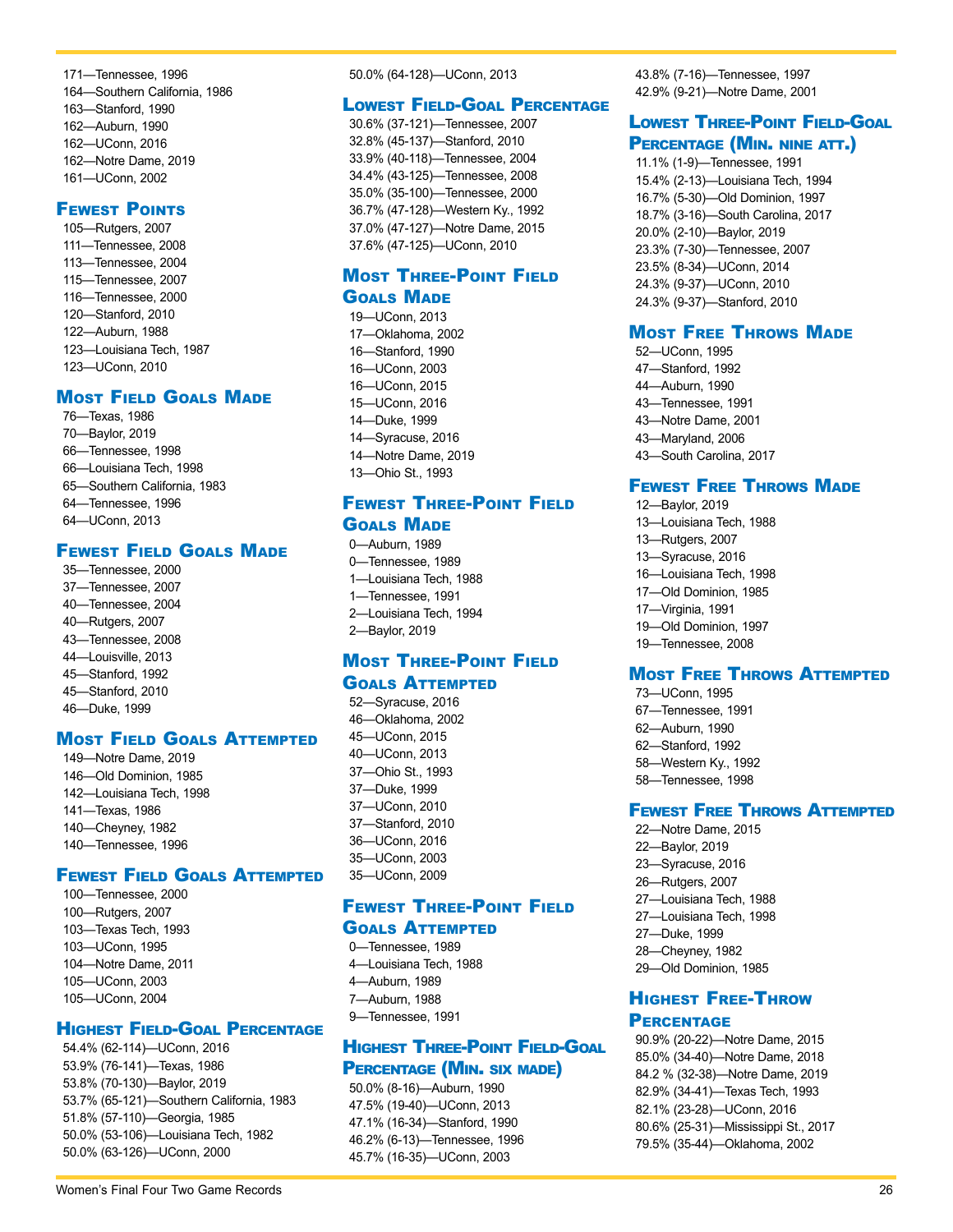79.4% (27-34)—Tennessee, 1984 79.3% (23-29)—Louisville, 2013 78.8% (41-52)—Tennessee, 1989 78.8% (26-33)—Texas A&M, 2011 78.77% (34-47)—Baylor, 2012 78.3% (36-46)—UConn, 2002

#### Lowest Free-Throw Percentage

48.1% (13-27)—Louisiana Tech, 1988 48.8% (20-41)—UConn, 2010 50.0% (13-26)—Rutgers, 2007 53.1% (17-32)—Virginia, 1991 54.5% (12-22)—Baylor, 2019 55.6% (20-36)—Southern California, 1984 56.5% (13-23)—Syracuse, 2016 58.3% (21-36)—Louisiana Tech, 1987

#### **MOST REBOUNDS**

114—Old Dominion, 1985 102—Stanford, 2010 100—Tennessee, 1996 97—Notre Dame, 2019 96—Tennessee, 1991 95—Tennessee, 1998

### **FEWEST REBOUNDS**

55—Michigan St., 2005 54—Louisville, 2013 59—UConn, 2003 61—Auburn, 1989 61—Texas A&M, 2011 64—Mississippi St., 2017 66—Southern California, 1986 66—Texas Tech, 1993

#### Most Assists (Since 1985)

45—Texas, 1986 41—UConn, 2016 40—UConn, 2013 40—UConn, 2014 39—Baylor, 2019 38—Louisiana Tech, 1998 38—UConn, 2000 38—Notre Dame, 2019 36—UConn, 1995 35—Tennessee, 1996 35—UConn, 2002

### Fewest Assists (Since 1985)

12—Tennessee, 2008 13—Louisiana Tech, 1994 17—Tennessee, 1991 17—Tennessee, 2004 17—Tennessee, 2007 18—Texas Tech, 1993 18—Rutgers, 2007 18—Mississippi St., 2018 19—Mississippi St., 2017 20—Purdue, 1999 20—Notre Dame, 2011

### **MOST BLOCKED SHOTS** (Since 1988)

19—UConn, 2013 16—Notre Dame, 2001 14—UConn, 2000 14—Baylor, 2019 13—Duke, 2006 13—UConn, 2015 13—South Carolina, 2017 12—Tennessee, 1989 12—Tennessee, 1998 12—Tennessee, 2000 *NOTE: Southern California, 1984, and Georgia, 1985, recorded 12 blocked shots before blocked* 

### Most Steals (Since 1988)

33—Old Dominion, 1997 29—Western Ky., 1992 27—Tennessee, 1997 27—Tennessee, 2007 25—UConn, 2013 23—Auburn, 1988 23—Oklahoma, 2002

*shots became an official statistic.*

#### Most Turnovers

44—Southern California, 1983 44—Tennessee, 2000 42—Western Ky., 1992 42—Maryland, 2006 40—Old Dominion, 1997 39—UConn, 2013 38—UConn, 1995 38—Tennessee, 1997

#### Fewest Turnovers

17—UConn, 2010 18—Stanford, 2010 18—Baylor, 2012 19—Purdue, 1999 19—Baylor, 2019 19—Notre Dame, 2019 21—Texas, 1986 21—Tennessee, 2008 21—UConn, 2015 22—Auburn, 1990 22—Syracuse, 2016

#### Most Personal Fouls

59—Western Ky., 1992 45—Auburn, 1990 45—Virginia, 1991 45—Ohio St., 1993 43—Four tied (Most recent: Maryland, 2006)

#### Fewest Personal Fouls

22—UConn, 2004 22—Baylor, 2012 23—Baylor, 2005 23—UConn, 2015 23—UConn, 2016 24—UConn, 2010 25—Tennessee, 1989



25—Purdue, 1999 25—South Carolina, 2017 25—Notre Dame, 2019

#### **MOST DISQUALIFICATIONS**

- 6—Western Ky., 1992
- 4—Auburn, 1990
- 4—Old Dominion, 1997
- 3—Southern California, 1983
- 3—Tennessee, 1991
- 3—Virginia, 1991

### Undefeated Teams in National Championship Game (All Divisions)

#### **Division I**

1986—Texas (34-0) defeated Southern California (31-5), 72-61

- 1995—UConn (35-0) defeated Tennessee (34-3), 70-64
- 1998—Tennessee (39-0) defeated Louisiana Tech (31-4), 93-75
- 2003—UConn (39-0) defeated Oklahoma (32-4), 82-70
- 2009—UConn (39-0) defeated Louisville (34-5), 76-54
- 2010—UConn (39-0) defeated Stanford (36-2), 53-47
- 2012—Baylor (40-0) defeated Notre Dame (35-4), 80-61
- 2014—UConn (40-0) defeated Notre Dame (37-1), 79-58
- 2016—UConn (38-0) defeated Syracuse (30-8), 82-51

#### **Division II**

1995—North Dakota St. (32-0) defeated Portland St. (26-6)

- 2014—Bentley (35-0) defeated West Texas A&M (32-3)
- 2016—Lubbock Christian (35-0) defeated Alas. Anchorage (38-3)
- 2017—Ashland (37-0) defeated Virginia Union (93-77)

#### **Division III**

- 1995—Capital (33-0) defeated Wis.-Oshkosh (28-3)
- 1996—Wis.-Oshkosh (31-0) defeated Mount Union (25-8)
- 1999—WashU (30-0) defeated Saint Benedict (28-2)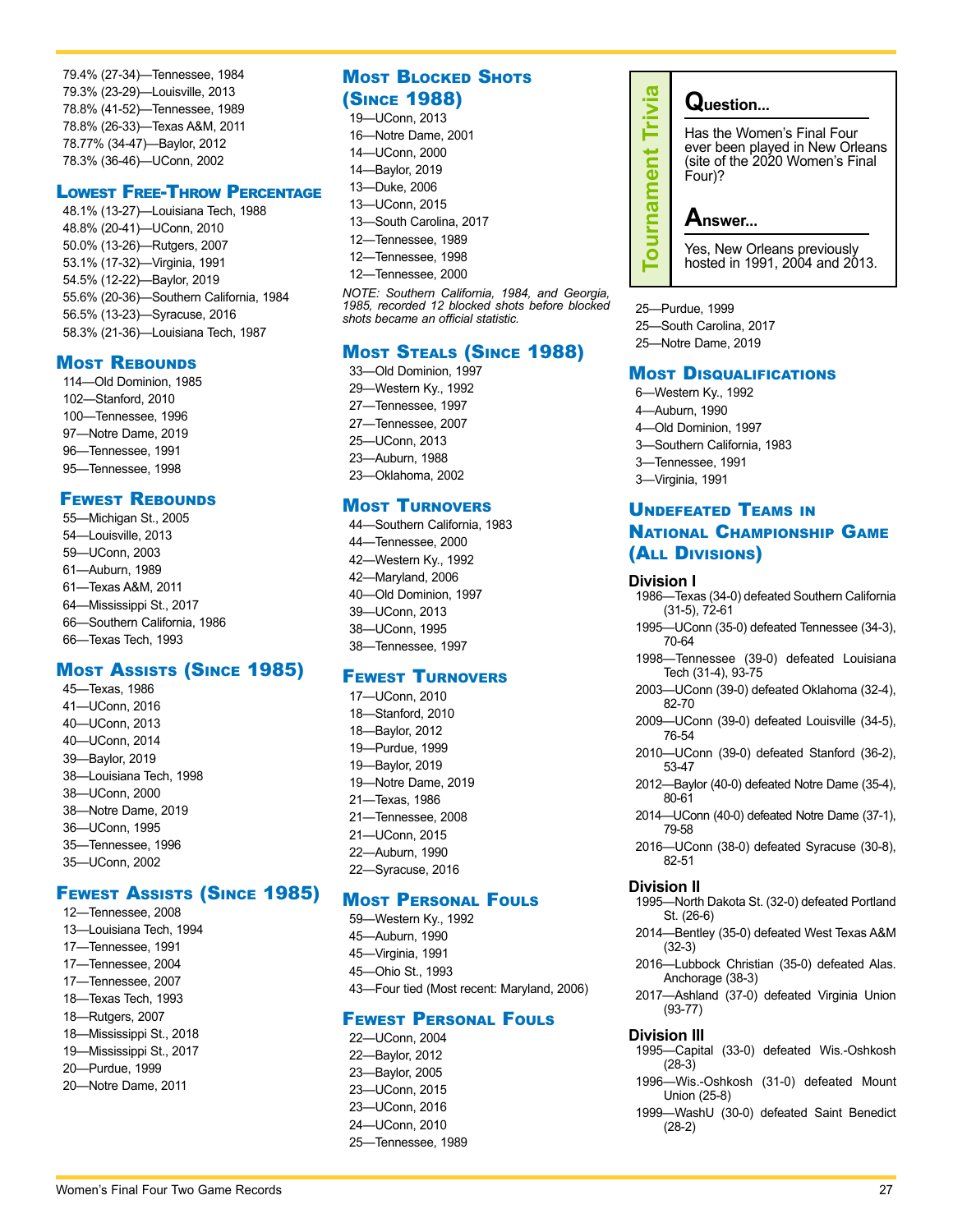- <span id="page-23-0"></span>2000—WashU (30-0) defeated Southern Me. (26-6)
- 2008—Howard Payne (33-0) defeated Messiah (30-3)
- 2009—George Fox (32-0) defeated WashU (26-5)
- 2013—DePauw (34-0) defeated Wis.-Whitewater (26-7)
- 2014—FDU-Florham (33-0) defeated Whitman (31-2)
- 2015—\*Thomas More (33-0) defeated George Fox (32-1)
- 2016—Thomas More (33-0) defeated Tufts (28-4)
- 2017—Amherst (33-0) defeated Tufts (52-29)
- 2018—Amherst (33-0) defeated Bowdoin (65-45)
- 2019—Thomas More (33-0) defeated Bowdoin (81-67)
- *\*Championship later vacated by the Committee on Infractions.*

# WOMEN'S FINAL FOUR CUMULATIVE RECORDS

#### *\*Does not include vacated years*

# TEAM RECORDS

#### NCAA Championships

11—UConn, 1995-2016 8—Tennessee, 1987-2008 3—Baylor, 2005-19 2—Louisiana Tech, 1982-88 2—Southern California, 1983-84 2—Stanford, 1990-92 2—Notre Dame, 2001-18 Women's Final Four

#### **APPEARANCES**

20—UConn, 1989-2019 18—Tennessee, 1982-2008 13—Stanford, 1990-2017

10—Louisiana Tech, 1982-99 9—Notre Dame, 1997-2019 5—Georgia, 1982-99 5—LSU, 2004-08 5—Maryland, 1982-2015 4—Duke, 1999-2006 4—Baylor, 2005-19

#### Consecutive Women's Final Four Appearances

### 12—UConn, 2008-19

5—UConn, 2000-04 5—LSU, 2004-08 5—Notre Dame, 2011-15 5—Stanford, 2008-12 4—Tennessee, 1986-89 4—Louisiana Tech, 1987-90 4—Tennessee, 1995-98 4—Tennessee, 2002-05

#### Women's Final Four Wins

22—UConn, 1989-2019 21—Tennessee, 1982-2008 9—Notre Dame, 1997-2019 8—Louisiana Tech, 1982-99 6—Stanford, 1990-2017 6—Baylor, 2005-19 5—Southern California, 1983-86

### Women's Final Four Winning Percentage (Min. three games)

.857 (6-1)—Baylor, 2005-19 .833 (5-1)—Southern California, 1983-1986 .710 (22-9)—UConn, 1989-2019 .677 (21-10)—Tennessee, 1982-2008 .600 (3-2)—Old Dominion, 1983-1997 .600 (3-2)—Purdue, 1994-2001 .563 (9-7)—Notre Dame, 1997-2019

### WOMEN'S FINAL FOUR MOST OUTSTANDING PLAYERS AND THEIR **STATISTICS**

| Year | <b>Player, Institution</b>         | CI. | G          | FG-A      | 3FG-A | FT-A      | Reb. | Ast.           | BIK.                    | Stl.           | РF             | Pts. |
|------|------------------------------------|-----|------------|-----------|-------|-----------|------|----------------|-------------------------|----------------|----------------|------|
| 1982 | Janice Lawrence, Louisiana Tech    | So. | <b>NSF</b> | $5 - 7$   |       | $5-6$     | 2    |                |                         | 0              | 4              | 15   |
|      |                                    |     | CН         | $7 - 13$  |       | $6 - 10$  | 6    | 2              | 0                       |                | $\mathcal{P}$  | 20   |
| 1983 | Cheryl Miller, Southern California | Fr. | <b>NSF</b> | $7 - 16$  |       | $2 - 4$   | 14   | 3              | $\overline{2}$          | 3              | $\overline{4}$ | 16   |
|      |                                    |     | <b>CH</b>  | $8 - 13$  |       | $11 - 14$ | 9    | $\overline{2}$ | $\overline{4}$          | $\overline{4}$ | 3              | 27   |
| 1984 | Cheryl Miller, Southern California | So. | <b>NSF</b> | $7 - 14$  |       | $8 - 13$  | 10   |                |                         | 4              |                | 22   |
|      |                                    |     | CН         | $8 - 15$  |       | $0-0$     | 6    |                | 2                       | $\mathcal{P}$  | 3              | 16   |
| 1985 | <b>Tracy Claxton, Old Dominion</b> | Sr. | <b>NSF</b> | $5 - 14$  |       | $1 - 2$   | 17   | $\Omega$       | $\overline{\mathbf{4}}$ | $\mathcal{P}$  | $\mathcal{P}$  | 11   |
|      |                                    |     | <b>CH</b>  | $7 - 17$  |       | $3 - 4$   | 20   |                | $\Omega$                |                | 3              | 17   |
| 1986 | Clarissa Davis, Texas              | Fr. | <b>NSF</b> | $12 - 20$ |       | $8-9$     | 18   | 2              | 4                       | 4              | 3              | 32   |
|      |                                    |     | CН         | $9 - 14$  |       | $6 - 8$   | 14   |                |                         | 0              | ົ              | 24   |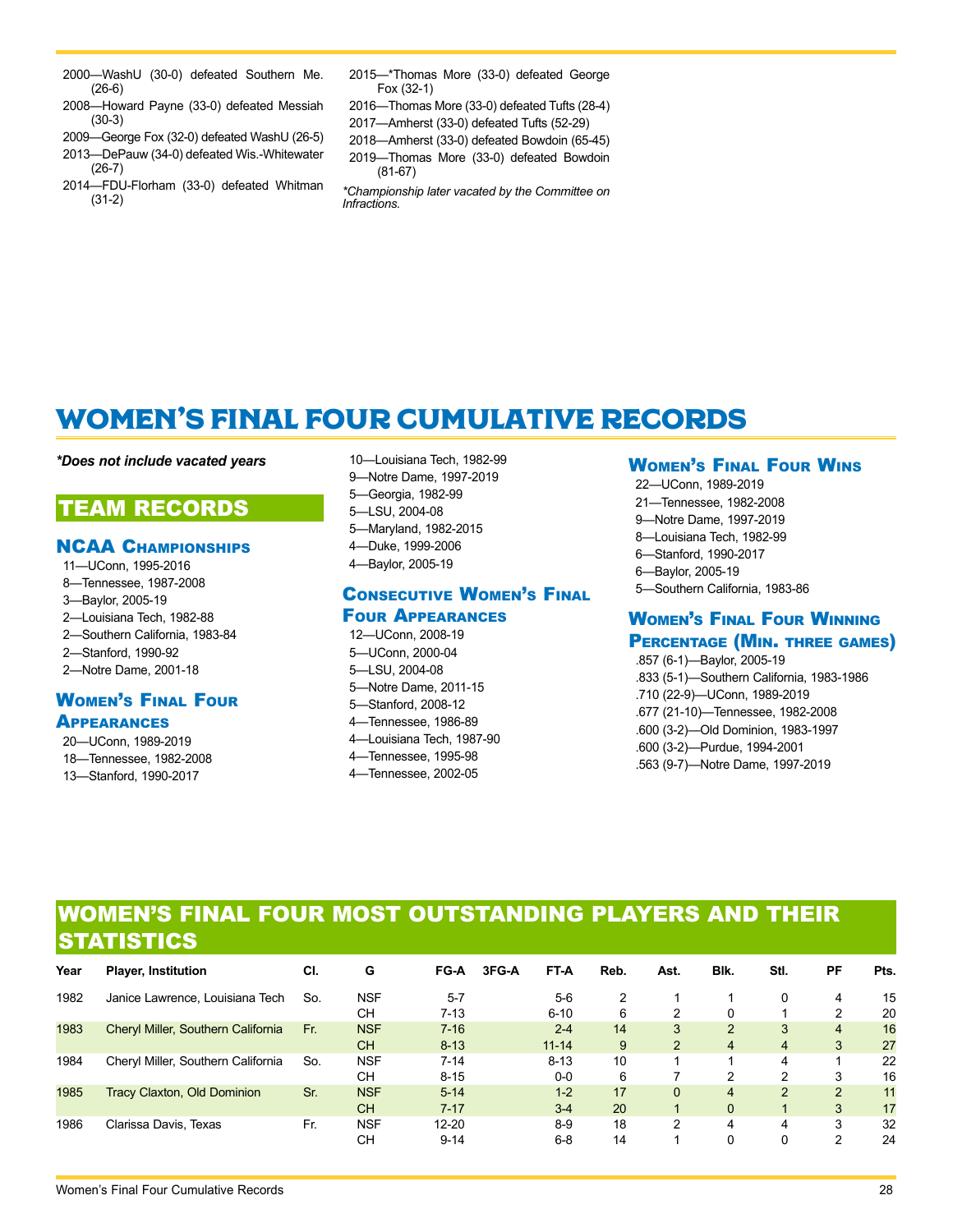| Year | Player, Institution                | CI. | G                       | FG-A                   | $3FG-A$            | FT-A                  | Reb.                    | Ast.                              | Blk.                           | Stl.                                      | PF                               | Pts.     |
|------|------------------------------------|-----|-------------------------|------------------------|--------------------|-----------------------|-------------------------|-----------------------------------|--------------------------------|-------------------------------------------|----------------------------------|----------|
| 1987 | Tonya Edwards, Tennessee           | Fr. | <b>NSF</b>              | $5 - 12$               |                    | $11 - 13$             | 7                       | $\overline{2}$                    | 0                              | $\mathbf{1}$                              | $\overline{2}$                   | 21       |
|      | Erica Westbrooks, Louisiana Tech   |     | <b>CH</b><br><b>NSF</b> | $4 - 13$<br>$8 - 14$   |                    | $5 - 8$<br>$2 - 4$    | $\overline{7}$<br>7     | $\overline{4}$<br>$\mathbf{1}$    | $\mathbf 0$<br>3               | 3<br>1                                    | 4<br>3                           | 13<br>18 |
| 1988 |                                    | Sr. | <b>CH</b>               | 12-17                  | 0-0<br>$0-0$       | $1 - 3$               | 7                       | 0                                 | 4                              | 6                                         | 3                                | 25       |
| 1989 | <b>Bridgette Gordon, Tennessee</b> | Sr. | <b>NSF</b>              | $11 - 21$              | $0-0$              | $2 - 2$               | 8                       | $\mathbf{1}$                      | 1                              | 3                                         | $\mathbf{1}$                     | 24       |
|      |                                    |     | <b>CH</b>               | $11 - 21$              | $0-0$              | $5-6$                 | 11                      | $\mathbf{1}$                      | $\mathbf 0$                    | $\mathbf{1}$                              | 3                                | 27       |
| 1990 | Jennifer Azzi, Stanford            | Sr. | <b>NSF</b>              | $5-9$                  | 3-5                | $2 - 4$               | 6                       | 5                                 | 0                              | 3                                         | 3                                | 15       |
|      |                                    |     | <b>CH</b>               | $5 - 10$               | 4-8                | $3-5$                 | 4                       | 5<br>5                            | 0                              | 0                                         | 5<br>$\overline{2}$              | 17       |
| 1991 | Dawn Staley, Virginia              | Jr. | <b>NSF</b><br><b>CH</b> | $3 - 16$<br>$11 - 26$  | $1 - 4$<br>$3-5$   | $4 - 4$<br>$3 - 4$    | 8<br>11                 | $6\phantom{1}$                    | $\mathbf{0}$<br>$\mathbf 0$    | 3<br>3                                    | 5                                | 11<br>28 |
| 1992 | Molly Goodenbour, Stanford         | Jr. | <b>NSF</b>              | $6 - 12$               | 4-7                | $0 - 1$               | 4                       | 6                                 | 0                              | 5                                         | 4                                | 16       |
|      |                                    |     | CН                      | $3 - 10$               | $1 - 7$            | $5-6$                 | 3                       | 6                                 | 0                              | $\mathbf{1}$                              | 2                                | 12       |
| 1993 | Sheryl Swoopes, Texas Tech         | Sr. | <b>NSF</b>              | $11 - 24$              | $1 - 3$            | $8-9$                 | 11                      | $\pmb{0}$                         | $\overline{c}$                 | 3                                         | $\mathbf 0$                      | 31       |
|      |                                    |     | CH                      | 16-24                  | $4 - 6$            | $11 - 11$             | 5                       | 3<br>8                            | $\mathbf{1}$                   | $\overline{2}$<br>1                       | $\overline{\mathbf{4}}$          | 47       |
| 1994 | Charlotte Smith, North Carolina    | Jr. | <b>NSF</b><br><b>CH</b> | $9 - 16$<br>7-19       | 1-3<br>$1 - 3$     | 4-5<br>$5 - 7$        | 8<br>23                 | $\overline{\mathbf{c}}$           | 2<br>2                         | 0                                         | 3<br>2                           | 23<br>20 |
| 1995 | Rebecca Lobo, UConn                | Sr. | <b>NSF</b>              | $5-9$                  | $2 - 3$            | $5-6$                 | 9                       | 3                                 | $\overline{c}$                 | 3                                         | $\mathbf{1}$                     | 17       |
|      |                                    |     | <b>CH</b>               | $5 - 10$               | $0 - 2$            | $7 - 8$               | 8                       | 3                                 | $\overline{2}$                 | 0                                         | 4                                | 17       |
| 1996 | Michelle Marciniak, Tennessee      | Sr. | <b>NSF</b>              | $5-8$                  | $2 - 3$            | 9-12                  | 7                       | 6                                 | 0                              | 3                                         | 0                                | 21       |
|      |                                    |     | <b>CH</b>               | $5 - 13$               | $0 - 2$            | $0 - 1$               | 4                       | 5                                 | 0                              | 2                                         | $\mathbf{1}$                     | 10       |
| 1997 | Chamique Holdsclaw, Tennessee      | So. | <b>NSF</b><br>CH        | $13 - 25$<br>$11 - 20$ | $0 - 1$<br>$0-0$   | $5-6$<br>$2 - 3$      | 5<br>$\overline{7}$     | 3<br>3                            | $\overline{c}$<br>$\mathbf{1}$ | $\overline{\mathbf{4}}$<br>$\overline{2}$ | $\overline{2}$<br>$\overline{2}$ | 31<br>24 |
| 1998 | Chamique Holdsclaw, Tennessee      | Jr. | <b>NSF</b>              | $8 - 16$               | $0 - 1$            | $7 - 11$              | 10                      | $\overline{c}$                    | 2                              | $\mathbf{1}$                              | 3                                | 23       |
|      |                                    |     | CН                      | $11 - 25$              | $0-0$              | $3 - 4$               | 10                      | 6                                 | 0                              | 1                                         | 0                                | 25       |
| 1999 | Ukari Figgs, Purdue                | Sr. | <b>NSF</b>              | $8 - 14$               | $5 - 7$            | $3 - 4$               | 10                      | $\overline{4}$                    | 0                              | $\mathbf{1}$                              | $\mathbf{1}$                     | 24       |
|      |                                    |     | <b>CH</b>               | $5 - 15$               | $0-5$              | $8-9$                 | 3                       | $\mathbf{1}$                      | 0                              | 3                                         | $\mathbf{1}$                     | 18       |
| 2000 | Shea Ralph, UConn                  | Jr. | <b>NSF</b>              | $2 - 5$                | $1 - 1$            | 4-4                   | 4                       | 3                                 | 0                              | 2                                         | 3                                | 9        |
|      |                                    |     | <b>CH</b>               | $7-8$                  | $0-0$              | $1 - 2$               | 3                       | $\overline{7}$                    | 1                              | 6                                         | 3<br>$\overline{\mathbf{4}}$     | 15       |
| 2001 | Ruth Riley, Notre Dame             | Sr. | <b>NSF</b><br><b>CH</b> | $6 - 13$<br>$9 - 13$   | $0-0$<br>$0-0$     | $6 - 10$<br>$10 - 14$ | $\overline{7}$<br>13    | 0<br>$\mathbf{1}$                 | 5<br>$\overline{7}$            | 0<br>$\mathbf 0$                          | 3                                | 18<br>28 |
| 2002 | Swin Cash, UConn                   | Sr. | <b>NSF</b>              | $4 - 10$               | 0-1                | $5 - 7$               | 4                       | 5                                 | 4                              | 1                                         | 1                                | 13       |
|      |                                    |     | CН                      | $5-9$                  | $0-0$              | $10 - 12$             | 13                      | 4                                 | 1                              | 2                                         | 2                                | 20       |
| 2003 | Diana Taurasi, UConn               | Jr. | <b>NSF</b>              | $10 - 22$              | $4 - 11$           | $2-5$                 | 4                       | 4                                 | $\mathbf{1}$                   | 0                                         | $\overline{2}$                   | 26       |
|      |                                    |     | <b>CH</b>               | $8 - 15$               | $4 - 9$            | $8 - 8$               | 4                       | $\mathbf{1}$                      | $\mathbf{1}$                   | 0                                         | $\overline{2}$                   | 28       |
| 2004 | Diana Taurasi, UConn               | Sr. | <b>NSF</b>              | $6 - 17$               | $2 - 7$            | $4 - 5$               | 6                       | 3                                 | 3                              | 0                                         | 2                                | 18       |
| 2005 | Sophia Young, Baylor               | Jr. | <b>CH</b><br><b>NSF</b> | $6 - 11$<br>$9 - 22$   | $3 - 7$<br>$0-0$   | $2 - 4$<br>$3 - 4$    | 3<br>10                 | $\overline{c}$<br>$6\phantom{1}6$ | 0<br>$\mathbf{0}$              | 0<br>4                                    | 1<br>$\mathbf{1}$                | 17<br>21 |
|      |                                    |     | <b>CH</b>               | $10 - 19$              | $0-0$              | $6-9$                 | 9                       | $\overline{\mathbf{4}}$           | $\mathbf 0$                    | $\mathbf 0$                               | $\mathbf{1}$                     | 26       |
| 2006 | Laura Harper, Maryland             | Jr. | <b>NSF</b>              | $8 - 16$               | $0-0$              | $8 - 10$              | 9                       | 0                                 | 1                              | 0                                         | 4                                | 24       |
|      |                                    |     | CН                      | $6 - 14$               | $0-0$              | $4-6$                 | $\overline{7}$          | 0                                 | 0                              | 0                                         | 4                                | 16       |
| 2007 | Candace Parker, Tennessee          | So. | <b>NSF</b>              | $3 - 12$               | $0 - 1$            | $8-9$                 | 13                      | $\overline{2}$                    | 1                              | 3                                         | $\overline{2}$                   | 14       |
| 2008 | Candace Parker, Tennessee          | Jr. | <b>CH</b><br><b>NSF</b> | $5 - 15$<br>$6 - 27$   | $0-0$<br>$0 - 2$   | $7 - 10$<br>$1 - 3$   | $\overline{7}$<br>15    | 3<br>1                            | $\mathbf{0}$<br>3              | $\mathbf{0}$<br>2                         | 3<br>2                           | 17<br>13 |
|      |                                    |     | CН                      | $5 - 10$               | $0-0$              | $7 - 1$               | 9                       | 1                                 | 1                              | 4                                         | 2                                | 7        |
| 2009 | Tina Charles, UConn                | Jr. | <b>NSF</b>              | $3-6$                  | $0-0$              | $2 - 2$               | 12                      | $\overline{c}$                    | $\pmb{0}$                      | $\overline{c}$                            | 4                                | 8        |
|      |                                    |     | CH                      | $11 - 13$              | $0-0$              | $3-3$                 | 19                      | $\pmb{0}$                         | $\mathbf{1}$                   | 0                                         | 3                                | 25       |
| 2010 | Maya Moore, UConn                  | Jr. | <b>NSF</b>              | 14-26                  | $3-8$              | $3-6$                 | 12                      | 1                                 | 1                              | 2                                         | 0                                | 34       |
|      |                                    |     | CH                      | $9 - 18$               | $3-5$              | $2 - 5$               | 11                      | 1                                 | 0                              | 0                                         | 2                                | 23       |
| 2011 | Danielle Adams, Texas A&M          | Sr. | <b>NSF</b><br>CH        | $5 - 12$<br>$13 - 22$  | $0 - 2$<br>$1 - 4$ | $5-5$<br>$4 - 7$      | 6<br>9                  | $\pmb{0}$<br>$\pmb{0}$            | $\overline{c}$<br>1            | $\mathbf{1}$<br>0                         | $\overline{\mathbf{4}}$<br>3     | 16<br>30 |
| 2012 | Brittney Griner, Baylor            | Jr. | <b>NSF</b>              | $3-9$                  | 0-0                | $7-9$                 | 9                       | 0                                 | 2                              | 0                                         | 3                                | 13       |
|      |                                    |     | CH                      | $11 - 16$              | $0-0$              | 4-6                   | 13                      | 1                                 | 5                              | 0                                         | 1                                | 26       |
| 2013 | Breanna Stewart, UConn             | Fr. | <b>NSF</b>              | $10 - 16$              | $4-5$              | $5-5$                 | 5                       | $\mathbf{1}$                      | $\overline{\mathbf{4}}$        | $\mathbf{1}$                              | $\overline{2}$                   | 29       |
|      |                                    |     | <b>CH</b>               | $9 - 15$               | $3 - 3$            | $2-5$                 | 9                       | 3                                 | 3                              | 3                                         | 0                                | 23       |
| 2014 | Breanna Stewart, UConn             | So. | <b>NSF</b>              | $4 - 10$               | $1 - 3$            | $9 - 11$              | 7                       | 2                                 | 2                              | 1                                         | $\mathbf{1}$                     | 18       |
| 2015 | Breanna Stewart, UConn             | Jr. | <b>CH</b><br><b>NSF</b> | $10 - 15$<br>$7 - 13$  | $0 - 2$<br>$2 - 6$ | $1 - 3$<br>$9 - 10$   | 9<br>8                  | 4<br>3                            | 2<br>4                         | 0<br>$\overline{\mathbf{c}}$              | $\mathbf{1}$<br>$\overline{c}$   | 21<br>25 |
|      |                                    |     | CH                      | $4 - 8$                | $0 - 1$            | $0-0$                 | 15                      | 0                                 | 4                              | $\overline{\mathbf{c}}$                   | $\mathbf{1}$                     | $\bf 8$  |
| 2016 | Breanna Stewart, UConn             | Sr. | <b>NSF</b>              | $7 - 10$               | $2 - 2$            | $0-0$                 | 8                       | 2                                 | $\mathbf{1}$                   | 2                                         | 3                                | 16       |
|      |                                    |     | <b>CH</b>               | $7 - 17$               | $3-8$              | $7 - 7$               | 10                      | 6                                 | 2                              | 0                                         | 3                                | 24       |
| 2017 | A'ja Wilson, South Carolina        | Jr. | <b>NSF</b>              | $5 - 11$               | $0-0$              | $3-8$                 | 19                      | $\overline{\mathbf{4}}$           | $\mathfrak{S}$                 | $\overline{a}$                            | 3                                | 13       |
|      |                                    |     | <b>CH</b>               | $9 - 15$               | $0-0$              | $5-6$                 | 10                      | 0                                 | 4                              | $\overline{a}$                            | $\overline{a}$                   | 23       |
| 2018 | Arike Ogunbowale, Notre Dame       | Jr. | <b>NSF</b><br><b>CH</b> | $9 - 21$<br>$6 - 21$   | 3-6<br>$1 - 3$     | $6 - 8$<br>$5 - 7$    | 3<br>3                  | 1<br>1                            | 0<br>0                         | 2<br>0                                    | 0<br>2                           | 27<br>18 |
| 2019 | Chloe Jackson, Baylor              | Sr. | <b>NSF</b>              | $3 - 11$               | $0-0$              | $0-0$                 | 7                       | 6                                 | 0                              | 0                                         | 0                                | 6        |
|      |                                    |     | <b>CH</b>               | $13 - 25$              | $0-0$              | $0-0$                 | $\overline{\mathbf{c}}$ | 5                                 | 0                              | $\overline{a}$                            | 4                                | 26       |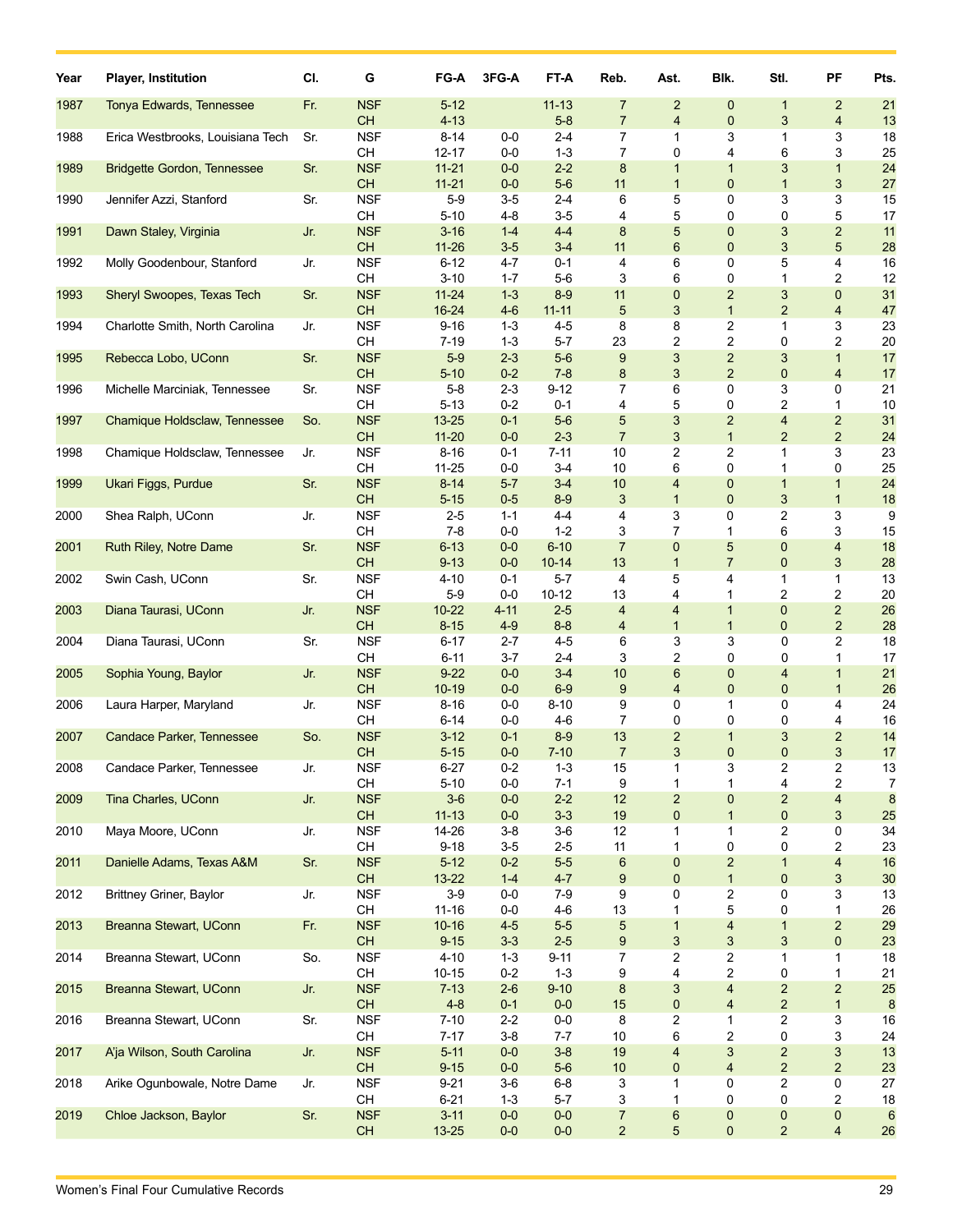# FINAL POLLS' NO. 1 TEAM

|      |                     |                      |                      | <b>Champion's Final Rank</b> |                |  |
|------|---------------------|----------------------|----------------------|------------------------------|----------------|--|
| Year | <b>AP Poll</b>      | <b>Coaches' Poll</b> | <b>NCAA Champion</b> | <b>AP</b>                    | Coaches'       |  |
| 1982 | Louisiana Tech      |                      | Louisiana Tech       | 1                            |                |  |
| 1983 | Southern California |                      | Southern California  | 1                            |                |  |
| 1984 | <b>Texas</b>        |                      | Southern California  | 5                            |                |  |
| 1985 | <b>Texas</b>        |                      | Old Dominion         | 5                            |                |  |
| 1986 | Texas               | <b>Texas</b>         | Texas                | 1                            | $\mathbf{1}$   |  |
| 1987 | <b>Texas</b>        | <b>Tennessee</b>     | <b>Tennessee</b>     | $\overline{7}$               | $\mathbf{1}$   |  |
| 1988 | <b>Tennessee</b>    | Louisiana Tech       | Louisiana Tech       | $\overline{5}$               | $\overline{1}$ |  |
| 1989 | Tennessee           | <b>Tennessee</b>     | <b>Tennessee</b>     | $\mathbf{1}$                 | $\overline{1}$ |  |
| 1990 | Louisiana Tech      | Stanford             | Stanford             | $\overline{2}$               | $\overline{1}$ |  |
| 1991 | Penn St.            | Tennessee            | <b>Tennessee</b>     | $\overline{4}$               | $\mathbf{1}$   |  |
| 1992 | Virginia            | Stanford             | Stanford             | 3                            | 1              |  |
| 1993 | Vanderbilt          | <b>Texas Tech</b>    | <b>Texas Tech</b>    | 5                            | 1              |  |
| 1994 | Tennessee           | North Carolina       | North Carolina       | 4                            |                |  |
| 1995 | UConn               | <b>UConn</b>         | <b>UConn</b>         | 1                            | 1              |  |
| 1996 | Louisiana Tech      | Tennessee            | Tennessee            | 4                            | 1              |  |
| 1997 | <b>UConn</b>        | <b>Tennessee</b>     | <b>Tennessee</b>     | 10                           | $\overline{1}$ |  |
| 1998 | <b>Tennessee</b>    | Tennessee            | <b>Tennessee</b>     | $\mathbf{1}$                 | 1              |  |
| 1999 | Purdue              | Purdue               | Purdue               | $\mathbf{1}$                 |                |  |
| 2000 | <b>UConn</b>        | <b>UConn</b>         | <b>UConn</b>         | $\mathbf{1}$                 |                |  |
| 2001 | <b>UConn</b>        | <b>Notre Dame</b>    | <b>Notre Dame</b>    | $\overline{2}$               | $\overline{1}$ |  |
| 2002 | UConn               | <b>UConn</b>         | <b>UConn</b>         | 1                            | 1              |  |
| 2003 | UConn               | <b>UConn</b>         | <b>UConn</b>         | 1                            | 1              |  |
| 2004 | Duke                | <b>UConn</b>         | <b>UConn</b>         | 6                            | 1              |  |
| 2005 | Stanford            | Baylor               | Baylor               | 5                            | 1              |  |
| 2006 | North Carolina      | Maryland             | Maryland             | 4                            | 1              |  |
| 2007 | <b>Duke</b>         | <b>Tennessee</b>     | <b>Tennessee</b>     | 3                            | $\overline{1}$ |  |
| 2008 | <b>UConn</b>        | <b>Tennessee</b>     | <b>Tennessee</b>     | 3                            |                |  |
| 2009 | <b>UConn</b>        | <b>UConn</b>         | <b>UConn</b>         | $\mathbf{1}$                 |                |  |
| 2010 | <b>UConn</b>        | <b>UConn</b>         | <b>UConn</b>         | $\mathbf{1}$                 | $\overline{1}$ |  |
| 2011 | <b>UConn</b>        | <b>Texas A&amp;M</b> | <b>Texas A&amp;M</b> | $\overline{7}$               | $\mathbf{1}$   |  |
| 2012 | Baylor              | Baylor               | Baylor               | 1                            | 1              |  |
| 2013 | <b>UConn</b>        | <b>UConn</b>         | <b>UConn</b>         | 1                            | 1              |  |
| 2014 | <b>UConn</b>        | <b>UConn</b>         | <b>UConn</b>         | 1                            |                |  |
| 2015 | UConn               | <b>UConn</b>         | <b>UConn</b>         | 1                            |                |  |
| 2016 | UConn               | <b>UConn</b>         | <b>UConn</b>         | 1                            | 1              |  |
| 2017 | South Carolina      | South Carolina       | South Carolina       | $\mathbf{1}$                 | $\overline{1}$ |  |
| 2018 | <b>Notre Dame</b>   | <b>Notre Dame</b>    | <b>Notre Dame</b>    | $\overline{5}$               | $\overline{1}$ |  |
| 2019 | <b>Baylor</b>       | Baylor               | <b>Baylor</b>        | $\overline{1}$               | $\overline{1}$ |  |
|      |                     |                      |                      |                              |                |  |

*\*Beginning with the 1985-86 season, the coaches' poll, sponsored by USA Today, began circulating weekly rankings. Every year, the final coaches' poll is voted after the NCAA championship game.*

*In 1993, USA Today joined with Cable News Network (CNN) to compile the poll. In 1998, ESPN joined USA Today to compile the poll.*

*The current USA Today/ESPN coaches' poll voting panel consists of 40 coaches representing a geographical mix of the nation and representing the nine districts of the Women's Basketball Coaches Association (WBCA).*

# SEEDS AT THE WOMEN'S FINAL FOUR

| Year | Seeds (Total)     | Teams                                                      |
|------|-------------------|------------------------------------------------------------|
| 1982 | 1, 2, 2, 2 (7)    | Louisiana Tech, Cheyney, Maryland, Tennessee               |
| 1983 | 1, 1, 2, 2 (6)    | Louisiana Tech, Southern California, Georgia, Old Dominion |
| 1984 | $1, 1, 3, 3$ (8)  | Louisiana Tech, Southern California, Cheyney, Tennessee    |
| 1985 | $1, 2, 2, 4$ (9)  | <b>Old Dominion, Georgia, La.-Monroe, Western Ky.</b>      |
| 1986 | $1, 1, 4, 4$ (10) | Southern California, Texas, Tennessee, Western Ky.         |
| 1987 | 1, 1, 1, 2(5)     | Long Beach St., Louisiana Tech, Texas, Tennessee           |
| 1988 | $1, 1, 2, 2$ (6)  | Auburn, Tennessee, Long Beach St., Louisiana Tech          |
| 1989 | 1, 1, 1, 1 (4)    | Auburn, Louisiana Tech, Maryland, Tennessee                |
| 1990 | $1, 1, 2, 2$ (6)  | Louisiana Tech, Stanford, Auburn, Virginia                 |
| 1991 | 1, 1, 2, 3 (7)    | <b>Tennessee, Virginia, Stanford, UConn.</b>               |
| 1992 | $1, 1, 4, 8$ (14) | Stanford, Virginia, Western Ky., Missouri St.              |
| 1993 | 1, 1, 2, 2 (6)    | Ohio St., Vanderbilt, Iowa, Texas Tech                     |
|      |                   |                                                            |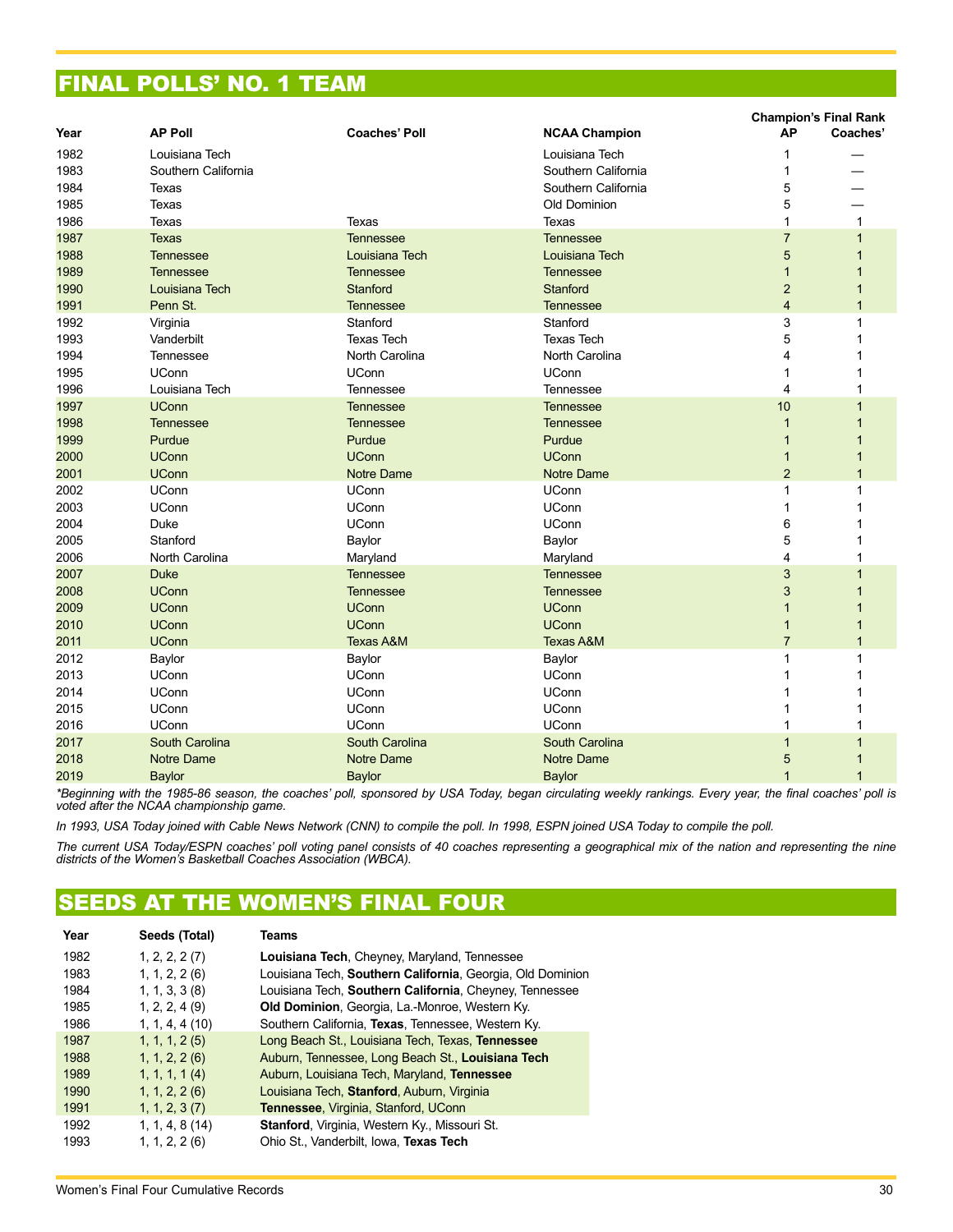| Year | Seeds (Total)     | <b>Teams</b>                                            |
|------|-------------------|---------------------------------------------------------|
| 1994 | 1, 3, 4, 6(14)    | Purdue, North Carolina, Louisiana Tech, Alabama         |
| 1995 | 1, 1, 2, 3 (7)    | <b>UConn, Tennessee, Stanford, Georgia</b>              |
| 1996 | 1, 1, 1, 2(5)     | UConn, Stanford, Tennessee, Georgia                     |
| 1997 | 1, 1, 3, 6(11)    | Old Dominion, Stanford, Tennessee, Notre Dame           |
| 1998 | 1, 3, 4, 9(17)    | Tennessee, Louisiana Tech, NC State, Arkansas           |
| 1999 | $1, 1, 3, 3$ (8)  | <b>Purdue, Louisiana Tech, Duke, Georgia</b>            |
| 2000 | $1, 1, 2, 2$ (6)  | <b>UConn, Tennessee, Penn St., Rutgers</b>              |
| 2001 | $1, 1, 3, 5$ (10) | UConn, Notre Dame, Purdue, Missouri St.                 |
| 2002 | 1, 1, 1, 2 (5)    | <b>UConn, Duke, Oklahoma, Tennessee</b>                 |
| 2003 | 1, 1, 1, 2(5)     | <b>UConn, Duke, Tennessee, Texas</b>                    |
| 2004 | 1, 2, 4, 7(14)    | Tennessee, UConn, LSU, Minnesota                        |
| 2005 | 1, 1, 1, 2(5)     | LSU, Tennessee, Michigan St., Baylor                    |
| 2006 | 1, 1, 1, 2 (5)    | North Carolina, LSU, Duke, Maryland                     |
| 2007 | 1, 1, 3, 4 (9)    | North Carolina, Tennessee, LSU, Rutgers                 |
| 2008 | 1, 1, 2, 2 (6)    | UConn, Tennessee, LSU, Stanford                         |
| 2009 | 1, 1, 2, 3 (7)    | <b>UConn, Oklahoma, Stanford, Louisville</b>            |
| 2010 | $1, 1, 3, 4$ (9)  | <b>UConn, Stanford, Oklahoma, Baylor</b>                |
| 2011 | 1, 1, 2, 2(6)     | UConn, Stanford, Texas A&M, Notre Dame                  |
| 2012 | 1, 1, 1, 1 (4)    | Baylor, UConn, Notre Dame, Stanford                     |
| 2013 | 1, 5, 1, 2(9)     | UConn, Louisville, Notre Dame, California               |
| 2014 | $1, 1, 2, 4$ (8)  | <b>UConn, Notre Dame, Stanford, Maryland</b>            |
| 2015 | 1, 1, 1, 1 (4)    | UConn, Notre Dame, Maryland, South Carolina             |
| 2016 | 1, 4, 2, 7(14)    | <b>UConn</b> , Syracuse, Oregon St., Washington         |
| 2017 | 1, 2, 1, 2 (6)    | <b>South Carolina, Mississippi St., UConn, Stanford</b> |
| 2018 | 1, 1, 1, 1 (4)    | Notre Dame, Mississippi St., UConn, Louisville          |
| 2019 | 1, 1, 2, 2 (6)    | <b>Baylor, Notre Dame, Oregon, UConn</b>                |
|      |                   |                                                         |

**Bold** *designates national champion.* 

### ALL-TOURNAMENT TEAMS

*(First player listed each year was the Most Outstanding Player.)*

#### 1982

Janice Lawrence, Louisiana Tech, So. Pam Kelly, Louisiana Tech, Sr. Kim Mulkey, Louisiana Tech, So. Yolanda Laney, Cheyney, So. Valerie Walker, Cheyney, Sr.

#### 1983

Cheryl Miller, Southern California, Fr. Paula McGee, Southern California, Jr. Janice Lawrence, Louisiana Tech. Sr. Jennifer White, Louisiana Tech, Sr. Anne Donovan, Old Dominion, Sr.

#### 1984

Cheryl Miller, Southern California, So. Pam McGee, Southern California, Sr. Paula McGee, Southern California, Sr. Janice Lawrence, Louisiana Tech, Sr. Mary Ostrowski, Tennessee, Sr.

#### 1985

Tracy Claxton, Old Dominion, Sr. Medina Dixon, Old Dominion, Sr. Teresa Edwards, Georgia, Jr. Katrina McClain, Georgia, So. Lillie Mason, Western Ky., Jr.

#### 1986

Clarissa Davis, Texas, Fr. Fran Harris, Texas, So. Cheryl Miller, Southern California, Sr. Cynthia Cooper, Southern California, Sr. Clemette Haskins, Western Ky., Jr.

#### 1987

Tonya Edwards, Tennessee, Fr. Bridgette Gordon, Tennessee, So. Cindy Brown, Long Beach St., Sr. Clarissa Davis, Texas, So. Teresa Weatherspoon, Louisiana Tech, Jr.

#### 1988

Erica Westbrooks, Louisiana Tech, Sr. Teresa Weatherspoon, Louisiana Tech, Sr. Ruthie Bolton, Auburn, Jr. Diann McNeil, Auburn, Sr. Penny Toler, Long Beach St., Jr.

#### 1989

Bridgette Gordon, Tennessee, Sr. Sheila Frost, Tennessee, Sr. Vickie Orr, Auburn, Sr. Venus Lacy, Louisiana Tech, Jr. Deanna Tate, Maryland, Sr.

#### 1990

Jennifer Azzi, Stanford, Sr. Katy Steding, Stanford, Sr. Carolyn Jones, Auburn, Jr. Chantel Tremitiere, Auburn, Jr. Venus Lacy, Louisiana Tech, Sr.

#### 1991

Dawn Staley, Virginia, Jr. Tonya Cardoza, Virginia, Sr. Daedra Charles, Tennessee, Sr. Dena Head, Tennessee, Jr. Sonja Henning, Stanford, Sr.



*Azurá Stevens during the 2018 Women's Final Four.* 

#### 1992

Molly Goodenbour, Stanford, Jr. Rachel Hemmer, Stanford, Jr. Val Whiting, Stanford, Jr. Kim Pehlke, Western Ky., Sr. Dawn Staley, Virginia, Sr.

### 1993

Sheryl Swoopes, Texas Tech, Sr. Krista Kirkland, Texas Tech, Sr. Nikki Keyton, Ohio St., Sr. Katie Smith, Ohio St., Fr. Heidi Gillingham, Vanderbilt, Jr.

#### 1994

Charlotte Smith, North Carolina, Jr. Tonya Sampson, North Carolina, Sr. Vickie Johnson, Louisiana Tech, So. Pam Thomas, Louisiana Tech, Sr. Betsy Harris, Alabama, Sr.

#### 1995

Rebecca Lobo, UConn, Sr. Jamelle Elliott, UConn, Jr. Jennifer Rizzotti, UConn, Jr. Kara Wolters, UConn, So. Nikki McCray, Tennessee, Sr.

#### 1996

Michelle Marciniak, Tennessee, Sr. Chamique Holdsclaw, Tennessee, Fr. Tiffani Johnson, Tennessee, So. La'Keishia Frett, Georgia, Jr. Saudia Roundtree, Georgia, Sr.

#### 1997

Chamique Holdsclaw, Tennessee, So. Kellie Jolly, Tennessee, So. Ticha Penicheiro, Old Dominion, Jr.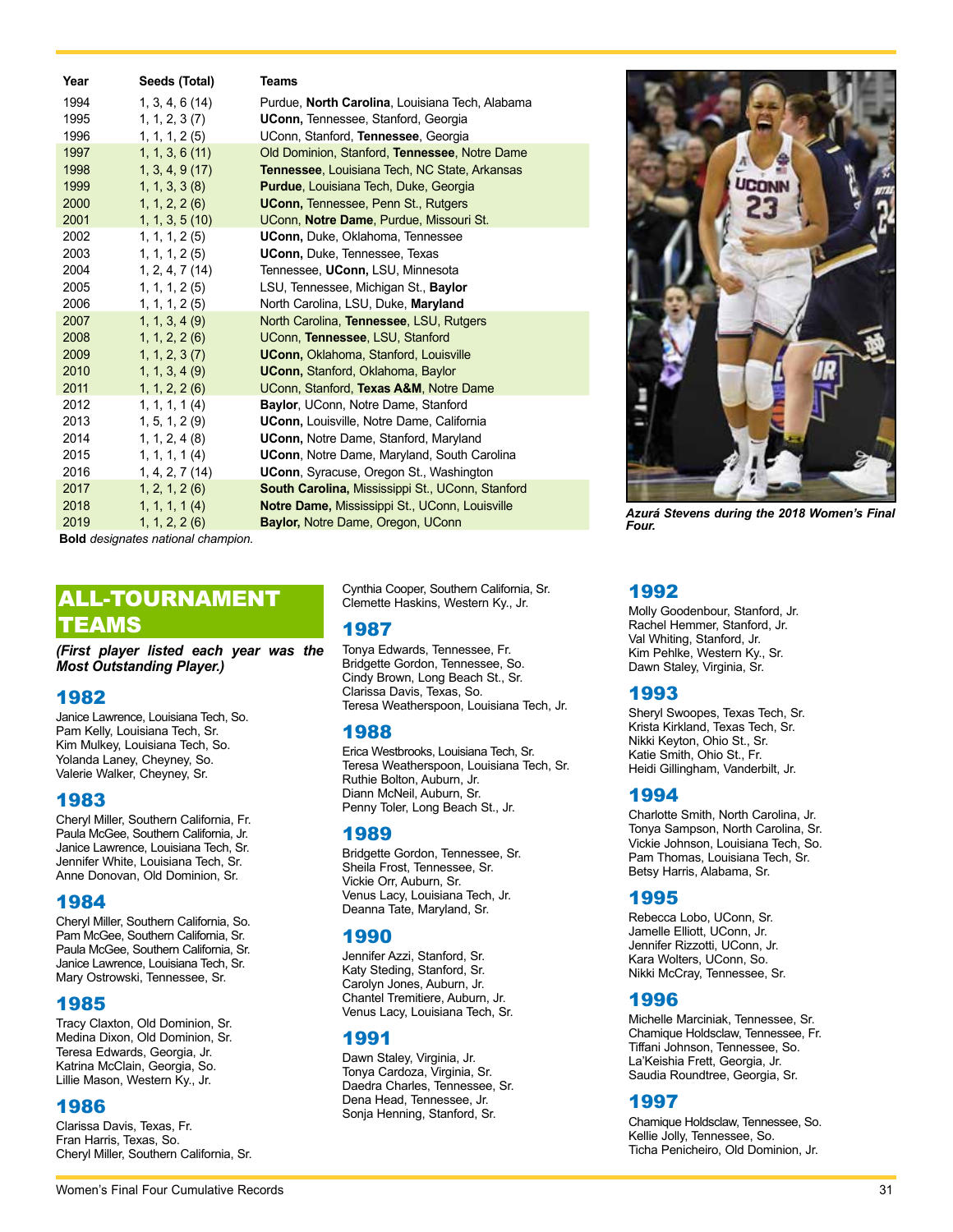Nyree Roberts, Old Dominion, Jr. Clarisse Machanguana, Old Dominion, Sr.

### 1998

Chamique Holdsclaw, Tennessee, Jr. Tamika Catchings, Tennessee, Fr. Kellie Jolly, Tennessee, Jr. Tamicha Jackson, Louisiana Tech, So. Chasity Melvin, NC State, Sr.

### 1999

Ukari Figgs, Purdue, Sr. Stephanie White-McCarty, Purdue, Sr. Katie Douglas, Purdue, So. Michele VanGorp, Duke, Sr. Nicole Erickson, Duke, Sr.

### 2000

Shea Ralph, UConn, Jr. Svetlana Abrosimova, UConn, Jr. Sue Bird, UConn, So. Asjha Jones, UConn, So. Tamika Catchings, Tennessee, Jr.

### 2001

Ruth Riley, Notre Dame, Sr. Niele Ivey, Notre Dame, Sr. Katie Douglas, Purdue, Sr. Shalicia Hurns, Purdue, Fr. Shereka Wright, Purdue, Fr.

### 2002

Swin Cash, UConn, Sr. Sue Bird, UConn, Sr. Asjha Jones, UConn, Sr. Stacey Dales, Oklahoma, Sr. Rosalind Ross, Oklahoma, Sr.

### 2003

Diana Taurasi, UConn, Jr. Ann Strother, UConn, Fr. Alana Beard, Duke, Jr. Gwen Jackson, Tennessee, Sr. Kara Lawson, Tennessee, Sr.

### 2004

Diana Taurasi, UConn, Sr. Jessica Moore, UConn, Jr. Ann Strother, UConn, So. Janel McCarville, Minnesota, Jr. Shanna Zolman, Tennessee, So.

### 2005

Sophia Young, Baylor, Jr. Steffanie Blackmon, Baylor, Sr. Emily Niemann, Baylor, So. Lindsay Bowen, Michigan St., Jr. Kristin Haynie, Michigan St., Sr.

### 2006

Laura Harper, Maryland, Jr. Alison Bales, Duke, Jr. Monique Currie, Duke, Sr. Erlana Larkins, North Carolina, Jr. Kristi Toliver, Maryland, Fr.

### 2007

Candace Parker, Tennessee, So. Matee Ajavon, Rutgers, Jr. Nicky Anosike, Tennessee, Jr. Shannon Bobbitt, Tennessee, Jr. Kia Vaughn, Rutgers, So

#### 2008

Candace Parker, Tennessee, Jr. Shannon Bobbitt, Tennessee, Sr. Nicky Anosike, Tennessee, Sr. Candice Wiggins, Stanford, Sr. Sylvia Fowles, LSU, Sr.

#### 2009

Tina Charles, UConn, Jr. Maya Moore, UConn, So. Renee Montgomery, UConn, Sr. Angel McCoughtry, Louisville, Sr. Jayne Appel, Stanford, Jr.

#### 2010

Maya Moore, UConn, Jr. Tina Charles, UConn, Sr. Nnemkadi Ogwumike, Stanford, So. Kayla Pedersen, Stanford, Jr. Danielle Robinson, Oklahoma, Jr.

#### 2011

Danielle Adams, Texas A&M, Sr. Skylar Diggins, Notre Dame, So. Maya Moore, UConn, Sr. Tyra White, Texas A&M, Jr. Devereaux Peters, Notre Dame, Jr.

#### 2012

Brittney Griner, Baylor, Jr. Skylar Diggins, Notre Dame, Jr. Nnemkadi Ogwumike, Stanford, Sr. Odyssey Sims, Baylor, So. Destiny Williams, Baylor, Jr.

#### 2013

Breanna Stewart, UConn, Fr. Bria Hartley, UConn, Jr. Kaleena Mosqueda-Lewis, UConn, So.

Kelly Faris, UConn, Jr. Antonita Slaughter, Louisville, Jr.

#### 2014

Breanna Stewart, UConn, So. Kaleena Mosqueda-Lewis, UConn, Jr.

Stefanie Dolson, UConn, Sr. Kayla McBride, Notre Dame, Sr. Jewell Loyd, Notre Dame, So.

#### 2015

Breanna Stewart, UConn, Jr. Morgan Tuck, UConn, So. Moriah Jefferson, UConn, Jr. Brianna Turner, Notre Dame, Fr. Jewell Loyd, Notre Dame, Jr.

#### 2016

Breanna Stewart, UConn, Sr. Morgan Tuck, UConn, Sr. Moriah Jefferson, UConn, Sr. Talia Walton, Washington, Sr. Brittney Sykes, Syracuse, Jr.

#### 2017

A'ja Wilson, South Carolina, Jr. Allisha Gray, South Carolina, Jr. Victoria Vivians, Mississippi St., Jr. Morgan William, Mississippi St., Jr. Gabby Williams, UConn, Jr.

### 2018

Arike Ogunbowale, Notre Dame, Jr.

Teaira McCowan, Mississippi St., Jr. Napheesa Collier, UConn, Jr. Victoria Vivians, Mississippi St., Sr. Jessica Shepard, Notre Dame, Jr.

#### 2019

Chloe Jackson, Baylor, Sr. Kalani Brown, Baylor, Sr. Lauren Cox, Baylor, Jr. Marina Mabrey, Notre Dame, Sr. Arike Ogunbowale, Notre Dame, Sr.

WOMEN'S BASKETBALL COACHES ASSOCIATION ALL-AMERICANS IN THE WOMEN'S FINAL FOUR

*(Players who were Women's Basketball*<br>Association *Association All-Americans the year their team played in the Women's Final Four. Injured and did not play in the Women's Final Four is indicated by [#].*

### 1982

Valerie Walker, Cheyney Pam Kelly, Louisiana Tech Mary Ostrowski, Tennessee

### 1983

Janet Harris, Georgia Janice Lawrence, Louisiana Tech Pam McGee, Southern California Cheryl Miller, Southern California

### 1984

Yolanda Laney, Cheyney Janice Lawrence, Louisiana Tech Pam McGee, Southern California Cheryl Miller, Southern California

### 1985

Teresa Edwards, Georgia Janet Harris, Georgia Eun Jung Lee, La.-Monroe Medina Dixon, Old Dominion

### 1986

Cheryl Miller, Southern California Kamie Ethridge, Texas Lillie Mason, Western Ky.

### 1987

Cindy Brown, Long Beach St. Teresa Weatherspoon, Louisiana Tech Clarissa Davis, Texas Andrea Lloyd, Texas

### 1988

Vickie Orr, Auburn Penny Toler, Long Beach St.

Teresa Weatherspoon, Louisiana Tech Bridgette Gordon, Tennessee

#### 1989

Vickie Orr, Auburn Nora Lewis, Louisiana Tech Vicky Bullett, Maryland Bridgette Gordon, Tennessee

#### 1990

Carolyn Jones, Auburn Venus Lacey, Louisiana Tech Jennifer Azzi, Stanford Dawn Staley, Virginia

#### 1991

Kerry Bascom, UConn Sonja Henning, Stanford Daedra Charles, Tennessee Dawn Staley, Virginia

#### 1992

Val Whiting, Stanford Tammi Reiss, Virginia Dawn Staley, Virginia

#### 1993

Toni Foster, Iowa Katie Smith, Ohio St. Sheryl Swoopes, Texas Tech Heidi Gillingham, Vanderbilt

#### 1994

Niesa Johnson, Alabama

### 1995

Rebecca Lobo, UConn Jennifer Rizzotti, UConn Nikki McCray, Tennessee

### 1996

Jennifer Rizzotti, UConn Saudia Roundtree, Georgia Kate Starbird, Stanford Chamique Holdsclaw, Tennessee

#### 1997

Clarisse Machanguana, Old Dominion Ticha Penicheiro, Old Dominion Kate Starbird, Stanford Chamique Holdsclaw, Tennessee

#### 1998

Nykesha Sales, UConn Chasity Melvin, NC State Tamika Catchings, Tennessee Chamique Holdsclaw, Tennessee

#### 1999

Michele VanGorp, Duke Kelly Miller, Georgia Stephanie White-McCarty, Purdue Amanda Wilson, Louisiana Tech

### 2000

Svetlana Abrosimova, UConn Shea Ralph, UConn Tamika Catchings, Tennessee Semeka Randall, Tennessee

### 2001

Svetlana Abrosimova, UConn# Jackie Stiles, Missouri St. Ruth Riley, Notre Dame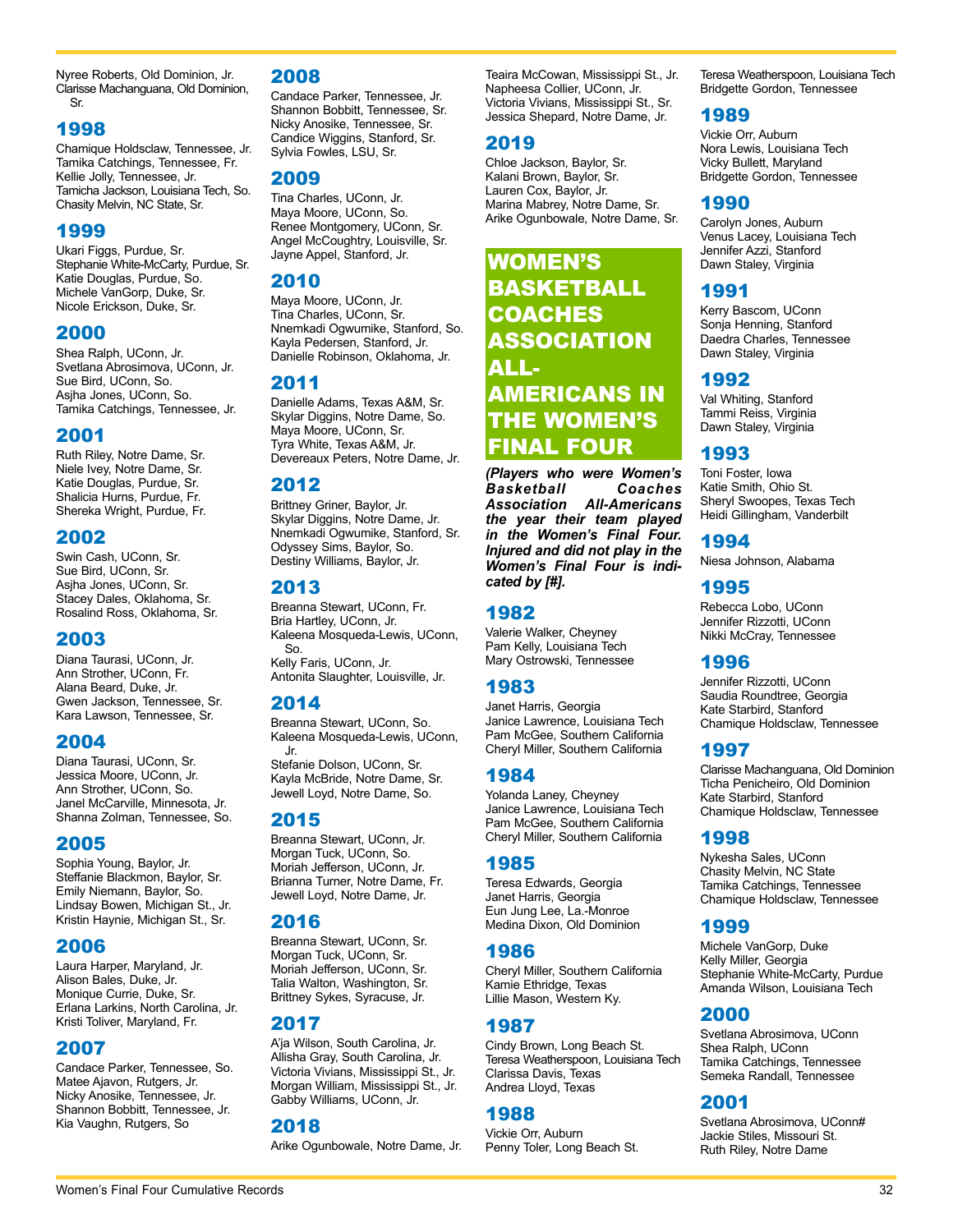Katie Douglas, Purdue

### 2002

Alana Beard, Duke Sue Bird, UConn Swin Cash, UConn Diana Taurasi, UConn Stacey Dales, Oklahoma

#### 2003

Diana Taurasi, UConn Alana Beard, Duke Iciss Tillis, Duke Kara Lawson, Tennessee

### 2004

Diana Taurasi, UConn Seimone Augustus, LSU Janel McCarville, Minnesota Lindsay Whalen, Minnesota Shyra Ely, Tennessee

### 2005

Sophia Young, Baylor Seimone Augustus, LSU

### 2006

Monique Currie, Duke Seimone Augustus, LSU Ivory Latta, North Carolina

### 2007

Sylvia Fowles, LSU Ivory Latta, North Carolina Candace Parker, Tennessee

### 2008

Sylvia Fowles, LSU Renee Montgomery, UConn Maya Moore, UConn Candace Parker, Tennessee Candice Wiggins, Stanford

### 2009

Jayne Appel, Stanford Tina Charles, UConn Angel McCoughtry, Louisville Renee Montgomery, UConn Maya Moore, UConn Courtney Paris, Oklahoma

### 2010

Jayne Appel, Stanford Tina Charles, UConn Maya Moore, UConn Nnemkadi Ogwumike, Stanford Danielle Robinson, Oklahoma

### 2011

Danielle Adams, Texas A&M Skylar Diggins, Notre Dame Maya Moore, UConn Nnemkadi Ogwumike, Stanford

### 2012

Skylar Diggins, Notre Dame Brittney Griner, Baylor Bria Hartley, UConn Chiney Ogwumike, Stanford Nnemkadi Ogwumike, Stanford Odyssey Sims, Baylor

### 2013

Skylar Diggins, Notre Dame

Stefanie Dolson, UConn Kayla McBride, Notre Dame Kaleena Mosqueda-Lewis, UConn

#### 2014

Stefanie Dolson, UConn Bria Hartley, UConn Jewell Loyd, Notre Dame Kayla McBride, Notre Dame Chiney Ogwumike, Stanford Breanna Stewart, UConn Alyssa Thomas, Maryland

#### 2015

Moriah Jefferson, UConn Jewell Loyd, Notre Dame Kaleena Mosqueda-Lewis, UConn Tiffany Mitchell, South Carolina Breanna Stewart, UConn

### 2016

Moriah Jefferson, UConn Kelsey Plum, Washington Breanna Stewart, UConn Morgan Tuck, UConn Jamie Weisner, Oregon St.

### 2017

Napheesa Collier, UConn Katie Lou Samuelson, UConn Gabby Williams, UConn A'ja Wilson, South Carolina

### 2018

Asia Durr, Louisivlle Teaira McCowan, Mississippi St. Arike Ogunbowale, Notre Dame Katie Lou Samuelson, UConn Victoria Vivians, Mississippi St. Gabby Williams, UConn

### 2019

Kalani Brown, Baylor Napheesa Collier, UConn Sabrina Ionescu, Oregon Arike Ogunbowale, Notre Dame Katie Lou Samuelson, UConn

### GAME OFFICIALS

### 1982

David Sell (NSF) Pete Stewart (NSF) Marcy Weston (NSF & CH) Dan Woolridge (NSF & CH)

### 1983

Jan Donahue (NSF) Skip Gill (NSF) Kit Robinson (NSF & CH) Pete Stewart (NSF & CH)

### 1984

Tommie Salerno (NSF) Larry Sheppard (NSF) Bob Olsen (NSF & CH) Marcy Weston (NSF & CH)

### 1985

Bob Olsen (NSF) John Schleyer (NSF) June Courteau (NSF & CH) Bill Stokes (NSF & CH)

### 1986

Kit Robinson (NSF) June Courteau (NSF & CH) Bob Olsen (NSF & CH) Bill Stokes (NSF)

### 1987

Larry Sheppard (NSF) Bill Stokes (NSF) June Courteau (NSF & CH) Patty Broderick (NSF & CH)

### 1988

June Courteau (NSF) Larry Sheppard (NSF) Art Bomengen (NSF & CH) Patty Broderick (NSF & CH)

### 1989

Sally Bell (NSF) John Morningstar (NSF) Larry Sheppard (NSF) Bill Stokes (NSF) Patty Broderick (CH) June Corteau (CH)

### 1990

Patty Broderick (NSF) June Courteau (NSF) Sue Kennedy (NSF) Bob Trammel (NSF) Sally Bell (CH) Art Bomengen (CH)

### 1991

Mike Brooks (NSF) June Courteau (NSF) Art Bomengen (NSF) John Morningstar (NSF) Patty Broderick (CH) Lou Pitt (CH)

### 1992

Patty Broderick (CH) Bill Stokes (CH) Art Bomengen (NSF) Douglas Cloud (NSF) Dee Kantner (NSF) Bob Trammell (NSF)

### 1993

June Courteau (NSF) Larry Sheppard (NSF) Bob Gallagher (NSF) Carla Fujimoto (NSF) Sally Bell (CH) Dee Kantner (CH)

### 1994

Dee Kantner (NSF) Violet Palmer (NSF) Sally Bell (NSF) Sidney Bunch (NSF) June Courteau (CH) John Morningstar (CH)



*UConn's Breanna Stewart became the first player in tournament history to earn four Women's Final Four Most Outstanding Player awards.*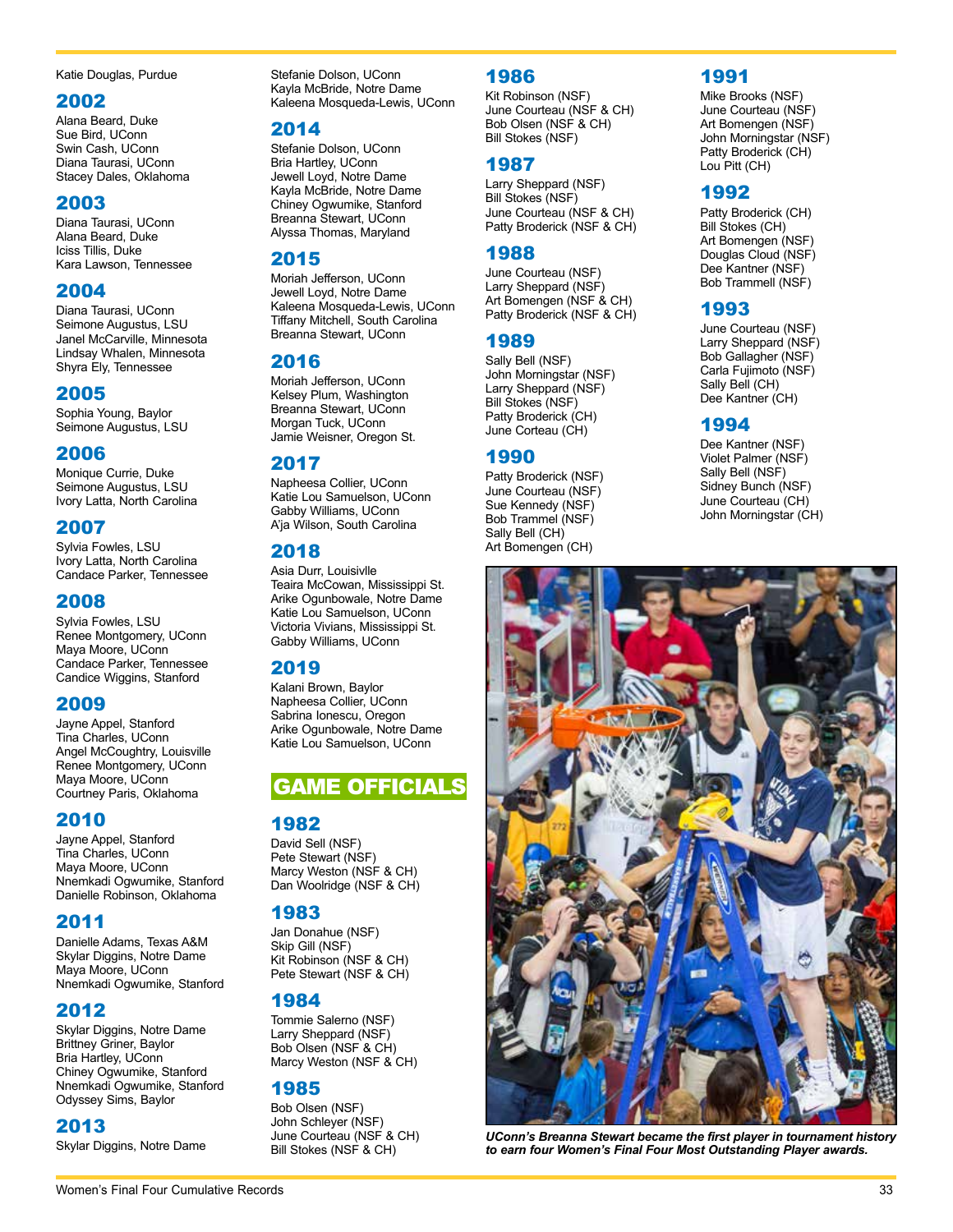### 1995

Sally Bell (NSF) Art Bomengen (NSF) Violet Palmer (NSF) Bob Trammell (NSF) Dee Kantner (CH) Larry Sheppard (CH)

### 1996

Art Bomegen (NSF) Doug Cloud (NSF) Wes Dean (NSF) John Morningstar (NSF) Bob Trammell (NSF) Scott Yarborough (NSF) Sally Bell (CH) Dee Kantner (CH) Violet Palmer (CH)

### 1997

Sally Bell (NSF) Carla Fujimoto (NSF) Ray Bomeli (NSF) John Morningstar (NSF) Scott Yarbrough (NSF) Judy Schneider (NSF) Dee Kantner (CH) Violet Palmer (CH) Yvette McKinney (CH)

### 1998

Art Bomengen (NSF) Melissa Barlow (NSF) Karen Wilhite (NSF) Scott Yarbrough (NSF) Dennis Mayer (NSF) Teresa Dahlem (NSF) Sally Bell (CH) Bob Trammell (CH) Wesley Dean (CH)

### 1999

Scott Yarbrough (NSF) Karen Balque-Moreno (NSF) Dennis DeMayo (NSF) Sally Bell (NSF) Stan Gaxiola (NSF) Lisa Mattingly (NSF) Bob Trammell (CH) Melissa Barlow (CH) Teresa Dahlem (CH)

### 2000

Scott Yarbrough (NSF) Ron Dressander (NSF) Carla Fujimoto (NSF) Bob Trammell (NSF) Wesley Dean (NSF) Lisa Mattingly (NSF) Sally Bell (CH) Art Bomengen (CH) Dennis DeMayo (CH)

### 2001

Dennis DeMayo (NSF) Wesley Dean (NSF) Nan Sisk (NSF) June Courteau (NSF) Melissa Barlow (NSF) Greg Small (NSF) Sally Bell (CH) Scott Yarbrough (CH) Lisa Mattingly (CH)

### 2002

Dennis DeMayo (NSF) Barb Smith (NSF) Bryan Enterline (NSF) Sally Bell (NSF) Lawson Newton (NSF) Angie Lewis (NSF) Scott Yarbrough (CH) Lisa Mattingly (CH) Melissa Barlow (CH)

### 2003

Scott Yarbrough (NSF) Sally Bell (NSF) Joe Cunningham (NSF) June Courteau (NSF) Dee Kantner (NSF) Eric Larson (NSF) Lisa Mattingly (CH) Melissa Barlow (CH) Wesley Dean (CH)

### 2004

Sally Bell (NSF) Scott Yarbrough (NSF) Tina Napier (NSF) Melissa Barlow (NSF) Greg Small (NSF) Bill Titus (NSF) Lisa Mattingly (CH) Dee Kantner (CH) Bryan Enterline (CH)

### 2005

Dee Kantner (NSF) Tina Napier (NSF) Barb Smith (NSF) Sally Bell (NSF) Bob Trammel (NSF) Michael Price (NSF) Melissa Barlow (CH) Lisa Mattingly (CH) Scott Yarbrough (CH)

### 2006

Melissa Barlow (NSF) Scott Yarbrough (NSF) Eric Brewton (NSF) Dee Kantner (NSF) Michael Price (NSF) Denise Brooks-Clauser (NSF) Lisa Mattingly (CH) Bob Trammell (CH) Tina Napier (CH)

### 2007

Bob Trammell (NSF) Denise Brooks-Clauser (NSF) Clarke Stevens (NSF) Dee Kantner (NSF) Eric Brewton (NSF) Mary Day (NSF) Lisa Mattingly (CH) Tina Napier (CH) Michael Price (CH)

### 2008

Tina Napier (NSF) Clarke Stevens (NSF) Lisa Jones (NSF) June Courteau (NSF) Mary Day (NSF) Beverly Roberts (NSF) Dee Kantner (CH) Eric Brewton (CH) Denise Brooks (CH)

### 2009

Tina Napier (NSF) Cameron Inouye (NSF) Lisa Jones (NSF) Cameron Inouye (NSF) Lisa Jones (NSF) Eric Brewton (NSF) Melissa Barlow (NSF) Felicia Grinter (NSF) Dee Kantner (CH) Lisa Mattingly (CH) Clarke Stevens (CH)

### 2010

Tina Napier (NSF) Bryan Enterline (NSF) Denise Brooks (NSF) Lisa Mattingly (NSF) Michael Price (NSF) Laura Morris (NSF) Dee Kantner (CH) Eric Brewton (CH) Lisa Jones (CH)

### 2011

Lisa Mattingly (NSF) Lisa Jones (NSF) Felicia Grinter (NSF) Denise Brooks (NSF) Cameron Inouye (NSF) Susan Blauch (NSF) Dee Kantner (CH) Tina Napier (CH) Michael Price (CH)

### 2012

Denise Brooks (NSF) Dennis DeMayo (NSF) Felicia Grinter (NSF) Cameron Inouye (NSF) Lisa Mattingly (NSF) Michael Price (NSF) Lisa Jones (CH) Dee Kantner (CH) Tina Napier (CH)

# 2013

Dennis DeMayo (NSF) Charles Gonzalez (NSF) Felicia Grinter (NSF) Dee Kantner (NSF) Tina Napier (NSF) Mark Zentz (NSF) Denise Brooks (CH) Lisa Mattingly (CH) Brenda Pantoja (CH)

### 2014

Chuck Gonzalez (NSF) Cameron Inouye (NSF) Tina Napier (NSF) Michael Price (NSF) Joe Vaszily (NSF) Scott Yarbrough (NSF) Denise Brooks (CH) Dee Kantner (CH) Lisa Mattingly (CH)

# 2015

Lisa Mattingly (NSF) Felicia Grinter (NSF) Bryan Brunette (NSF) Joe Vaszily (NSF) Eric Brewton (NSF) Maj Forsberg (NSF) Dee Kantner (CH)

Denise Brooks (CH) Mark Zentz (CH)

### 2016

Brenda Pantoja (NSF) Joe Vaszily (NSF) Felicia Grinter (NSF) Lisa Mattingly (NSF) Denise Brooks (NSF) Kyle Bacon (NSF) Dee Kantner (CH) Lisa Jones (CH) Beverly Roberts (CH)

### 2017

Joe Vaszily (NSF) Felicia Grinter (NSF) Michol Murray (NSF) Lisa Jones (NSF) Maj Forsberg (NSF) Jesse Dickerson (NSF) Dee Kantner (CH) Brenda Pantoja (CH) Tina Napier (CH)

### 2018

Lisa Mattingly (NSF) Denise Brooks (NSF) Penny Davis (NSF) Jason Jones (NSF) Michael McConnell (NSF) Karen Preato (NSF) Dee Kantner (CH) Brenda Pantoja (CH) Joe Vaszily (CH)

### 2019

Michol Murray (NSF) Beverly Roberts (NSF) Joe Vaszily (NSF) Lisa Jones (NSF) Michael McConnell (NSF) Cheryl Flores (NSF) Gina Cross (NSF) Maj Forsberg (CH) Dee Kantner (CH) Brenda Pantoja (CH)

# ALL-TIME PARTICIPANTS

*(43 Institutions - 1,062 Players) TEAM (Appearances - Players)*

#### **ALABAMA (1 Team - 11 Players)**

Sharrona Alexander 94 Camillia Crenshaw 94 Consuelo Daniels 94 Betsy Harris 94 Niesa Johnson 94 Carla Koonce 94 Sarah Smith 94 Marlene Stevenson 94 Madonna Thompson 94 Yolanda Watkins 94 Aycan Yeniley 94

# **ARKANSAS**

**(1 Team - 12 Players)**

Celia Anderson 98 Tennille Adams 98 Lonniya Bragg 98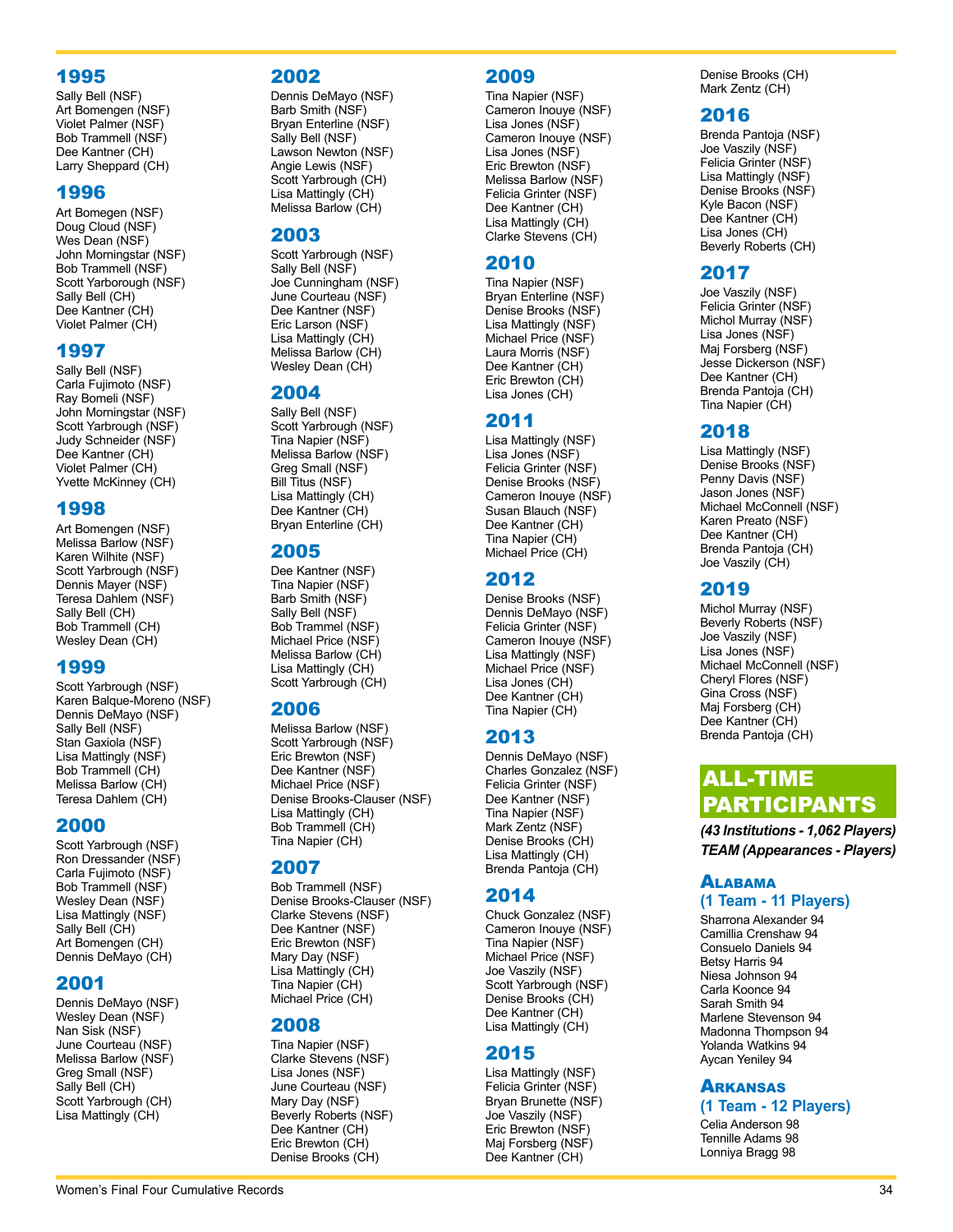Treva Christensen 98 Karen Jones 98 Karyn Karlin 98 Sytia Messer 98 Carrie Satterfield 98 Christy Smith 98 Kamara Stancle 98 Wendi Willits 98 Tiffany Wright 98

### **AUBURN (3 Teams - 20 Players)**

Mae Ola Bolton 88 Ruthie Bolton 88, 89 Lisa Ciampi 90 Tracie Crawford 90 Lauretta Freeman 90 Linda Godby 88, 89, 90 C.C. Hayden 90 Carolyn Jones 89, 90 Angie Kennan 90 Kendall Mago 89, 90 Jocelyn McGilberry 88, 89 Diann McNeil 88 Tonda Moore 90 Vickie Orr 88, 89 Terryland Robinson 90 Patrena Scruggs 88, 89 Lynn Stevenson 89, 90 Sharon Stewart 88 Evelyn Thompson 89, 90 Chantel Tremitiere 89, 90

#### **BAYLOR**

#### **(4 Teams - 38 Players)**

Sune Agbuke 12 Steffanie Blackmon 05 Kalani Brown 19 Mariah Chandler 10 Terran Condrey 10, 12 Lauren Cox 19 Jordan Davis 05 Ashley Field 10, 12 Chanelle Fox 05 Kelli Griffin 10 Brittney Griner 10, 12 Melanie Hamerly 05 Kimetria Hayden 10, 12 Chloe Jackson 19 Melissa Jones 10 Monique Jones 05 Victoria Jones 05 Juicy Landrum 19 Jordan Madden 10, 12 Morghan Medlock 10 Emily Niemann 05 Chisa Ononiwu 05 Lindsay Palmer 10, 12 Brooklyn Pope 12 DiDi Richards 19 MaKenzie Robertson 12 Chameka Scott 05 Odyssey Sims 12 NaLyssa Smith 19 Angela Tisdale 05 Moon Ursin 19 Abiola Wabara 05 Shanay Washington 10 Chelsea Whitaker 05 Destiny Williams 12 Latoya Wyatt 05 Sophia Young 05 Whitney Zachariason 10

# **CALIFORNIA**

**(1 Team - 8 Players)**

Afure Jemerigbe, 13 Eliza Pierre, 13 Brittany Boyd, 13 Reshanda Gray, 13 Layshia Clarendon, 13 Gennifer Brandon, 13 Mikayla Lyles, 13 Talia Caldwell, 13

### **CHEYNEY**

#### **(2 Teams - 12 Players)**

Eileen Dabney 82 Margaret Diaz 84 Karen Draughn 82, 84 Sandra Giddins 82, 84 Rosetta Guilford 82 Yolanda Laney 82, 84 Ann Strong 82, 84 Sharon Taylor 82, 84 Deborah Thomas 84 Debra Walker 82 Valerie Walker 82 Faith Wilds 82

#### **DUKE**

#### **(4 Teams - 30 Players)**

Alison Bales 06 Mistie Bass 03 Alana Beard 02, 03 Chante Black 06 Payton Black 99 Peppi Browne 99 Monique Currie 03, 06 Nicole Erickson 99 Jessica Foley 03, 06 Carrem Gay 06 Krista Gingrich 99, 02 Lindsey Harding 03, 06 Hilary Howard 99 Keturah Jackson 06 Vicki Krapohl 02, 03 Laura Kurz 06 Michele Matyasovsky 02, 03 Brittany Mitch 06 Sheana Mosch 02, 03 Rochelle Parent 99 Lauren Rice 99 Georgia Schweitzer 99 Brooke Smith 03 Wanisha Smith 06 Iciss Tillis 02, 03 Michele VanGorp 99 Abby Waner 06 Emily Waner 06 Wynter Whitley 02, 03 Mistie Williams 06

### **GEORGIA**

#### **(5 Teams - 37 Players)**

Amanda Abrams 83, 85 Signe Antvorskov 96 Angie Ball 99 Barbara Bootz 85 Kiesha Brown 99 Latrese Bush 95, 96 Alisa Carrandi 83 Cynthia Collins 83 Brandi Decker 95, 96 Sheila Easley 83 Teresa Edwards 83, 85 La'Keshia Frett 95, 96 Susie Gardner 83, 85

Janet Harris 83, 85 Tracy Henderson 95, 96 Kedra Holland 95, 96 Wanda Holloway 83 Pam Irwin-Osbolt 96, 99 Rhonda Malone 83 Katrina McClain 85 Tawana McDonald 99 Coco Miller 99 Kelly Miller 99 Camille Murphy 99 Deana Nolan 99 Lisa O'Connor 83, 85 Rachel Powell 95, 96 Saudia Roundtree 95, 96 Dorothy Sanders 95 Lou Sims 83 Kendi Taylor 96 Kim Thompson 95, 96 Elena Vishniakova 99 Traci Waites 85 Tiffany Walker 95, 96 Tracy Walls 95, 96 Shavonda Willis 99

### **I**owa

### **(1 Team - 10 Players)**

Laurie Aaron 93 Karen Clayton 93 Virgie Dillingham 93 Toni Foster 93 Andrea Harmon 93 Tia Jackson 93 Cathy Marx 93 Molly Tideback 93 Necole Tunsil 93 Arneda Yarbrough 93

### La.-Monroe

### **(1 Team - 7 Players)**

Chriss Hailey 85 Jocelyn Hill 85 Lisa Ingram 85 Brenda Jordan 85 Eun Jung Lee 85 Chana Perry 85 Joel Tillis 85

#### Long Beach St. **(2 Teams - 14 Players)**

Carol Brandt 88 Cindy Brown 87 Shameil Coleman 87, 88 Scheron Douglas 87 Cheryl Dowell 87, 88 Lisa Ellis 87 Angelique Lee 88 Margaret Mohr 87 Lisa Reslock 88 Shannon Smith 87, 88 Penny Toler 87, 88 Bettina Turner 87 Traci Waites 88 Dana Wilkerson 88

### Louisiana Tech **(10 Teams - 65 Players)**

Barbara Bolden 90 Melshika Bowman 98 Amy Brown 94 Lashawn Brown 94 Tatia Brown 89 Nicole Burn 98 Alisa Burras 98 Danielle Butler 98

Melinda Chambless 87, 88 Katie Cochran 98 Pam Crawford 84 Stacey Davis 87 Sheila Ethridge 88, 89, 90 Sandra Felton 82 Priya Gilmore 98, 99 Pam Gant 82, 83, 84 Cara Gullion 90 Shantel Hardison 89, 90 Tori Harrison 84, 87 Tamicha Jackson 98, 99 Vickie Johnson 94 Pam Kelly 82 Kay Konerza 83, 84 Venus Lacy 88, 89, 90 Brooke Lassiter 99 Janice Lawrence 82, 83, 84 Angela Lawson 87, 88 Betty Lennox 99 Nora Lewis 87, 88, 89 Takeisha Lewis 99 Annie Lockett 90 Michelle Martin 90 Shaka Massey 99 Monica Maxwell 98, 99 Sherry McDonald 87 Terri Meyer 90 Kim Mulkey 82, 83, 84 Kendra Neal 94 Ann Pendergrass 82 Debbie Primeaux 83 Joletta Riser 94 Debra Rodman 82, 83, 84 Rita Rust 82 Jamie Scheppmann 98 Lori Scott 82, 83 Christie Sides 99 Sebrena Smith 90 Anna Snider 98 Tia Sossamon 82, 83 Racquel Spurlock 94 Paulette Stall 87, 89 LaQuan Stallworth 98, 99 Pam Thomas 94 Angela Turner 82 Ayana Walker 99 Maquisha Walker 94 Jocelyn Watson 89, 90 Teresa Weatherspoon 87, 88 Pam Wells 89, 90 Erica Westbrooks 87, 88 Jennifer White 82, 83 Danielle Whitehurst 90 Julie Wilkerson 83 Debra Williams 94 Amanda Wilson 98, 99

### **Louisville**

#### **(3 Teams - 30 Players)**

Candyce Bingham 09 Becky Burke 09 Deseree' Byrd 09 Arica Carter 18 Meghan Dienes 13 Bionca Dunham 18 Asia Durr 18 Dana Evans 18 Sam Fuehring 18 Sara Hammond 13 Shelby Harper, 13 Keshia Hines 09 Myisha Hines-Allen 18 Janae Howard 09 Mary Jackson 09 Jazmine Jones 18 Monique Reid 13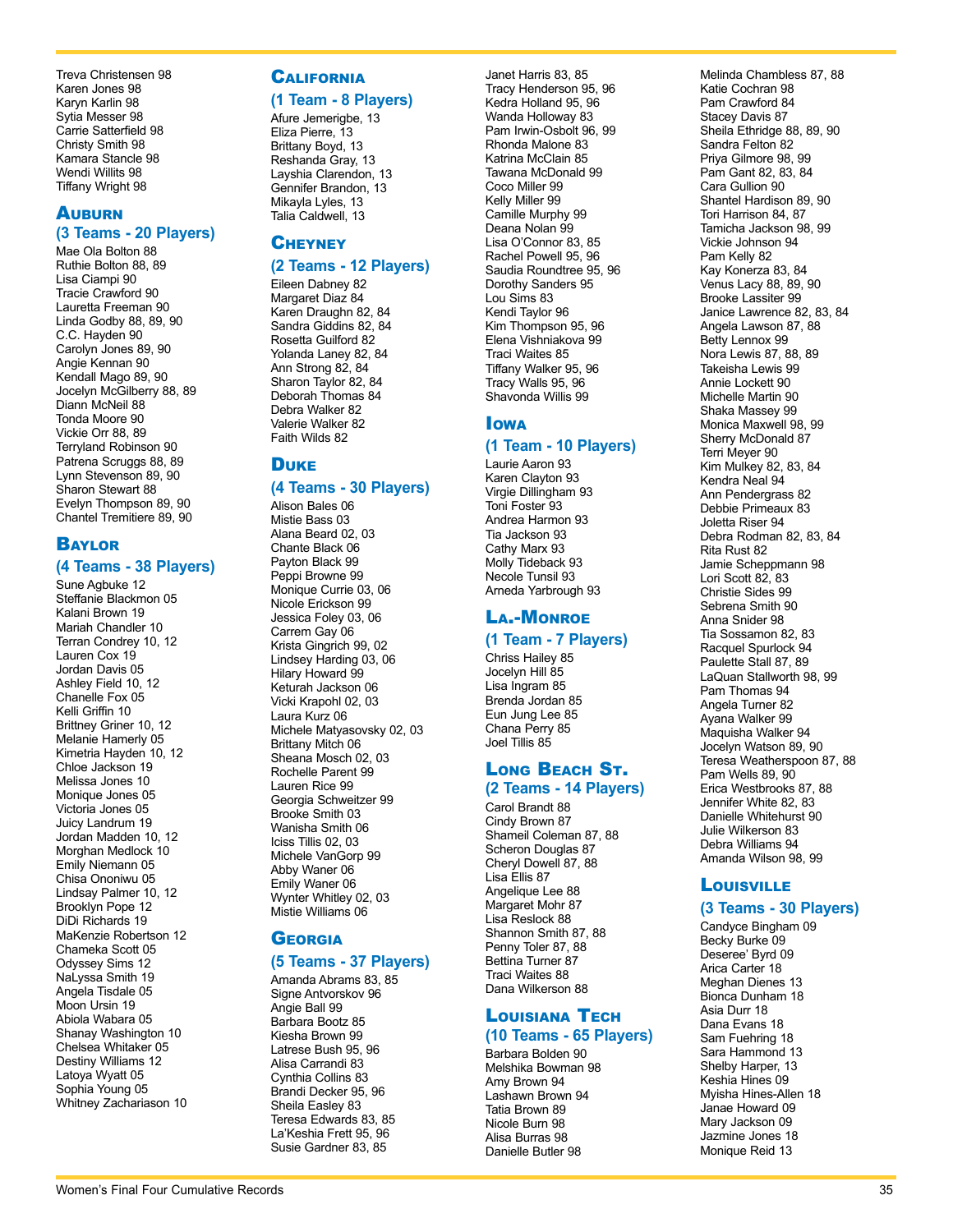Jude Schimmel 13 Shoni Schimmel 13 Kylee Shook 18 Antonita Slaughter 13 Bria Smith, 13 Laura Terry 09 Angel McCoughtry 09 Monique Reid 09, 13 Gwen Rucker 09 Tiera Stephen 09 Sheronne Vails 13 Courtnee Walton 13 Sydney Zambrotta 18

#### LSU

#### **(5 Teams - 22 Players)**

Katie Antony 07 Seimone Augustus 04, 05, 06 Hanna Biernacka 04, 05 Quianna Chaney 05, 06, 07, 08 Treynell Clavelle 04 Sylvia Fowles 05, 06, 07, 08 Allison Hightower 07, 08 Doneeka Hodges 04 Scholanda Hoston 04, 05, 06 Temeka Johnson 04, 05 Wendlyn Jones 04, 05 RaShonta LeBlanc 05, 06, 07, 08 Amber Long 04 Khalilah Mitchell 04, 05, 06, 07 Kristen Morris 06, 07 Porsha Phillips 07 Ashley Thomas 05, 06, 07, 08 Erica White 05, 06, 07, 08 Marian Whitfield 04, 05, 06, 07 Florence Williams 04, 05 Mesha Williams 06, 07, 08 Tillie Willis 04, 05

### **MARYLAND**

#### **(5 Teams - 43 Players)**

Sequoia Austin 14 Lexie Brown 14, 15 Vicky Bullett 89 Charmaine Carr 06 Marissa Coleman 06 Kristen Confroy 15 Alicia DeVaughn 14 Shay Doron 06 Kalika France 06 Laura Harper 06 A'Lexus Harrison 15 Malina Howard 14, 15 Carla Holmes 89 Brionna Jones 14, 15 Crystal Langhorne 06 Dwuanna Lee 89 Kiara Leslie 15 Debbie Lytle 82 Kaisa Maine 89 Christie Marrone 06 Lydia McAliley 82 Lauren Mincy 14, 15 Brene Moseley 14, 15 Ashleigh Newman 06 Aurelie Noirez 06 Sue Panek 89 Chloe Pavlech 14, 15 Belinda Pearman 82 Jasmina Perazic 82 Jade Perry 06 Tierney Pfirman 14, 15 Marcia Richardson 82 Subrena Rivers 89 Angel Ross 06 Katie Ruton 14

Deanna Tate 89 Alyssa Thomas 14 Kristi Toliver 06 Essence Townsend 14 Shatori Walker-Kimbrough 14, 15 Myra Waters 82 Sa'de Wiley 06 Christy Winters 89

#### **MICHIGAN ST. (1 Team - 12 Players)**

Myisha Bannister 05 Lindsay Bowen 05 Danielle Doneth 05 Maggie Dwyer 05 Katrina Grantham 05 Laura Hall 05 Rene Haynes 05 Kristin Haynie 05 Victoria Lucas-Perry 05 Liz Shimek 05 Kelli Roehrig 05 Melanie Small 05

### **MINNESOTA**

#### **(1 Team - 12 Players)**

Kadidja Andersson 04 Shannon Bolden 04 Jamie Broback 04 Christina Collison 04 Lori Dimitroff 04 Hannah Garry 04 Leslie Hill 04 Janel McCarville 04 Liz Podominick 04 Kelly Roysland 04 Shannon Schonrock 04 Lindsay Whalen 04

#### Mississippi St. **(2 Teams - 15 Players)**

Jacaira Allen 17 Chloe Bibby 18 Zion Campbell 17 Ketara Chapel 17, 18 Jordan Danberry 18 Dominique Dillingham 17 Jazzmun Holmes 17, 18 Roshunda Johnson 17, 18 Teaira McCowan 17, 18 Chinwe Okorie 17 Breanna Richardson 17 Blair Schaefer 17, 18 Victoria Vivians 17, 18 Morgan William 17, 18 Ameshya Williams 17

# **MISSOURI ST.**

### **(2 Teams - 22 Players)**

Tonya Baucom 92 Stephanie Busby 01 Melody Campbell 01 Ann Cavey 01 Carly Deer 01 Chrissy Ediger 92 Morgan Hohenberger 01 Julie Howard 92 Melody Howard 92 Dzenata Kadic 01 Kinga Kiss 01 Tara Mitchem 01 Tiny McMorris 01 Heidi Muller 92 Erika Rante 01 Karen Rapier 92

Tina Robbins 92 Charity Shira 92 Jackie Stiles 01 Angenette Sumrall 92 Erica Vicente 01 Secelia Winkfield 92

### **NC STATE (1 Team - 11 Players)**

Monica Bates 98 Summer Erb 98 Kristen Gillespie 98 LySchale Jones 98 Tynesha Lewis 98 Rosalyn McLendon 98 Chasity Melvin 98 Constance Poteat 98 Peace Shepard 98 Nailah Wallace 98 Kenyatta Williams 98

#### **NORTH CAROLINA (3 Teams - 27 Players)**

La'Tangela Atkinson 06 Meghan Austin 06 Jessica Breland 07 Heather Claytor 06, 07 Tonya Cooper 94 Sylvia Crawley 94 Christina Dewitt 06 Lori Gear 94 Gwendolyn Gillingham 94 Tonya Jackson 94 Marion Jones 94 Erlana Larkins 06, 07 Ivory Latta 06, 07 Stephanie Lawrence 94 Camille Little 06, 07 Rashanda McCants 06, 07 Iman McFarland 06, 07 Carrie McKee 94 Alex Miller 06, 07 Jennifer Nelms 06 LaToya Pringle 06, 07 Kim Rouse 94 Tonya Sampson 94 Jessica Sell 06 Charlotte Smith 94 Jill Suddreth 94 Martina Wood 06

#### Notre Dame **(9 Teams - 50 Players)**

Natalie Achonwa 11, 12, 13, 14 Lindsay Allen 14, 15 Jeannine Augustin 97 Veronica Badway 11 Amanda Barksdale 01 Rosanne Bohman 97 Ariel Braker 11, 12, 13, 14 Becca Bruszewski 11 Madison Cable 13, 14, 15 Skylar Diggins 11, 12, 13 Imani Dunbar 01 Mary Forr 11 Katryna Gaither 97 Ericka Haney 01 Julie Henderson 97 Monique Hernandez 01 Whitney Holloway 12, 13, 14 Hannah Huffman 13, 14, 15 Kari Hutchinson 97 Niele Ivey 01 Jeneka Joyce 01 Meaghan Leahy 01 Jewell Loyd 13, 14, 15

Marina Mabrey 18, 19 Michaela Mabrey 13, 14, 15 Brittany Mallory 11, 12 Kayla McBride 11, 12, 13, 14 Sheila McMillen 97 Fraderica Miller 11, 12 Beth Morgan 97 Kristina Nelson 14, 18 Natalie Novosel 11, 12 Arike Ogunbowale 18, 19 Danielle Patterson 19 Mollie Peirick 97 Devereaux Peters 11, 12 Abby Prohaska 19 Alicia Ratay 01 Taya Reimer 14, 15 Ruth Riley 01 Le'Tania Severe 01 Jessica Shepard 18, 19 Kelly Siemon 01 Karen Swanson 01 Brianna Turner 15, 19 Kaila Turner 11, 12, 13 Mikayla Vaughn 19 Kathryn Westbeld 15, 18 Markisha Wright 12, 13, 14 Jackie Young 18, 19

### Ohio St.

#### **(1 Team - 12 Players)**

Alysiah Bond 93 Audrey Burcy 93 Kelly Fergus 93 Stacie Howard 93 Erin Ingwersen 93 Gigi Jackson 93 Adrienne Johnson 93 Nikki Keyton 93 Lisa Negri 93 Averrill Roberts 93 Lisa Sebastian 93 Katie Smith 93

### **OKLAHOMA**

#### **(3 Teams - 26 Players)**

Lindsey Casey 02 LaNeishea Caufield 02 Lyndsey Cloman 10 Stacey Dales 02 Whitney Hand 09 Jasmine Hartman 10 Caton Hill 02 Dionnah Jackson 02 Stephanie Luce 02 Joanna McFarland 10 Kodi Morrison 10 Abi Olajuwon 09, 10 Ashley Paris 09 Courtney Paris 09 Danielle Robinson 09, 10 Rosalind Ross 02 Carlee Roethlisberger 09, 10 Kate Scott 02 Shannon Selmon 02 Lauren Shousch 02 Stephanie Simon 02 Nyeshia Stevenson 09, 10 Jamie Talbert 02 Amanda Thompson 09, 10 Jenny Vining 09 Lauren Willis 10

### **OLD DOMINION**

**(3 Teams - 24 Players)** Mery Andrade 97 Lisa Blais 83, 85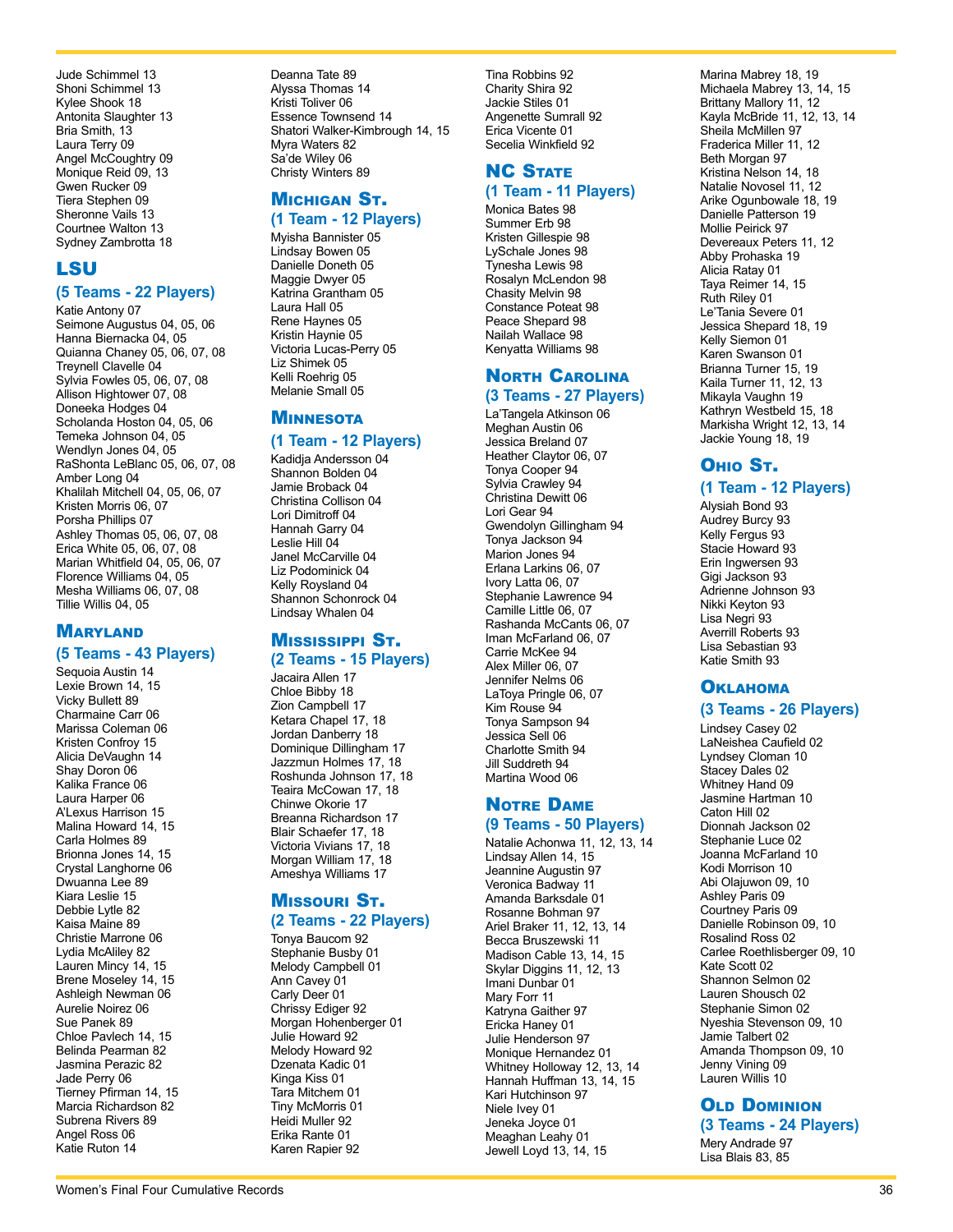Kelly Bradley 97 Marie Christian 85 Tracy Claxton 85 Dawn Cullen 83, 85 Natalie Diaz 97 Medina Dixon 83, 85 Anne Donovan 83 Aubrey Eblin 97 Amber Eller 97 Pam Elliott 83 Adrienne Goodson 85 Donna Harrington 85 Stacy Himes 97 Alphelia Jenkins 83, 85 Bridget Jenkins 85 Clarisse Machanguana 97 Helen Malone 83 Regina Miller 83 Ticha Penicheiro 97 Nyree Roberts 97 LaToya Small 97 Beth Wilkerson 83

### **OREGON**

### **(1 Team - 8 Players)**

Erin Boley 19 Maite Cazorla 19 Oti Gildon 19 Lydia Giomi 19 Ruthy Hebard 19 Sabrina Ionescu 19 Satou Sabally 19 Morgan Yaeger 19

### Oregon St. **(1 Team - 10 Players)**

Marie Gulich 16 Ruth Hamblin 16 Gabriella Hanson 16 Deven Hunter 16 Taylor Kalmer 16 Katie McWilliams 16 Kolbie Orum 16 Samantha Siegner 16 Jamie Weisner 16 Sydney Wiese 16

### Penn St. **(1 Team - 10 Players)**

Nicole Anaejionu 00 Rashana Barnes 00 Katrena Carr 00 Helen Darling 00 Chrissy Falcone 00 Andrea Garner 00 Marissa Graby 00 Ashley Luke 00 Lisa Shepard 00 Maren Walseth 00

### **PURDUE**

#### **(3 Teams - 28 Players)**

Camille Cooper 99, 01 Candi Crawford 99, 01 Katie Douglas 99, 01 Michelle Duhart 99 Ukari Figgs 99 Melina Griffin 94 Lindsey Hicks 01 Andrea Hildebrand 94 Shalicia Hurns 01 Jennifer Jacoby 94 Leslie Johnson 94 Beth Jones 01

Tonya Kirk 94 Kelly Komara 99, 01 Cindy Lamping 94 Mo-nique Langston 01 Shannon Lindsey 94 Stacey Lovelace 94 Danielle McCulley 94 Laura Meadows 01 Mary Jo Noon 01 Shinika Parks 01 Jannon Roland 94 Nicki Taggart 94 Erika Valek 01 Stephanie White-McCarty 99 Shereka Wright 01 Tiffany Young 99

### **RUTGERS**

#### **(2 Teams - 25 Players)**

Katie Adams 07 Matee Ajavon 07 Dana Boonen 00 Essence Carson 07 Jennifer Clemente 00 Davalyn Cunningham 00 Coko Eggleston 00 Christina Fowler 00 Usha Gilmore 00 Shauntai Hall 00 Mauri Horton 00 Dee Dee Jernigan 07 Rashidat Junaid 07 LaTana Lillard 00 Myia McCurdy 07 Linda Miles 00 Epiphanny Prince 07 Brittany Ray 07 Shawnetta Stewart 00 Tammy Sutton-Brown 00 Tasha Pointer 00 Kia Vaughn 07 Kourtney Walton 00 Karlita Washington 00 Heather Zurich 07

#### South Carolina **(2 Teams - 18 Players)**

Araion Bradshaw 17 Doniyah Cliney 17 Alaina Coates 15 Bianca Cuevas-Moore 15, 17 Kaela Davis 17 Tiffany Davis 17 Asia Dozier 15 Olivia Gaines 15 Allisha Gray 17 Tyasha Harris 17 Mikiah Herbert Harrigan 17 Elem Ibiam 15 Tiffany Mitchell 15 Victoria Patrick 17 Tina Roy 15 Khadijah Sessions 15 Aleighsa Welch 15 A'ja Wilson 15, 17

#### Southern California **(3 Teams - 21 Players)**

Amy Alkek 84 JaMaiia Bond 83, 84, 86 Donna Carter 84 Cynthia Cooper 83, 84, 86 Kathy Doyle 83 Yolanda Fletcher 83, 84 Holly Ford 86 Liz Hirn 86

Karen Howell 86 Tracy Longo 84 Pam McGee 83, 84 Paula McGee 83, 84 Cheryl Miller 83, 84, 86 Cherie Nelson 86 Timi Pitzer 83 Paula Pyers 86 Juliette Robinson 83, 84 Le Anne Sera 83, 84 Melissa Ward 83, 84, 86 Rhonda Windham 83, 86 Kalen Wright 86

### **STANFORD**

### **(13 Teams - 70 Players)**

Ann Adkins 91, 92 Jayne Appel 08, 09, 10 Jennifer Azzi 90 Sarah Boothe 09, 11, 12 Jasmine Camp 14 DiJonai Carrington 17 Ashley Cimino 08, 09, 10, 11 Morgan Clyburn 08 Hannah Donaghe 08, 10, 11 Kelly Dougherty 91, 92 Nadia Fingall 17 Milena Flores 97 Kristin Folkl 95, 97 Regan Freuen 95

Rosalyn Gold-Onwude 08, 09, 10 Molly Goodenbour 91, 92 Taylor Greenfield 14 Jillian Harmon 08, 09 Tara Harrington 95, 96 Michelle Harrison 09, 10 Christy Hedgpeth 91, 92 Rachel Hemmer 92, 95 Sonja Henning 90, 91 JJ Hones 08, 10 Sara James, 11, 14 Kaylee Johnson 17 Anita Kaplan 92, 95 Bobbie Kelsey 95 Toni Kokenis 11, 12 Lindy La Rocque 09, 10, 11, 12 Chris MacMurdo 91, 92 Grace Mashore 10, 11 Erica McCall 14, 17 Brittany McPhee 17 Naomi Mulitauaopele 95, 96, 97 Melanie Murphy 09, 10, 11 Vanessa Nygaard 95, 96, 97 Chiney Ogwumike 11, 12, 14 Nnemkadi Ogwumike 09, 10, 11, 12 Amber Orrange 12, 14 Heather Owen 95, 96, 97 Stacy Parson 90 Kate Paye 92, 95 Erica Payne 14 Tess Picknell 14



*The 2012 Women's Final Four featured four No. 1 seeds in Baylor, Notre Dame, Stanford and UConn.*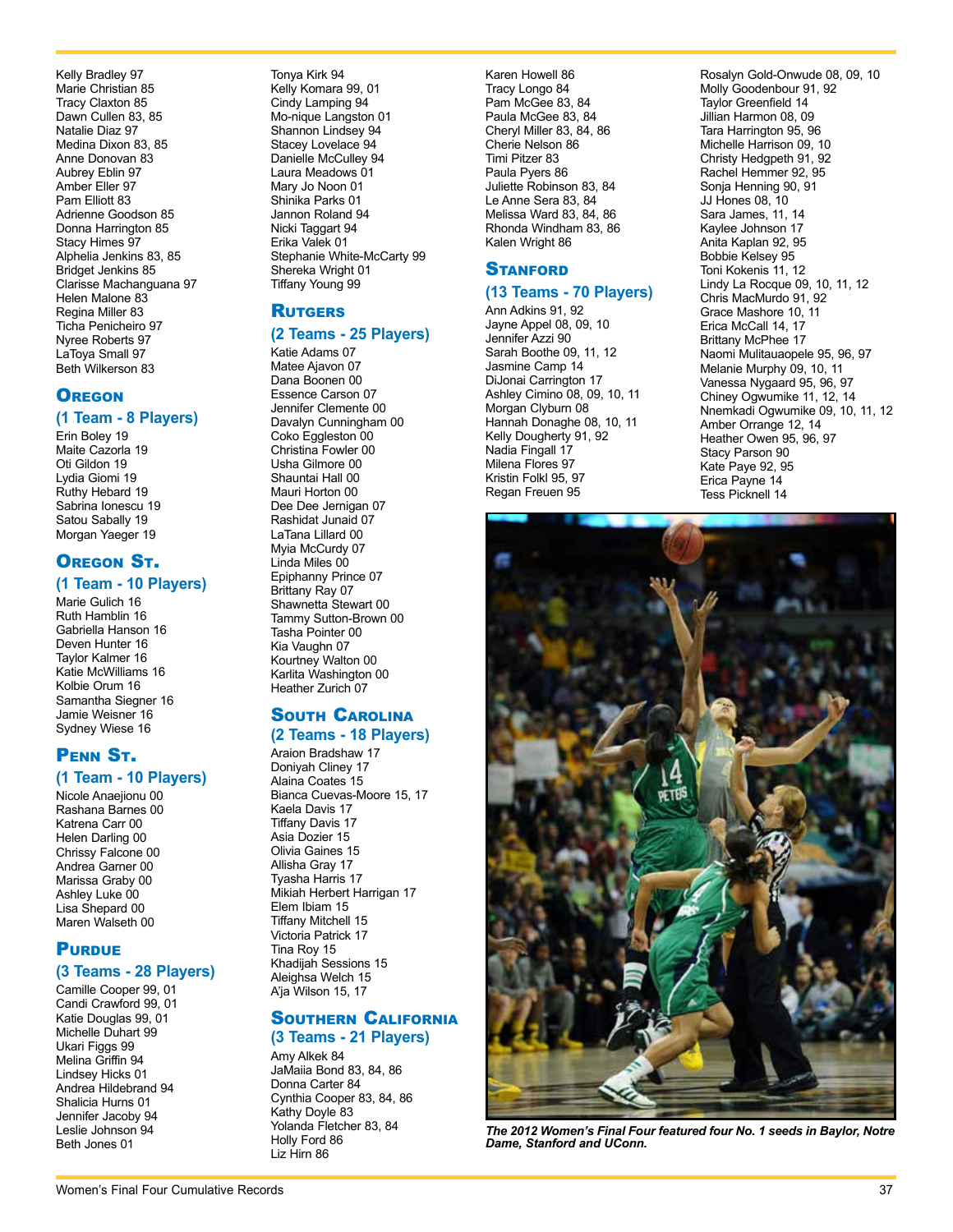Kayla Pedersen 08, 09, 10, 11 Cissy Pierce 08 Jeanette Pohlen 08, 09, 10, 11 Martha Richards 90, 91 Briana Roberson 14, 17 Tanda Rucker 92 Mikaela Ruef 10, 11, 14 Karlie Samuelson 14, 17 Bonnie Samuelson 12, 14 Karlie Samuelson 14, 17 Olympia Scott 95, 96, 97 Niki Sevillian 92 Alanna Smith 17 Charmin Smith 95, 96, 97 Marta Sniezek 17 Kate Starbird 95, 96, 97 Katy Steding 90 Trisha Stevens 90 Angela Taylor 91, 92 Lili Thompson 14 Joslyn Tinkle 10, 11, 12 Val Whiting 90, 91, 92 Jamila Wideman 95, 96, 97 Candice Wiggins 08 Julie Zeilstra 90

### **SYRACUSE (1 Team - 14 Players)**

Brianna Butler 16 Julia Chandler 16 Savannah Crocetti 16 Bria Day 16 Briana Day 16 Conrelia Fondren 16 Taylor Ford 16 Abby Grant 16 Maggie Morrison 16 Aliyah Parris 16 Alexis Peterson 16 Jade Phillips 16 Isabella Slim 16 Brittney Sykes 16

#### **TENNESSEE (18 Teams - 92 Players)**

Jody Adams 91 Nicky Anosike 05, 07, 08 Alberta Auguste 07, 08 Vicki Baugh 08 Angie Bjorklund 08 Shannon Bobbitt 07, 08 Sherry Bostic 86 Niya Butts 97, 98, 00 Tasha Butts 02, 03, 04 Nikki Caldwell 91 Abby Canon 05 Amanda Canon 00, 02 Kelli Casteel 89, 91 Tamika Catchings 98, 00 Daedra Charles 89, 91 Regina Clark 89, 91 Kristen Clement 98, 00 Susan Clower 82 Lynne Collins 82, 84 Sheila Collins 82, 84 Abby Conklin 95, 96, 97 Latina Davis 95, 96 LaToya Davis 02, 03, 04 Sybil Dosty 05 Kris Durham 88 Sarah Edwards 00 Tonya Edwards 87, 88 Shyra Ely 02, 03, 04, 05 Kyra Elzy 97, 98, 00 Peggy Evans 91 Tye'sha Fluker 03, 04, 05 Valerie Freeman 84

Sheila Frost 86, 87, 88, 89 Alex Fuller 05, 07, 08 Amy Gamble 84 Teresa Geter 98 Bridgette Gordon 86, 87, 88, 89 Misty Greene 96, 97, 98 Aubrey Guastalli 05 Tanya Haave 82, 84 Lisa Harrison 91 Pat Hatmaker 82, 84 Debbie Hawhee 89, 91 Dena Head 89, 91 Lea Henry 82 Chamique Holdsclaw 96, 97, 98 Alexis Hornbuckle 05, 07, 08 Karla Horton 86, 87 Brittany Jackson 02, 03, 04, 05 Gwen Jackson 00, 02, 03 Dana Johnson 95 Michelle Johnson 95 Tiffani Johnson 95, 96, 97 Kellie Jolly 96, 97, 98 Tammy Larkey 82 Kara Lawson 00, 02, 03 Brynae Laxton 96, 97, 98 Cheryl Littlejohn 84, 86, 87 Michelle Marciniak 95, 96 Pam Marr 84, 86 Dawn Marsh 86, 87, 88 Melissa McCray 86, 87, 88, 89 Nikki McCray 95 Courtney McDaniel 02, 03 April McDivitt 00, 02 Carla McGhee 87, 89 Laurie Milligan 95, 96, 97, 98 Loree Moore 02, 03, 04, 05 Tasheika Morris 00 Michelle Muñoz 02 Mary Ostrowski 82, 84 Candace Parker 05, 07, 08 Shalon Pillow 00, 02 Semeka Randall 98, 00 Dominique Redding 04, 05, 07 Ashley Robinson 02, 03, 04 Debbie Scott 89 Shelley Sexton 84, 86, 87 Sydney Smallbone 08 Kim Smallwood 96 Tanika Smith 95 Michelle Snow 00, 02 Sidney Spencer 04, 05, 07 Kathy Spinks 86, 87, 88 LaShonda Stephens 97, 98, 00 Pashen Thompson 95, 96, 97 Paula Towns 82, 84 Jennifer Tuggle 87, 88 Vonda Ward 95 Lisa Webb 84, 87, 88 Sa'de Wiley-Gatewood 05 Shanna Zolman 03, 04, 05

### Texas

#### **(3 Teams - 28 Players)**

Susan Anderson 87 Ellen Bayer 87 Jody Bell 03 Tamra Cobbins 03 Clarissa Davis 86, 87 Tai Dillard 03 Kamie Ethridge 86 Pennee Hall 87 Fran Harris 86 Annissa Hastings 03 Gay Hemphill 86 Janna Jespersen 03 C.J. Jones 86, 87 Andrea Lloyd 86, 87

Lyssa McBride 87 Paulette Moegle 86, 87 Nina Norman 03 Cara Priddy 86 Coco Reed 03 Alisha Sare 03 Heather Schreiber 03 Annette Smith 86 Audrey Smith 86 Stacy Stephens 03 Stephanie Thiel 03 Beverly Williams 86, 87 Mercedes Williams 03 Yulonda Wimbish 86, 87

### Texas A&M

### **(1 Team- 14 Players)**

Danielle Adams 11 Kelsey Assarian 11 Maryann Baker 11 Kristi Bellock 11 Sydney Carter 11 Skylar Collins 11 Sydney Colson 11 Adaora Elonu 11 Karla Gilbert 11 Kristen Grant 11 Adrienne Pratcher 11 Catherine Snow 11 Tyra White 11 Cierra Windham 11

#### Texas Tech **(1 Team - 7 Players)**

Michi Atkins 93 Cynthia Clinger 93 Janice Farris 93 Noel Johnson 93 Krista Kirkland 93 Stephanie Scott 93 Sheryl Swoopes 93

# **UCONN**

### **(20 Teams - 90 Players)**

Svetlana Abrosimova 00, 01 Tammy Arnold 96 Debbie Baer 91 Brianna Banks 14 Kerry Bascom 91 Ashley Battle 01, 02, 03, 04 Carla Berube 95, 96 Kim Better 95 Sue Bird 00, 01, 02 Heather Buck 10, 11, 13 Natalie Butler 16, 17 Swin Cash 00, 01, 02 Tina Charles 08, 09, 10 Saniya Chong 14, 15, 16, 17 Napheesa Collier 16, 17, 18, 19 Maria Conlon 01, 02, 03, 04 Willnett Crockett 03, 04 Marci Czel 00, 01 Crystal Dangerfield 17, 18, 19 Wendy Davis 91 Lorin Dixon 08, 09, 10, 11 Stefanie Dolson 11, 12, 13, 14 Caroline Doty 10, 11, 12, 13 Amy Duran 96 Courtney Ekmark 15, 16 Jamelle Elliott 95, 96 Lauren Engeln, 11 Kelly Faris 10, 11, 12, 13 Jacquie Fernandes 08, 09, 10 Meghan Gardler 08, 09, 10 Jill Gelfenbien 95 Kalana Greene 09, 10

Orly Grossman 91 Stacey Hansmeyer 00 Bria Hartley 11, 12, 13, 14 Tiffany Hayes 09, 10, 11, 12 Charde Houston 08 Kelley Hunt 95, 96 Brittany Hunter 08 Moriah Jefferson, 13, 14, 15, 16 Kennitra Johnson 00, 01 Michala Johnson, 11 Asjha Jones 00, 01, 02 Cassie Kerns 09 Heidi Law 91 Tierney Lawlor 14, 16 Laura Lishness 91 Rebecca Lobo 95 Brenda Marquis 95 Stacey Marron 02, 03, 04 Kaili McLaren 08, 09, 10 Renee Montgomery 08, 09 Jessica Moore 02, 03, 04 Maya Moore 08, 09, 10, 11 Kaleena Mosqueda-Lewis 12, 13, 14, 15 Kia Nurse 15, 16, 17, 18 Olivia Nelos-Odoba 19 Meghan Pattyson 91 Briana Pulido 14, 15, 16 Shea Ralph 00, 01 Christine Rigby 00, 01 Jennifer Rizzotti 95, 96 Kiana Robinson 04 Missy Rose 95 Nykesha Sales 95, 96 Katie Lou Samuelson 16, 17, 18, 19 Paige Sauer 00 Shannon Saunders 91 Kelly Schumacher 00, 01 Liz Sherwood 04 Azura Stevens 18 Breanna Stewart, 13, 14, 15, 16 Kiah Stokes 12, 13, 14, 15 Ann Strother 03, 04 Ketia Swanier 08 Diana Taurasi 01, 02, 03, 04 Morgan Tuck 13, 15, 16 Barbara Turner 03, 04 Ashley Valley 02, 03, 04 Morgan Valley 01, 02, 03, 04 Megan Walker 19 Keirsten Walters 01 Pam Webber 95 Christyn Williams 19 Gabby Williams 15, 16, 17, 18 Rita Williams 96 Tahirah Williams 09 Tamika Williams 00, 01, 02 Nicole Wolff 03, 04 Kara Wolters 95, 96

### **VANDERBILT**

### **(1 Team - 9 Players)**

Renee Allen 93 Rhonda Blades 93 Mara Cunningham 93 Heidi Gillingham 93 Ginger Jared 93 Shelley Jarrard 93 Lisa King 93 Misty Lamb 93 Julie Powell 93

### Virginia

**(3 Teams - 13 Players)** Charleata Beale 92 Heather Burge 90, 91, 92

Women's Final Four Cumulative Records 38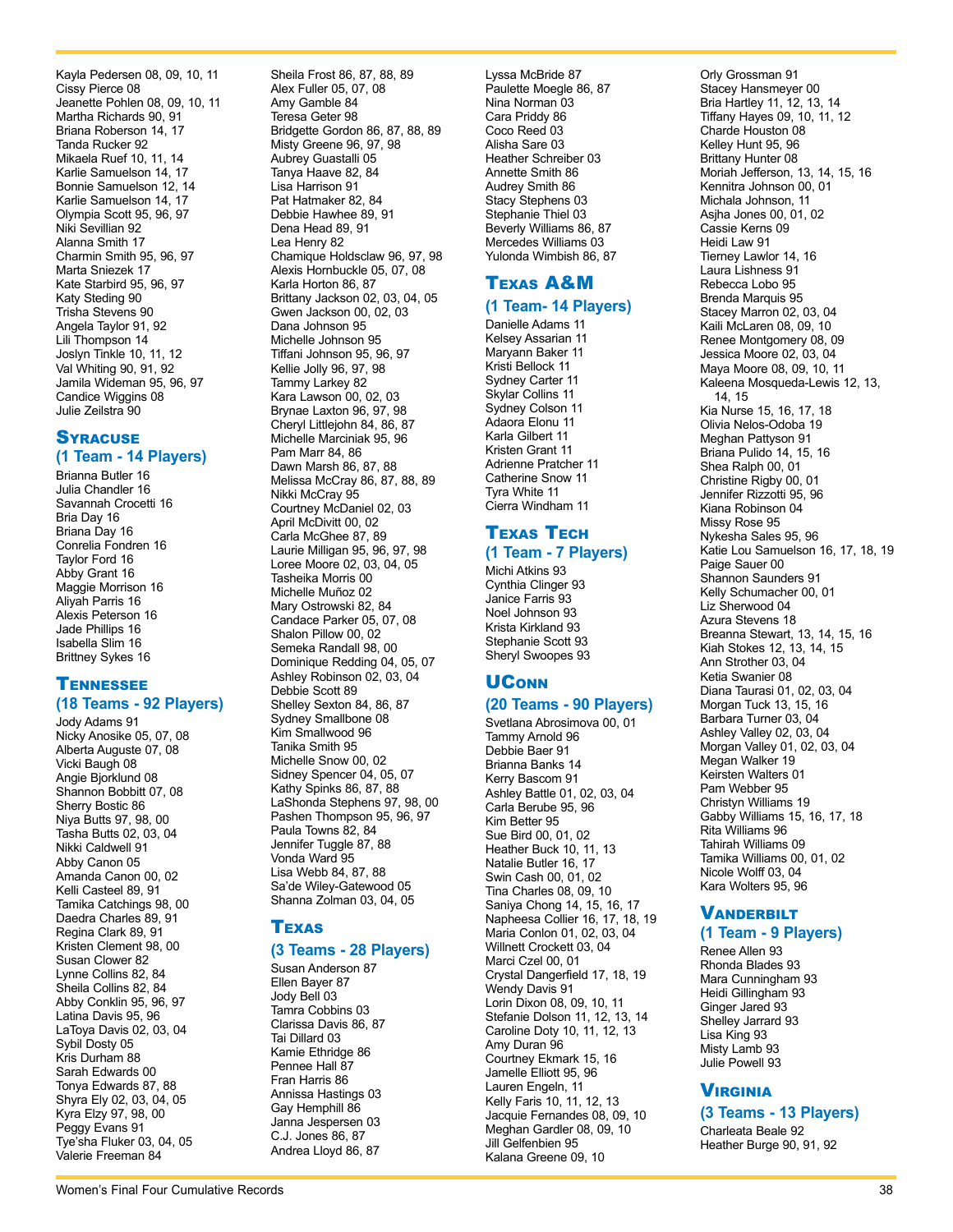<span id="page-34-0"></span>Heidi Burge 90, 91, 92 Tonya Cardoza 91 Dena Evans 90, 91, 92 Carmela Franklin 90 Amy Lofstedt 92 Tammi Reiss 90, 91, 92 Fran Scott 90 Audra Smith 90, 91, 92 Dawn Staley 90, 91, 92 Melanee Wagener 91, 92 Teshika Ward 90, 91

### **WASHINGTON (1 Team - 7 Players)**

Alexus Atchley 16 Katie Collier 16 Mathilde Gilling 16 Kelli Kingma 16 Chantel Osahor 16 Kelsey Plum 16 Talia Walton 16

#### WESTERN **KY.**

**(3 Teams - 28 Players)** Jennifer Berryman 92 Ida Bowen 92

Gina Brown 85 Melinda Carlson 85, 86 Bridgette Combs 86 Veronica Cook 92 Dana Cunningham 85, 86 Clemette Haskins 85, 86 Debbie Houk 92 Sheronda Jenkins 85 Annette Jones 85, 86 Kristie Jordan 92 Liesa Lang 92 Linda Martin 85 Lillie Mason 85, 86 Paulette Monroe 92 Debbie O'Connell 86 Laura Ogles 85, 86 Sharon Ottens 85, 86 Traci Patton 86 Kim Pehlke 92 Lea Robinson 92 Debbie Scott 92 Susie Starks 86 Kim Taylor 86 Kami Thomas 85, 86 Renee Westmoreland 92 Trina Wilson 92



*Victoria Vivians led Mississippi State to second place finishes in 2017 and 2018.*

# DIVISION I WOMEN'S BASKETBALL CHAMPIONSHIP SPORT COMMITTEE ALL-TIME ROSTER

### COMMITTEE CHAIRS

| <b>Name</b>           | <b>Affiliation(s)</b>                                         | Years        |
|-----------------------|---------------------------------------------------------------|--------------|
| Nora Lynn Finch       | North Carolina State University                               | 1982-1988    |
| Judith Holland        | University of California, Los Angeles                         | 1989-1993    |
| Linda Bruno           | Big East Conference/<br>Atlantic 10 Conference                | 1994-1996    |
| Jean Ponsetto         | DePaul University                                             | 1996-1998    |
| Bernadette McGlade    | Georgia Institute of Technology/<br>Atlantic Coast Conference | 1998-2000    |
| Maryalyce Jeremiah    | California State University, Fullerton                        | 2000-2002    |
| <b>Cheryl Marra</b>   | University of Wisconsin, Madison                              | 2002-2004    |
| <b>Lynn Parkes</b>    | University of Memphis                                         | 2004-2005    |
| Joni Comstock         | <b>American University</b>                                    | 2005-2006    |
| <b>Judy Southard</b>  | Louisiana State University                                    | 2006-2008    |
| Jacki Silar           | Duke University                                               | 2008-2009    |
| Jane Meyer            | University of Iowa                                            | 2009-2010    |
| Marilyn McNeil        | <b>Monmouth University</b>                                    | 2010-2011    |
| Greg Christopher      | <b>Bowling Green State University</b>                         | 2011-2012    |
| Carolayne Henry       | Mountain West Conference                                      | 2012-2014    |
| Dru Hancock           | Big 12 Conference                                             | 2014-2015    |
| <b>Chris Dawson</b>   | Pac-12 Conference                                             | 2015-2016    |
| <b>Terry Gawlik</b>   | University of Wisconsin-Maidson                               | 2016-2017    |
| Rhonda Lundin Bennett | University of Nevada                                          | 2017-2019    |
| Diane C. Turnham      | <b>Middle Tennessee State University</b>                      | 2019-Present |
|                       |                                                               |              |

# COMMITTEE MEMBERS

| Name                         | <b>Affiliation(s)</b>                                                                              | Years                  |
|------------------------------|----------------------------------------------------------------------------------------------------|------------------------|
| Ileschecia Allen             | North Carolina A&T State<br>University                                                             | 2003-2005              |
| Darlene Bailey               | Mountain West Conference                                                                           | 2008-2009              |
| Phyllis Bailey               | <b>Ohio State University</b>                                                                       | 1988-1994              |
| Ceal Barry                   | University of Colorado, Boulder                                                                    | 2017-Present           |
| Jean Berger                  | Drake University                                                                                   | 2000-2005              |
| <b>Rhonda Lundin Bennett</b> | University of Nevada                                                                               | 2014-2019              |
| <b>Sybil Blalock</b>         | <b>Mercer University</b>                                                                           | 2010-2015              |
| <b>Jill Bodensteiner</b>     | University of Notre Dame                                                                           | 2016-2018              |
| Sandra Booker                | Bethune-Cookman College                                                                            | 2005-2007              |
| Ken Bothof                   | Northern Kentucky University                                                                       | 2018-Present           |
| Linda Bruno                  | Big East Conference/<br>Atlantic 10 Conference                                                     | 1990-1996              |
| Shonna Brown                 | America East Conference                                                                            | 2011-2016              |
| Sandra Bullman               | University of Pittsburgh                                                                           | 1981-1984              |
| Barbara Burke                | University of Wyoming                                                                              | 2005-2007              |
| Jackie Campbell              | Atlantic 10 Conference                                                                             | 2001-2002              |
| <b>Tina Cheatham</b>         | <b>Southland Conference</b>                                                                        | 2005-2010              |
| DeJuena Chizer               | University of Houston                                                                              | 2015-Present           |
| <b>Greg Christopher</b>      | <b>Bowling Green State University</b>                                                              | 2008-2012              |
| <b>Leslie Claybrook</b>      | <b>Rice University</b><br>Southeastern Conference                                                  | 2009-2011<br>2014-2019 |
| <b>Joni Comstock</b>         | <b>Purdue University</b><br>University of North Carolina, Asheville/<br><b>American University</b> | 1999<br>2001-2006      |
|                              |                                                                                                    |                        |